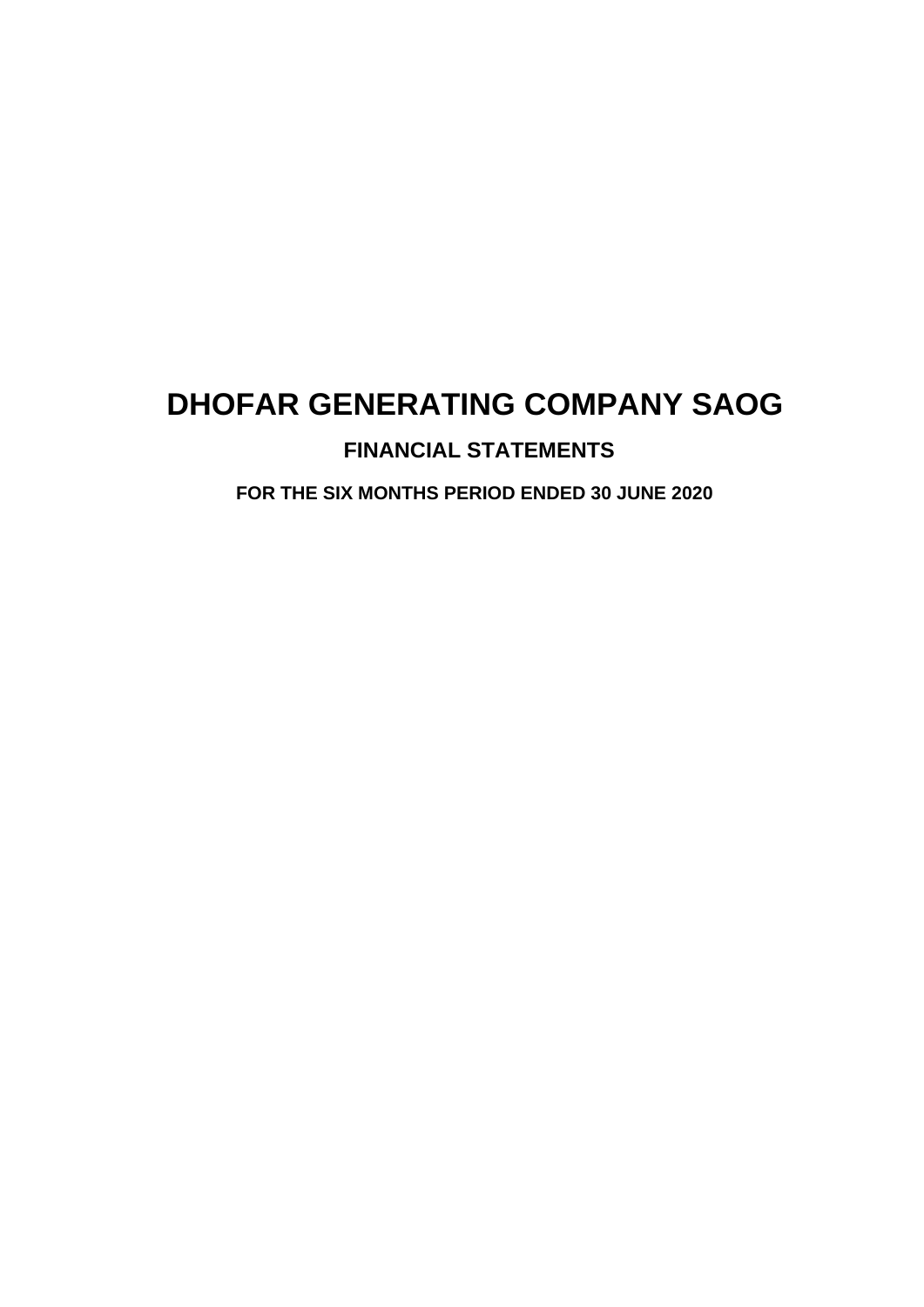### FINANCIAL STATEMENTS

For the period ended 30 June 2020

| <b>Contents</b>                   | Page     |
|-----------------------------------|----------|
| Statement of comprehensive income | 1        |
| Statement of financial position   | 2        |
| Statement of cash flows           | 3        |
| Statement of changes in equity    | 4        |
| Notes to the financial statements | $5 - 38$ |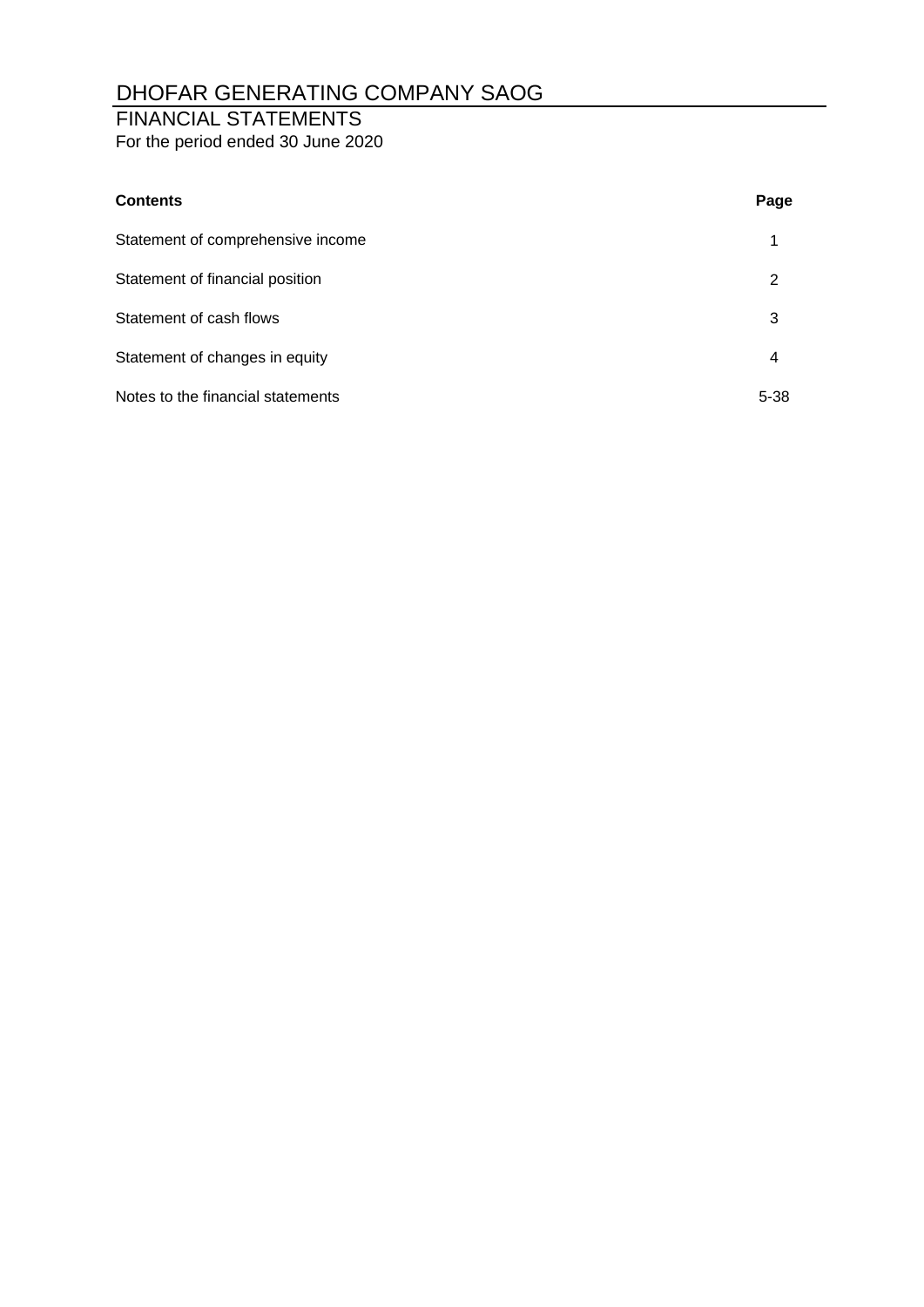#### STATEMENT OF COMPREHENSIVE INCOME

For the period ended 30 June 2020

|                                                                                                                        |              | Quarter<br>ended<br>30-Jun-20 | <b>6 Months</b><br>ended<br>30-Jun-20 | Quarter<br>ended<br>30-Jun-19 | 6 Months<br>ended<br>30-Jun-19 |
|------------------------------------------------------------------------------------------------------------------------|--------------|-------------------------------|---------------------------------------|-------------------------------|--------------------------------|
|                                                                                                                        | <b>Notes</b> | <b>Notes</b>                  | <b>Notes</b>                          | <b>RO</b>                     | <b>RO</b>                      |
| Revenue                                                                                                                | 20           | 13,918,828                    | 21,423,275                            | 13,001,857                    | 20,609,266                     |
| Operating costs                                                                                                        | 21           | (8, 265, 706)                 | (15,011,457)                          | (7,465,323)                   | (14, 330, 844)                 |
| <b>GROSS PROFIT</b>                                                                                                    |              | 5,653,122                     | 6,411,818                             | 5,536,534                     | 6,278,422                      |
| General and administrative expenses                                                                                    | 22           | (296, 454)                    | (501, 973)                            | (197, 117)                    | (393, 542)                     |
| Finance costs                                                                                                          | 24           | (1,811,668)                   | (3,592,087)                           | (1,843,026)                   | (3,658,682)                    |
| <b>PROFIT BEFORE TAX</b>                                                                                               |              | 3,545,000                     | 2,317,758                             | 3,496,391                     | 2,226,198                      |
| Income tax expense                                                                                                     | 19           | (454, 450)                    | (902, 874)                            | (576, 189)                    | (1, 120, 289)                  |
| Net profit for the period                                                                                              |              | 3,090,550                     | 1,414,884                             | 2,920,202                     | 1,105,909                      |
| Other comprehensive income / (loss) ('OCI')                                                                            |              |                               |                                       |                               |                                |
| Items that may be reclassified subsequently to profit or loss<br>Fair value (loss) / gain arising during the period on |              |                               |                                       |                               |                                |
| cash flow hedge - net of tax                                                                                           | 12           | 2,353,759                     | (5,534,508)                           | (2,218,696)                   | (3,890,458)                    |
| TOTAL COMPREHENSIVE (EXPENSE) / INCOME FOR THE<br><b>PERIOD</b>                                                        |              | 5,444,309                     | (4, 119, 624)                         | 701,506                       | (2,784,549)                    |
| Basic and diluted earnings per share                                                                                   | 25           | 0.014                         | 0.006                                 | 0.013                         | 0.005                          |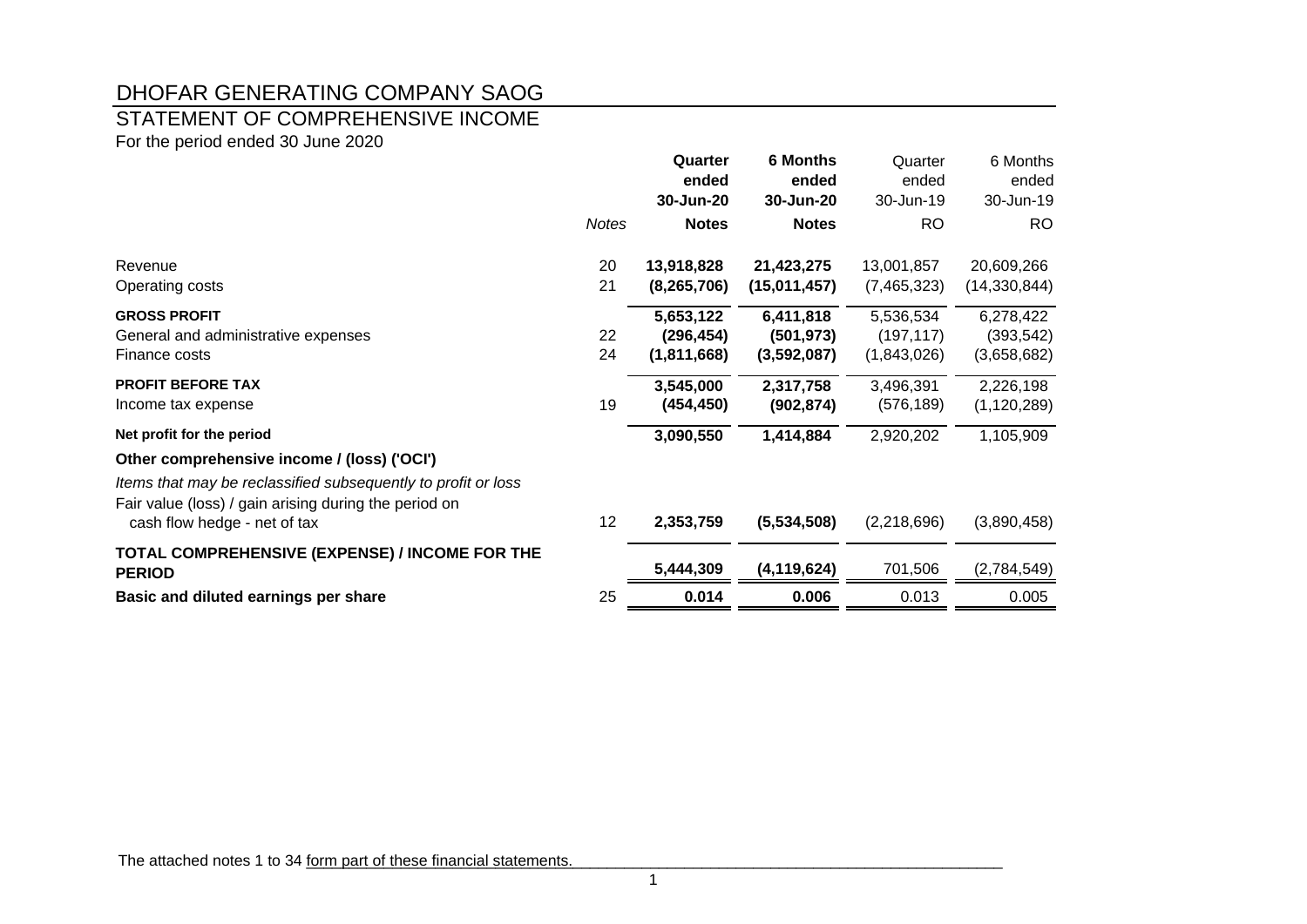#### STATEMENT OF FINANCIAL POSITION

AS AT 30 June 2020

|                                               |              | 30-Jun-20    | 31-Dec-19   |
|-----------------------------------------------|--------------|--------------|-------------|
|                                               | <b>Notes</b> | <b>RO</b>    | <b>RO</b>   |
| <b>ASSETS</b>                                 |              |              |             |
| <b>Non-current assets</b>                     |              |              |             |
| Plant, equipment and capital work in progress | 4            | 151,503,160  | 153,454,538 |
| Finance lease receivable                      | 5            | 50,750,652   | 52,056,576  |
| Right-of-use assets                           | 18           | 3,771,513    | 3,894,724   |
|                                               |              | 206,025,325  | 209,405,838 |
| <b>Current assets</b>                         |              |              |             |
|                                               |              |              |             |
| Inventories<br>Finance lease receivable       | 6            | 5,650,337    | 5,742,701   |
|                                               | 5<br>7       | 2,559,769    | 2,457,689   |
| Trade and other receivables                   |              | 21,719,147   | 11,168,792  |
| Advances and prepayments                      | 8<br>9       | 286,459      | 269,600     |
| Cash and cash equivalents                     |              | 5,249,055    | 6,279,412   |
|                                               |              | 35,464,767   | 25,918,194  |
| <b>TOTAL ASSETS</b>                           |              | 241,490,092  | 235,324,032 |
| <b>EQUITY AND LIABILITIES</b>                 |              |              |             |
| <b>EQUITY</b>                                 |              |              |             |
| Share capital                                 | 10           | 22,224,000   | 22,224,000  |
| Legal reserve                                 | 11           | 267,715      | 267,715     |
| Retained earnings                             |              | 26,004,362   | 26,589,638  |
| Cash flow hedge reserve                       | 12           | (10,908,572) | (5,374,064) |
| <b>Total equity</b>                           |              | 37,587,505   | 43,707,289  |
| <b>Non-current liabilities</b>                |              |              |             |
| Long term loan                                | 16           | 142,765,978  | 145,446,509 |
| Fair value of the cash flow hedge             | 13           | 10,908,572   | 5,675,397   |
| Provision for decommissioning costs           | 14           | 4,286,364    | 4,211,502   |
| Provision for major maintenance               | 15           | 3,550,089    | 3,713,809   |
| End of service benefits payable               |              | 50,313       | 40,364      |
| Lease liabilities                             | 18           | 3,837,540    | 3,912,485   |
| Deferred tax liability - net                  | 19           | 7,373,546    | 7,447,350   |
|                                               |              | 172,772,402  | 170,447,416 |
| <b>Current liabilities</b>                    |              |              |             |
| Long term loan                                | 16           | 7,232,082    | 7,257,204   |
| Fair value of the cash flow hedge             | 13           | 1,925,042    | 647,030     |
| Lease liabilities                             | 18           | 360,271      | 424,674     |
| Trade and other payables                      | 17           | 21,230,370   | 12,456,981  |
| Income tax payable                            | 19           | 382,420      | 383,438     |
|                                               |              | 31,130,185   | 21,169,327  |
| <b>Total liabilities</b>                      |              | 203,902,587  | 191,616,743 |
| <b>TOTAL EQUITY AND LIABILITIES</b>           |              | 241,490,092  | 235,324,032 |
| Net assets per share                          | 32           | 0.169        | 0.197       |

The financial statements were approved by a resolution of the Board of Directors on 21 July 2020.

Chairman **Chairman Acting Chief Executive Officer** 

The attached notes 1 to 34 form part of these financial statements.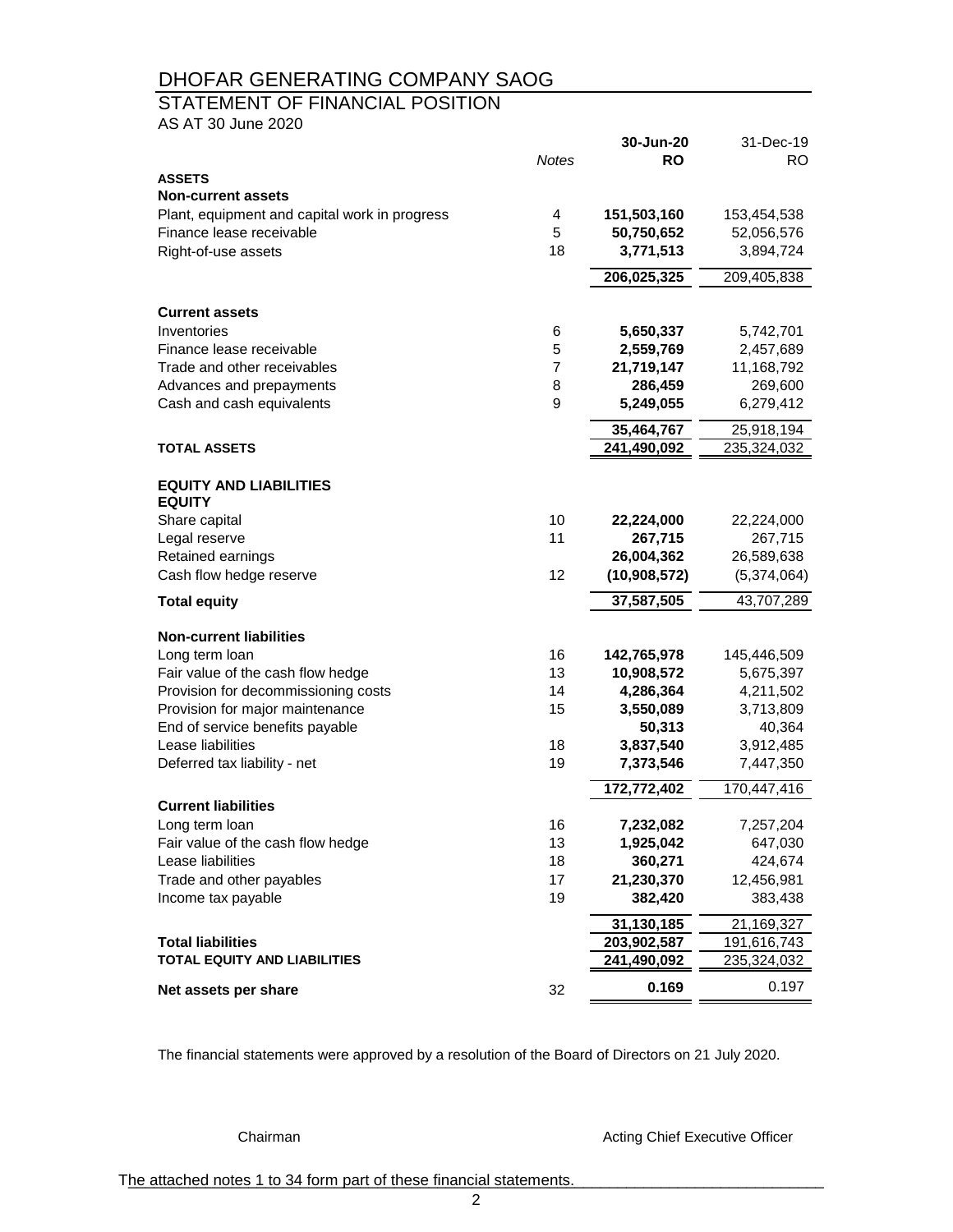# STATEMENT OF CASH FLOWS

For the period ended 30 June 2020

| 30-Jun-20<br>30-Jun-19<br><b>Notes</b><br><b>RO</b><br>RO.<br><b>OPERATING ACTIVITIES</b><br>Profit before tax for the period<br>2,317,758<br>2,226,198<br>Adjustments for:<br>Depreciation of plant and equipment<br>4<br>1,981,122<br>1,974,240<br>Depreciation of right of use asset<br>21<br>123,211<br>147,947<br>Finance costs<br>24<br>3,592,087<br>3,658,682<br>Interest income on finance lease<br>20<br>(2,205,712)<br>(2, 299, 813)<br>Provision for expected credit losses<br>22<br>78,087<br>Provision for end of service benefit<br>9,949<br>9,052<br>5,896,502<br>5,716,306<br>Working capital changes:<br>Inventories<br>92,364<br>155,118<br>Trade and other receivables<br>(10,628,440)<br>(7,537,350)<br>8,722,055<br>Trade and other payables<br>114,569<br>Advances and prepayments<br>(16, 859)<br>131,605<br>4,065,622<br>Cash generated from operations<br>(1,419,752)<br>(1,018)<br>Income tax paid<br>3,409,555<br>Finance lease instalments (power capacity payments) received<br>3,409,556<br>Net cash flows generated from operating activities<br>7,474,159<br>1,989,804<br><b>INVESTING ACTIVITIES</b><br>15<br>(236, 427)<br>(170, 149)<br>Major maintenance - payment<br>Additions to equipment and capital work-in-progress<br>4<br>(87, 151)<br>(29, 744)<br>Net cash flows used in investing activities<br>(266, 171)<br>(257, 300)<br><b>FINANCING ACTIVITIES</b><br>(3, 179, 741)<br>(3,380,437)<br>Finance cost paid<br>Payment of lease liabilities<br>18<br>(331, 808)<br>(261, 859)<br>Repayment of long term loan<br>16<br>(2,796,585)<br>(2,670,749)<br>Proceeds of short term facilities<br>7,700,000<br>Repayment of short term facilities<br>(7,700,000)<br>Dividend payment<br>34<br>(2,000,160)<br>(2,000,160)<br>Net cash flows (used in) / generated from financing activities<br>(8, 238, 345)<br>(8,383,154)<br>(1,030,357)<br>(6,650,650)<br>(DECREASE) / INCREASE IN CASH AND CASH EQUIVALENTS<br>Cash and cash equivalents at beginning of the period<br>6,279,412<br>10,106,712<br>CASH AND CASH EQUIVALENTS AT END OF THE PERIOD<br>9<br>5,249,055<br>3,456,062 |  | <b>6 Months</b><br>ended | 6 Months<br>ended |
|---------------------------------------------------------------------------------------------------------------------------------------------------------------------------------------------------------------------------------------------------------------------------------------------------------------------------------------------------------------------------------------------------------------------------------------------------------------------------------------------------------------------------------------------------------------------------------------------------------------------------------------------------------------------------------------------------------------------------------------------------------------------------------------------------------------------------------------------------------------------------------------------------------------------------------------------------------------------------------------------------------------------------------------------------------------------------------------------------------------------------------------------------------------------------------------------------------------------------------------------------------------------------------------------------------------------------------------------------------------------------------------------------------------------------------------------------------------------------------------------------------------------------------------------------------------------------------------------------------------------------------------------------------------------------------------------------------------------------------------------------------------------------------------------------------------------------------------------------------------------------------------------------------------------------------------------------------------------------------------------------------------------------------------------------------------------------------------------------------------------------|--|--------------------------|-------------------|
|                                                                                                                                                                                                                                                                                                                                                                                                                                                                                                                                                                                                                                                                                                                                                                                                                                                                                                                                                                                                                                                                                                                                                                                                                                                                                                                                                                                                                                                                                                                                                                                                                                                                                                                                                                                                                                                                                                                                                                                                                                                                                                                           |  |                          |                   |
|                                                                                                                                                                                                                                                                                                                                                                                                                                                                                                                                                                                                                                                                                                                                                                                                                                                                                                                                                                                                                                                                                                                                                                                                                                                                                                                                                                                                                                                                                                                                                                                                                                                                                                                                                                                                                                                                                                                                                                                                                                                                                                                           |  |                          |                   |
|                                                                                                                                                                                                                                                                                                                                                                                                                                                                                                                                                                                                                                                                                                                                                                                                                                                                                                                                                                                                                                                                                                                                                                                                                                                                                                                                                                                                                                                                                                                                                                                                                                                                                                                                                                                                                                                                                                                                                                                                                                                                                                                           |  |                          |                   |
|                                                                                                                                                                                                                                                                                                                                                                                                                                                                                                                                                                                                                                                                                                                                                                                                                                                                                                                                                                                                                                                                                                                                                                                                                                                                                                                                                                                                                                                                                                                                                                                                                                                                                                                                                                                                                                                                                                                                                                                                                                                                                                                           |  |                          |                   |
|                                                                                                                                                                                                                                                                                                                                                                                                                                                                                                                                                                                                                                                                                                                                                                                                                                                                                                                                                                                                                                                                                                                                                                                                                                                                                                                                                                                                                                                                                                                                                                                                                                                                                                                                                                                                                                                                                                                                                                                                                                                                                                                           |  |                          |                   |
|                                                                                                                                                                                                                                                                                                                                                                                                                                                                                                                                                                                                                                                                                                                                                                                                                                                                                                                                                                                                                                                                                                                                                                                                                                                                                                                                                                                                                                                                                                                                                                                                                                                                                                                                                                                                                                                                                                                                                                                                                                                                                                                           |  |                          |                   |
|                                                                                                                                                                                                                                                                                                                                                                                                                                                                                                                                                                                                                                                                                                                                                                                                                                                                                                                                                                                                                                                                                                                                                                                                                                                                                                                                                                                                                                                                                                                                                                                                                                                                                                                                                                                                                                                                                                                                                                                                                                                                                                                           |  |                          |                   |
|                                                                                                                                                                                                                                                                                                                                                                                                                                                                                                                                                                                                                                                                                                                                                                                                                                                                                                                                                                                                                                                                                                                                                                                                                                                                                                                                                                                                                                                                                                                                                                                                                                                                                                                                                                                                                                                                                                                                                                                                                                                                                                                           |  |                          |                   |
|                                                                                                                                                                                                                                                                                                                                                                                                                                                                                                                                                                                                                                                                                                                                                                                                                                                                                                                                                                                                                                                                                                                                                                                                                                                                                                                                                                                                                                                                                                                                                                                                                                                                                                                                                                                                                                                                                                                                                                                                                                                                                                                           |  |                          |                   |
|                                                                                                                                                                                                                                                                                                                                                                                                                                                                                                                                                                                                                                                                                                                                                                                                                                                                                                                                                                                                                                                                                                                                                                                                                                                                                                                                                                                                                                                                                                                                                                                                                                                                                                                                                                                                                                                                                                                                                                                                                                                                                                                           |  |                          |                   |
|                                                                                                                                                                                                                                                                                                                                                                                                                                                                                                                                                                                                                                                                                                                                                                                                                                                                                                                                                                                                                                                                                                                                                                                                                                                                                                                                                                                                                                                                                                                                                                                                                                                                                                                                                                                                                                                                                                                                                                                                                                                                                                                           |  |                          |                   |
|                                                                                                                                                                                                                                                                                                                                                                                                                                                                                                                                                                                                                                                                                                                                                                                                                                                                                                                                                                                                                                                                                                                                                                                                                                                                                                                                                                                                                                                                                                                                                                                                                                                                                                                                                                                                                                                                                                                                                                                                                                                                                                                           |  |                          |                   |
|                                                                                                                                                                                                                                                                                                                                                                                                                                                                                                                                                                                                                                                                                                                                                                                                                                                                                                                                                                                                                                                                                                                                                                                                                                                                                                                                                                                                                                                                                                                                                                                                                                                                                                                                                                                                                                                                                                                                                                                                                                                                                                                           |  |                          |                   |
|                                                                                                                                                                                                                                                                                                                                                                                                                                                                                                                                                                                                                                                                                                                                                                                                                                                                                                                                                                                                                                                                                                                                                                                                                                                                                                                                                                                                                                                                                                                                                                                                                                                                                                                                                                                                                                                                                                                                                                                                                                                                                                                           |  |                          |                   |
|                                                                                                                                                                                                                                                                                                                                                                                                                                                                                                                                                                                                                                                                                                                                                                                                                                                                                                                                                                                                                                                                                                                                                                                                                                                                                                                                                                                                                                                                                                                                                                                                                                                                                                                                                                                                                                                                                                                                                                                                                                                                                                                           |  |                          |                   |
|                                                                                                                                                                                                                                                                                                                                                                                                                                                                                                                                                                                                                                                                                                                                                                                                                                                                                                                                                                                                                                                                                                                                                                                                                                                                                                                                                                                                                                                                                                                                                                                                                                                                                                                                                                                                                                                                                                                                                                                                                                                                                                                           |  |                          |                   |
|                                                                                                                                                                                                                                                                                                                                                                                                                                                                                                                                                                                                                                                                                                                                                                                                                                                                                                                                                                                                                                                                                                                                                                                                                                                                                                                                                                                                                                                                                                                                                                                                                                                                                                                                                                                                                                                                                                                                                                                                                                                                                                                           |  |                          |                   |
|                                                                                                                                                                                                                                                                                                                                                                                                                                                                                                                                                                                                                                                                                                                                                                                                                                                                                                                                                                                                                                                                                                                                                                                                                                                                                                                                                                                                                                                                                                                                                                                                                                                                                                                                                                                                                                                                                                                                                                                                                                                                                                                           |  |                          |                   |
|                                                                                                                                                                                                                                                                                                                                                                                                                                                                                                                                                                                                                                                                                                                                                                                                                                                                                                                                                                                                                                                                                                                                                                                                                                                                                                                                                                                                                                                                                                                                                                                                                                                                                                                                                                                                                                                                                                                                                                                                                                                                                                                           |  |                          |                   |
|                                                                                                                                                                                                                                                                                                                                                                                                                                                                                                                                                                                                                                                                                                                                                                                                                                                                                                                                                                                                                                                                                                                                                                                                                                                                                                                                                                                                                                                                                                                                                                                                                                                                                                                                                                                                                                                                                                                                                                                                                                                                                                                           |  |                          |                   |
|                                                                                                                                                                                                                                                                                                                                                                                                                                                                                                                                                                                                                                                                                                                                                                                                                                                                                                                                                                                                                                                                                                                                                                                                                                                                                                                                                                                                                                                                                                                                                                                                                                                                                                                                                                                                                                                                                                                                                                                                                                                                                                                           |  |                          |                   |
|                                                                                                                                                                                                                                                                                                                                                                                                                                                                                                                                                                                                                                                                                                                                                                                                                                                                                                                                                                                                                                                                                                                                                                                                                                                                                                                                                                                                                                                                                                                                                                                                                                                                                                                                                                                                                                                                                                                                                                                                                                                                                                                           |  |                          |                   |
|                                                                                                                                                                                                                                                                                                                                                                                                                                                                                                                                                                                                                                                                                                                                                                                                                                                                                                                                                                                                                                                                                                                                                                                                                                                                                                                                                                                                                                                                                                                                                                                                                                                                                                                                                                                                                                                                                                                                                                                                                                                                                                                           |  |                          |                   |
|                                                                                                                                                                                                                                                                                                                                                                                                                                                                                                                                                                                                                                                                                                                                                                                                                                                                                                                                                                                                                                                                                                                                                                                                                                                                                                                                                                                                                                                                                                                                                                                                                                                                                                                                                                                                                                                                                                                                                                                                                                                                                                                           |  |                          |                   |
|                                                                                                                                                                                                                                                                                                                                                                                                                                                                                                                                                                                                                                                                                                                                                                                                                                                                                                                                                                                                                                                                                                                                                                                                                                                                                                                                                                                                                                                                                                                                                                                                                                                                                                                                                                                                                                                                                                                                                                                                                                                                                                                           |  |                          |                   |
|                                                                                                                                                                                                                                                                                                                                                                                                                                                                                                                                                                                                                                                                                                                                                                                                                                                                                                                                                                                                                                                                                                                                                                                                                                                                                                                                                                                                                                                                                                                                                                                                                                                                                                                                                                                                                                                                                                                                                                                                                                                                                                                           |  |                          |                   |
|                                                                                                                                                                                                                                                                                                                                                                                                                                                                                                                                                                                                                                                                                                                                                                                                                                                                                                                                                                                                                                                                                                                                                                                                                                                                                                                                                                                                                                                                                                                                                                                                                                                                                                                                                                                                                                                                                                                                                                                                                                                                                                                           |  |                          |                   |
|                                                                                                                                                                                                                                                                                                                                                                                                                                                                                                                                                                                                                                                                                                                                                                                                                                                                                                                                                                                                                                                                                                                                                                                                                                                                                                                                                                                                                                                                                                                                                                                                                                                                                                                                                                                                                                                                                                                                                                                                                                                                                                                           |  |                          |                   |
|                                                                                                                                                                                                                                                                                                                                                                                                                                                                                                                                                                                                                                                                                                                                                                                                                                                                                                                                                                                                                                                                                                                                                                                                                                                                                                                                                                                                                                                                                                                                                                                                                                                                                                                                                                                                                                                                                                                                                                                                                                                                                                                           |  |                          |                   |
|                                                                                                                                                                                                                                                                                                                                                                                                                                                                                                                                                                                                                                                                                                                                                                                                                                                                                                                                                                                                                                                                                                                                                                                                                                                                                                                                                                                                                                                                                                                                                                                                                                                                                                                                                                                                                                                                                                                                                                                                                                                                                                                           |  |                          |                   |
|                                                                                                                                                                                                                                                                                                                                                                                                                                                                                                                                                                                                                                                                                                                                                                                                                                                                                                                                                                                                                                                                                                                                                                                                                                                                                                                                                                                                                                                                                                                                                                                                                                                                                                                                                                                                                                                                                                                                                                                                                                                                                                                           |  |                          |                   |
|                                                                                                                                                                                                                                                                                                                                                                                                                                                                                                                                                                                                                                                                                                                                                                                                                                                                                                                                                                                                                                                                                                                                                                                                                                                                                                                                                                                                                                                                                                                                                                                                                                                                                                                                                                                                                                                                                                                                                                                                                                                                                                                           |  |                          |                   |
|                                                                                                                                                                                                                                                                                                                                                                                                                                                                                                                                                                                                                                                                                                                                                                                                                                                                                                                                                                                                                                                                                                                                                                                                                                                                                                                                                                                                                                                                                                                                                                                                                                                                                                                                                                                                                                                                                                                                                                                                                                                                                                                           |  |                          |                   |
|                                                                                                                                                                                                                                                                                                                                                                                                                                                                                                                                                                                                                                                                                                                                                                                                                                                                                                                                                                                                                                                                                                                                                                                                                                                                                                                                                                                                                                                                                                                                                                                                                                                                                                                                                                                                                                                                                                                                                                                                                                                                                                                           |  |                          |                   |
|                                                                                                                                                                                                                                                                                                                                                                                                                                                                                                                                                                                                                                                                                                                                                                                                                                                                                                                                                                                                                                                                                                                                                                                                                                                                                                                                                                                                                                                                                                                                                                                                                                                                                                                                                                                                                                                                                                                                                                                                                                                                                                                           |  |                          |                   |
|                                                                                                                                                                                                                                                                                                                                                                                                                                                                                                                                                                                                                                                                                                                                                                                                                                                                                                                                                                                                                                                                                                                                                                                                                                                                                                                                                                                                                                                                                                                                                                                                                                                                                                                                                                                                                                                                                                                                                                                                                                                                                                                           |  |                          |                   |
|                                                                                                                                                                                                                                                                                                                                                                                                                                                                                                                                                                                                                                                                                                                                                                                                                                                                                                                                                                                                                                                                                                                                                                                                                                                                                                                                                                                                                                                                                                                                                                                                                                                                                                                                                                                                                                                                                                                                                                                                                                                                                                                           |  |                          |                   |
|                                                                                                                                                                                                                                                                                                                                                                                                                                                                                                                                                                                                                                                                                                                                                                                                                                                                                                                                                                                                                                                                                                                                                                                                                                                                                                                                                                                                                                                                                                                                                                                                                                                                                                                                                                                                                                                                                                                                                                                                                                                                                                                           |  |                          |                   |

The attached notes 1 to 34 form part of these financial statements.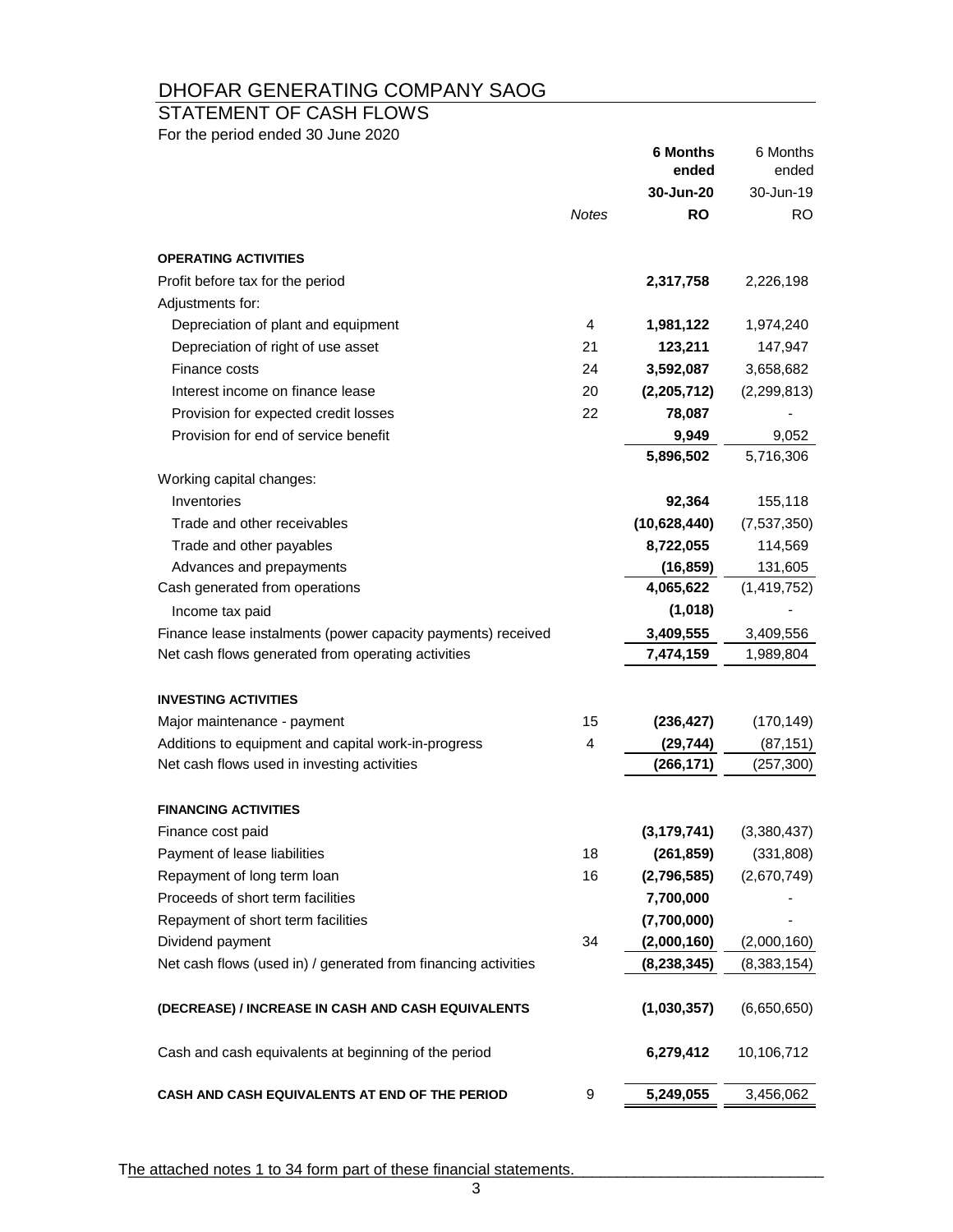# STATEMENT OF CHANGES IN EQUITY

For the period ended 30 June 2020

|                                            | <b>Share</b><br>capital | Legal<br>reserve | <b>Retained</b><br>earnings | <b>Cash flow</b><br>hedge<br>reserve | <b>Total</b>  |
|--------------------------------------------|-------------------------|------------------|-----------------------------|--------------------------------------|---------------|
|                                            | <b>RO</b>               | <b>RO</b>        | <b>RO</b>                   | <b>RO</b>                            | <b>RO</b>     |
| Balance at 1 January 2019                  | 22,224,000              | 202,595          | 30,250,353                  | (1,222,955)                          | 51,453,993    |
| Effect of adoption IFRS 16                 |                         |                  | (246, 478)                  |                                      | (246, 478)    |
| Balance at 1 January 2019 (adjusted)       | 22,224,000              | 202,595          | 30,003,875                  | (1,222,955)                          | 51,207,515    |
| Profit for the year                        |                         |                  | 651,203                     |                                      | 651,203       |
| Other comprehensive loss for the year      |                         |                  |                             | (4, 151, 109)                        | (4, 151, 109) |
| Total comprehensive income for the year    |                         |                  | 651,203                     | (4, 151, 109)                        | (3,499,906)   |
| Transfer to legal reserve                  |                         | 65,120           | (65, 120)                   |                                      |               |
| Dividend paid (note 34)                    |                         |                  | (4,000,320)                 |                                      | (4,000,320)   |
| Balance at 31 December 2019                | 22,224,000              | 267,715          | 26,589,638                  | (5,374,064)                          | 43,707,289    |
| Profit for the period                      |                         |                  | 1,414,884                   |                                      | 1,414,884     |
| Other comprehensive loss for the period    |                         |                  |                             | (5,534,508)                          | (5,534,508)   |
| Total comprehensive expense for the period | ٠                       |                  | 1,414,884                   | (5,534,508)                          | (4, 119, 624) |
| Transfer to legal reserve                  |                         |                  |                             |                                      |               |
| Dividend paid (note 34)                    |                         |                  | (2,000,160)                 |                                      | (2,000,160)   |
| Balance at 30 June 2020                    | 22,224,000              | 267,715          | 26,004,362                  | (10,908,572)                         | 37,587,505    |

The attached notes 1 to 34 form part of these financial statements.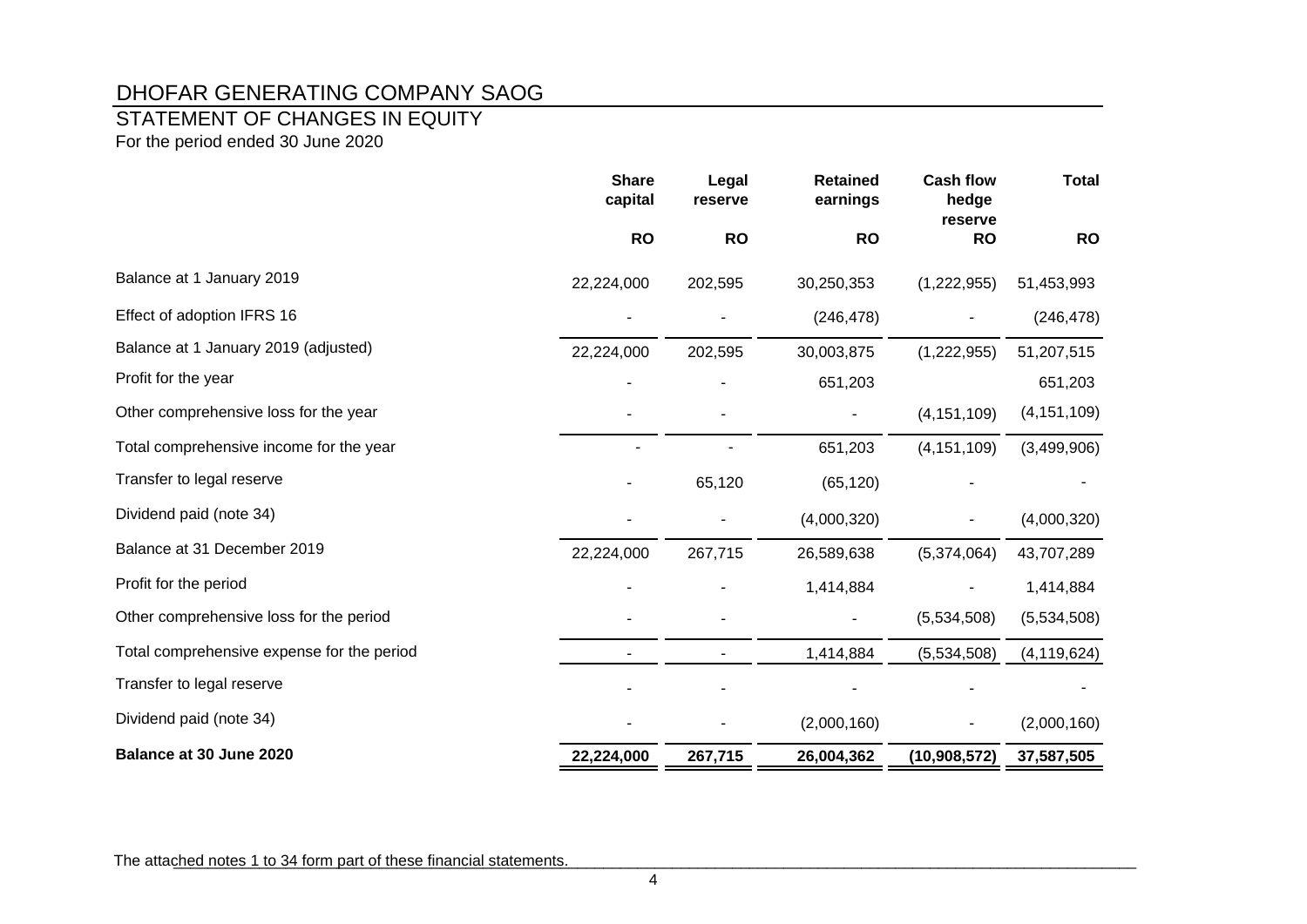# NOTES TO THE FINANCIAL STATEMENTS

For the period ended 30 June 2020

### **1 ACTIVITIES**

Dhofar Generating Company (the "Company" or "DGC") was registered as a closely held joint stock company ('SAOC') in the Sultanate of Oman on 28 February 2001 under the Commercial Companies Law in Oman. Subsequently, the Company was converted to a Public Joint Stock Company ("SAOG") and was listed on the Muscat Securities Market on 5 September 2018.

The ultimate investors include International Company for Water and Power Projects ("ACWA Power"), Mitsui & Co., Ltd., and Dhofar International Development & Investment Holding Company S.A.O.G ("DIDIC"). The registered address of ACWA Power is 22616, King Abdul Aziz Road, Riyadh, Kingdom of Saudi Arabia. The registered address of Mitsui & Co., Ltd. Marunouchi l-chime, Chiyoda—ku, Tokyo 100- 8631, Japan Nippon Life Marunouchi Garden Tower. The registered address of DIDIC is P.O.Box: 2163 Salalah, Postal Code: 211, Sultanate of Oman.

The operations of the Company are governed by the provisions of "the Law for the Regulation and Privatization of the Electricity and Related Water Sector" (the Sector Law) promulgated by Royal Decree 78/2004. The principal activity of the Company is electricity generation under a license issued by the Authority for Electricity Regulation, Oman (AER).

#### **Agreements**

The Concession Agreement, to which DGC was a party, was terminated effective 1 January 2014. Accordingly, from 1 January 2014, the Company has been granted a generation license by the AER for the electricity generation business. The Company has entered into a Power Purchase Agreement ('PPA') on 31 December 2013 with Oman Power and Water Procurement Company SAOC ('OPWP') to sell the available capacity of Electricity. The PPA was subsequently amended on 1 January 2014.

A second amendment agreement to the PPA was signed on 19 April 2015 which became effective on 22 June 2015 after completion of all requirements under the terms of the agreement. This amendment agreement envisions the construction of a new 445MW power plant and sets the PPA term of the existing 273MW power plant and new plant for a year of 15 years from the scheduled commercial operation date ('SCOD') of the new plant. The SCOD was achieved on 1 January 2018 as per the plan.

The Company entered into an Engineering, Procurement and Construction ('EPC') contract with SEPCO III Electric Power Construction Corporation for the construction of a new 445MW facility. The Company also entered into a long term loan agreement on 8 July 2015 with a consortium of local and international banks including Bank Muscat SAOG, Bank Dhofar SAOG, Mizuho Bank LTD, Standard Chartered Bank, KfW IPEX-Bank GmbH, Sumitomo Mitsui Trust Bank Limited and Sumitomo Mitsui Bank Corporation.

The Company has signed an Operations and Maintenance Agreement with Dhofar O&M Company LLC effective 4 June 2015 for all operations and maintenance of the plants.

#### **2 SIGNIFICANT ACCOUNTING POLICIES**

#### **2.1 Basis of preparation**

These financial statements have been prepared in accordance with International Financial Reporting Standard (IFRS) and the requirements of the Commercial Companies Law of the Sultanate of Oman, as amended and the Capital Market Authority.

The new Commercial Companies Law promulgated by the Royal Decree No. 18/2019 (the Commercial Companies Law of the Sultanate of Oman) was issued on 13 February 2019 which has replaced the Commercial Companies Law of 1974. As per the articles of the Royal Decree No. 18/2019, the new Commercial Companies Law has come into force on 17 April 2019 and the companies should comply with the new law within 1 year from 17 April 2019.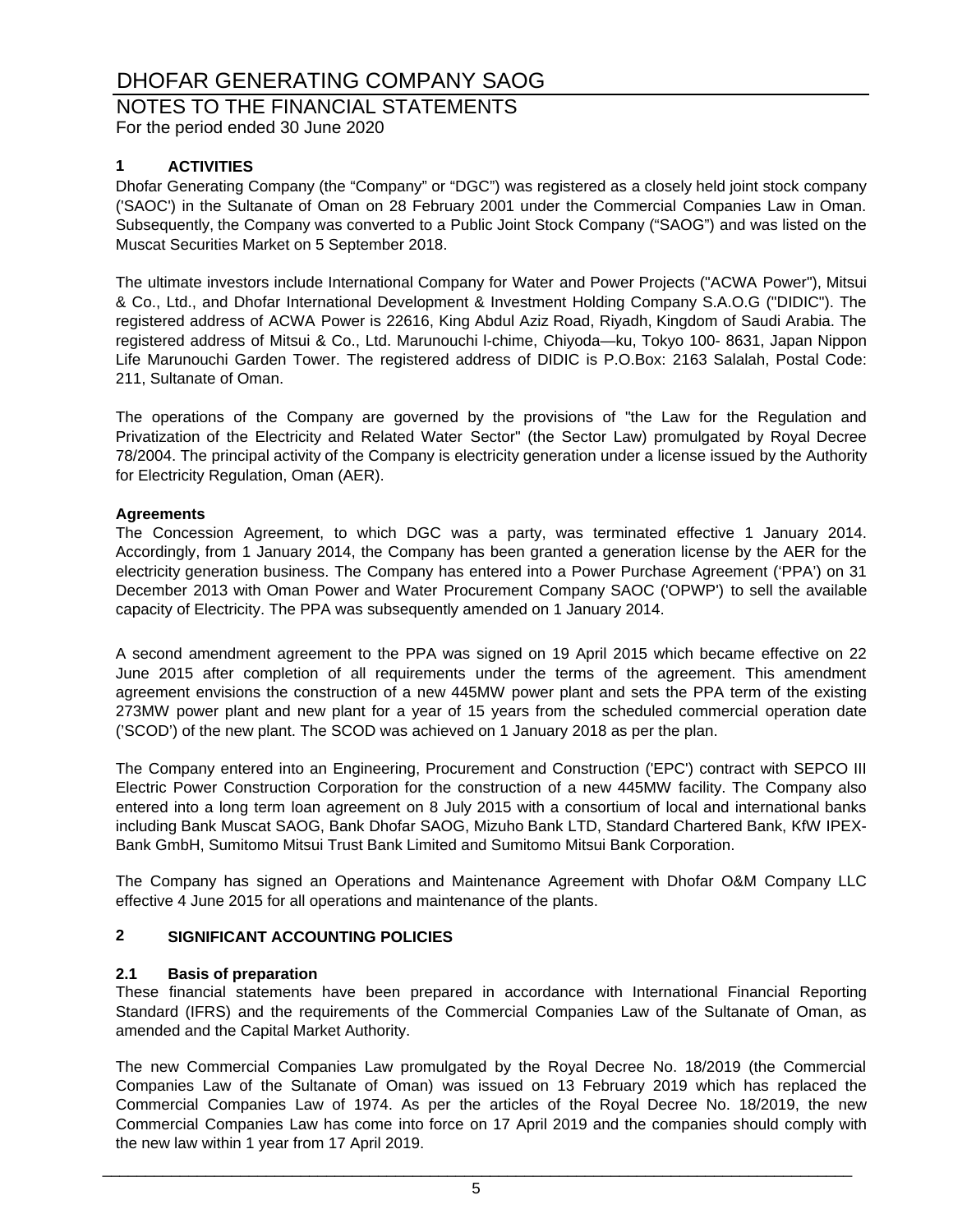# NOTES TO THE FINANCIAL STATEMENTS

For the period ended 30 June 2020

#### **2 SIGNIFICANT ACCOUNTING POLICIES (continued)**

#### **2.1 Basis of preparation (continued)**

The financial statements have been prepared on a historical cost basis, except for derivative financial instruments carried at fair value.

The financial statements have been presented in Rial Omani which is the functional and reporting currency for these financial statements.

#### **2.2 Changes in accounting policies**

The accounting policies are consistent with those in the previous years except as following;

#### **2.2.1 Adoption of new and revised international financial reporting standards (IFRSs)**

For the period ended 30 June 2020, the Company has adopted all of the new and revised standards and interpretations issued by the International Accounting Standards Board (IASB) and the International Financial Reporting Interpretations Committee (IFRIC) of the IASB that are relevant to its operations and effective for years beginning on or after 1 January 2020.

#### **2.2.2 Standard issued but not yet effective**

The new and amended standards and interpretations that are issued, but not yet effective, up to the date of issuance of the Company's financial statements are disclosed below. The Company intends to adopt these new and amended standards and interpretations, if applicable, when they become effective.

- IFRS 17 Insurance Contracts

- Amendments to IAS 1 : Classification of Liabilities as Current or Non-Current

#### **2.2.3 Interest Rate Benchmark Reform**

Phase 1 Interest Rate Benchmark Reform (IBOR) Amendments to IFRS 9, IAS 39 and IFRS 7 were published by the IASB in September 2019, which includes a number of reliefs, which apply to all hedging relationships that are directly affected by interest rate benchmark reform. The Company is assessing the impact of Phase 1 IBOR amendments which are effective for annual periods beginning on or after 1 January 2020.

#### **2.3 Summary of significant accounting policies**

Following are the significant accounting policies adopted by the Company;

#### **2.3.1 Current versus non-current classification**

The Company presents assets and liabilities in the statement of financial position based on current / noncurrent classification. An asset is current when it is:

- Expected to be realised or intended to be sold or consumed in the normal operating cycle
- Expected to be realised within twelve months after the reporting year, or
- Cash or cash equivalent unless restricted from being exchanged or used to settle a liability for at least twelve months after the reporting year
- Held primarily for the purpose of trading

All other assets are classified as non-current.

A liability is current when:

- It is expected to be settled in the normal operating cycle
- It is held primarily for the purpose of trading
- It is due to be settled within twelve months after the reporting year, or
- There is no unconditional right to defer the settlement of the liability for at least twelve months after the reporting year

The Company classifies all other liabilities as non-current.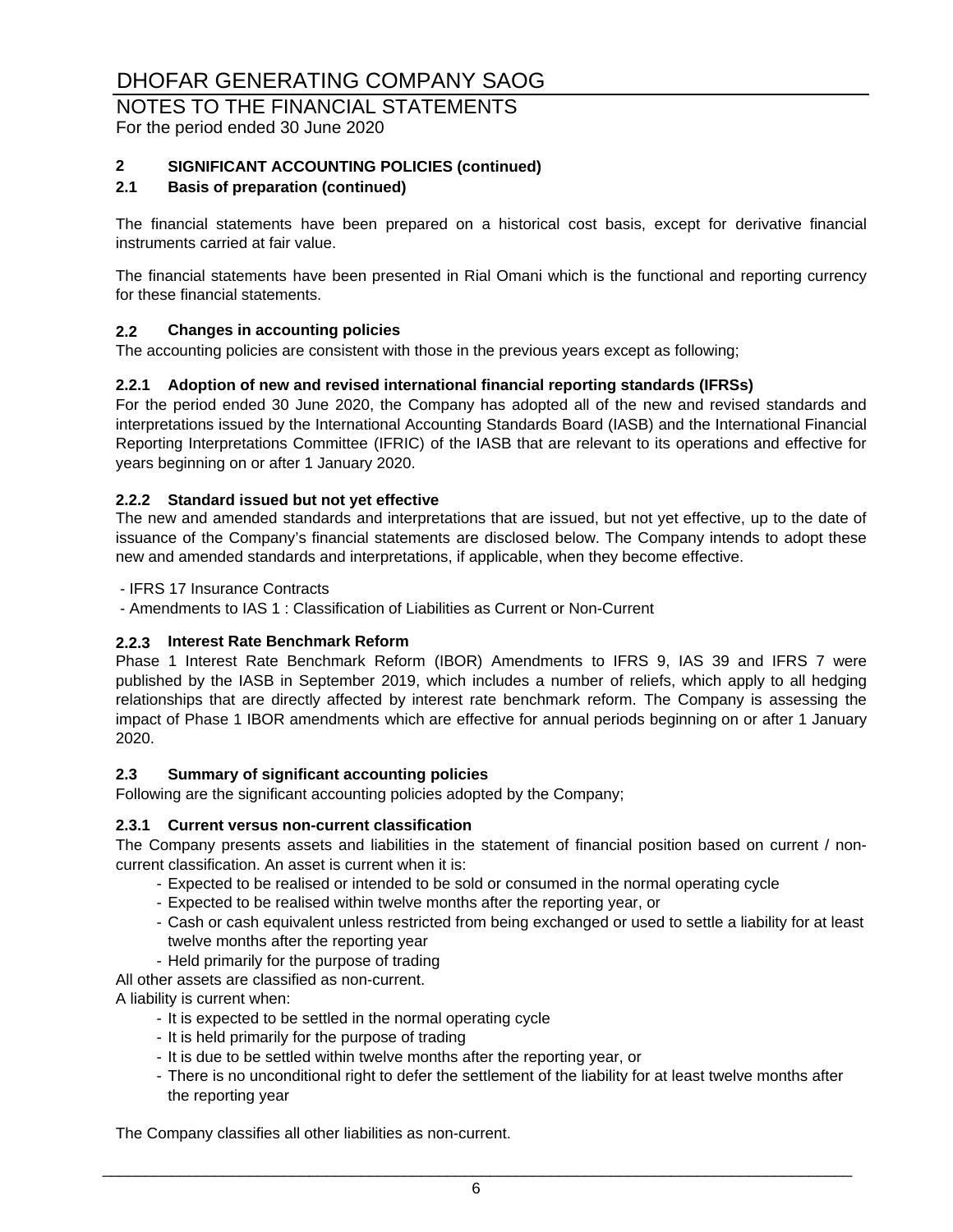# NOTES TO THE FINANCIAL STATEMENTS

For the period ended 30 June 2020

### **2 SIGNIFICANT ACCOUNTING POLICIES (continued)**

#### **2.2 Changes in accounting policies (continued)**

#### **2.3.2 Fair value measurement**

The Company measures financial instruments such as derivatives at fair value at each reporting date.

Fair value is the price that would be received to sell an asset or paid to transfer a liability in an orderly transaction between market participants at the measurement date. The fair value measurement is based on the presumption that the transaction to sell the asset or transfer the liability takes place either:

- In the principal market for the asset or liability, or

- In the absence of a principal market, in the most advantageous market for the asset or liability. The principal or the most advantages market must be accessible by the company.

The fair value of an asset or a liability is measured using the assumptions that market participants would use when pricing the asset or liability, assuming that market participants act in their economic best interest.

A fair value measurement of a non-financial asset takes into account a market participant's ability to generate economic benefits by using the asset in its highest and best use or by selling it to another market participant that would use the asset in its highest and best use.

The Company uses valuation techniques that are appropriate in the circumstances and for which sufficient data are available to measure fair value, maximizing the use of relevant observable inputs and minimizing the use of unobservable inputs.

All assets and liabilities for which fair value is measured or disclosed in the financial statements are categorized within the fair value hierarchy, described as follows, based on the lowest level input that is significant to the fair value measurement as a whole:

- Level 1 Quoted (unadjusted) market prices in active markets for identical assets or liabilities
- Level 2 Valuation techniques for which the lowest level input that is significant to the fair value measurement is directly or indirectly observable
- Level 3 Valuation techniques for which the lowest level input that is significant to the fair value measurement is unobservable

For assets and liabilities that are recognised in the financial statements at fair value on a recurring basis, the Company determines whether transfers have occurred between levels in the hierarchy by re-assessing categorization (based on the lowest level input that is significant to the fair value measurement as a whole) at the end of each reporting year.

#### **2.3.3 Revenue recognition**

The Company's business is to generate and supply electricity to its sole customer OPWP under long term PPA. Revenue from OPWP comprises of the following:

- Capacity charge covering the investment charge and fixed operation and maintenance charge; and
- Output charge covering the fuel charge and variable operation and maintenance charge.

The PPA of the Company is finance lease arrangement for the existing 273 MW power plant and operating lease arrangement for the new 445MW power plant.

#### i) Revenue from lease contracts

The treatment for 273 MW plant is a finance lease arrangement and lease interest income is recognised in the statement of comprehensive income. Capacity charge covering the investment charge receiving under the PPA is finance lease payments and accounted based on IFRS 16.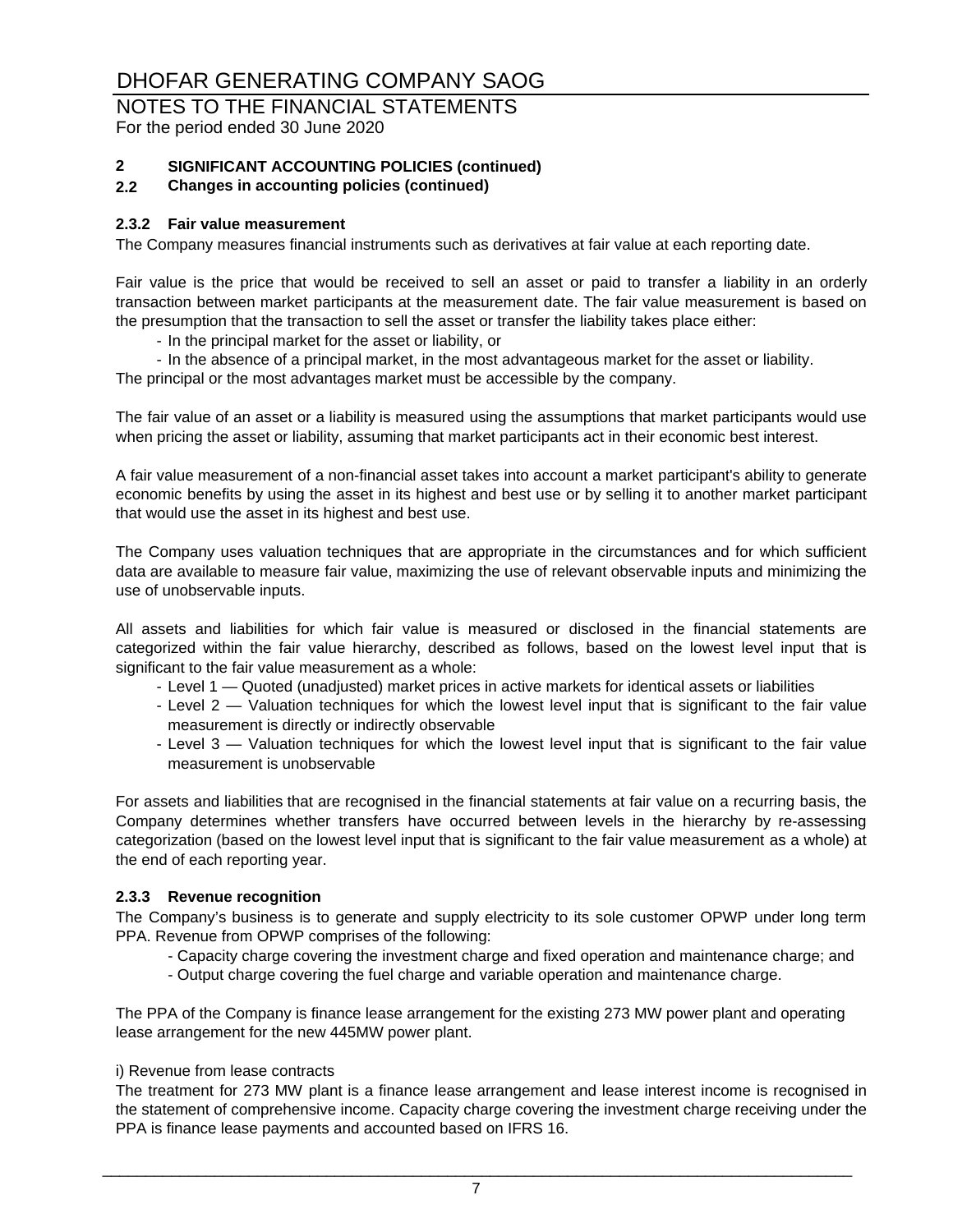# NOTES TO THE FINANCIAL STATEMENTS

For the period ended 30 June 2020

#### **2 SIGNIFICANT ACCOUNTING POLICIES (continued)**

**2.3 Summary of significant accounting policies (continued)**

#### **2.3.3 Revenue recognition (continued)**

#### i) Revenue from lease contracts (continued)

The investment charge of 445 MW plant has been treated as containing a lease which conveys the right to use the underlying assets in exchange of consideration. This component of revenue is recognised on straight line basis over the lease term to the extent that capacity has been made available based on contractual terms of PPA and accounted based on IFRS 16.

#### ii) Revenue from contracts with customers

Fixed operation and maintenance charges are recognised as revenue when the capacity is made available by performing required planned and unplanned maintenance on timely basis so that the plant is in a position to run and generate required output and accrue to the business over time. Output charges are recognised as revenue upon delivery of electricity to the national grid which accrue over time when the customer accepts deliveries and there is no unfulfilled performance obligation that could affect the customer's acceptance of the project. Amounts received in relation to electricity energy charges are contingent rental receipts. Revenue from contracts with customers is accounted based on IFRS 15.

The Company has long term agreements with OPWP which determine performance obligation, transaction price and allocates the transaction price to each of the separate performance obligations. Accumulated experience is used to estimate and provide for the discounts, using the expected value method, and revenue is only recognised to the extent that it is highly probable that a significant reversal will not occur.

There is no significant financing component attached to the receivable from customer. Goods and services are provided on agreed credit terms of the contract and payment occurs within 25 days from the submission of invoice. Company submits invoices on monthly basis in arrears and generally are submitted on or before the 5th day of the subsequent month.

#### **2.3.4 Taxes**

#### *Current income tax*

Taxation is provided in accordance with Omani fiscal regulations.

Income tax is recognised in the statement of comprehensive income except to the extent that it relates to items recognised in the statement of comprehensive income or directly in equity, in which case it is recognised in the statement of comprehensive income or directly in equity, respectively. Current tax is the expected tax payable on the taxable income for the period or relating to previous years as a result of tax assessment, using tax rates enacted or substantially enacted at the reporting date, and any adjustment to tax payable in respect of previous years.

#### *Deferred tax*

Deferred income tax is provided using the liability method on temporary differences at the reporting date between the tax bases of assets and liabilities and their carrying amounts.

Deferred income tax assets and liabilities are measured at the tax rates that are expected to apply in the year when the asset is realised or the liability is settled, based on tax laws that have been enacted at the reporting date.

Deferred income tax assets are recognised for all deductible temporary differences, carry-forward of unused tax credits and unused tax losses, to the extent that it is probable that taxable profit will be available, against which the deductible temporary differences and the carry-forward of unused tax credits and unused tax losses can be utilised except when the deferred tax asset relating to the deductible temporary difference arises from the initial recognition of an asset or liability in a transaction that is not a business combination and, at the time of the transaction, affects neither the accounting profit nor taxable profit or loss.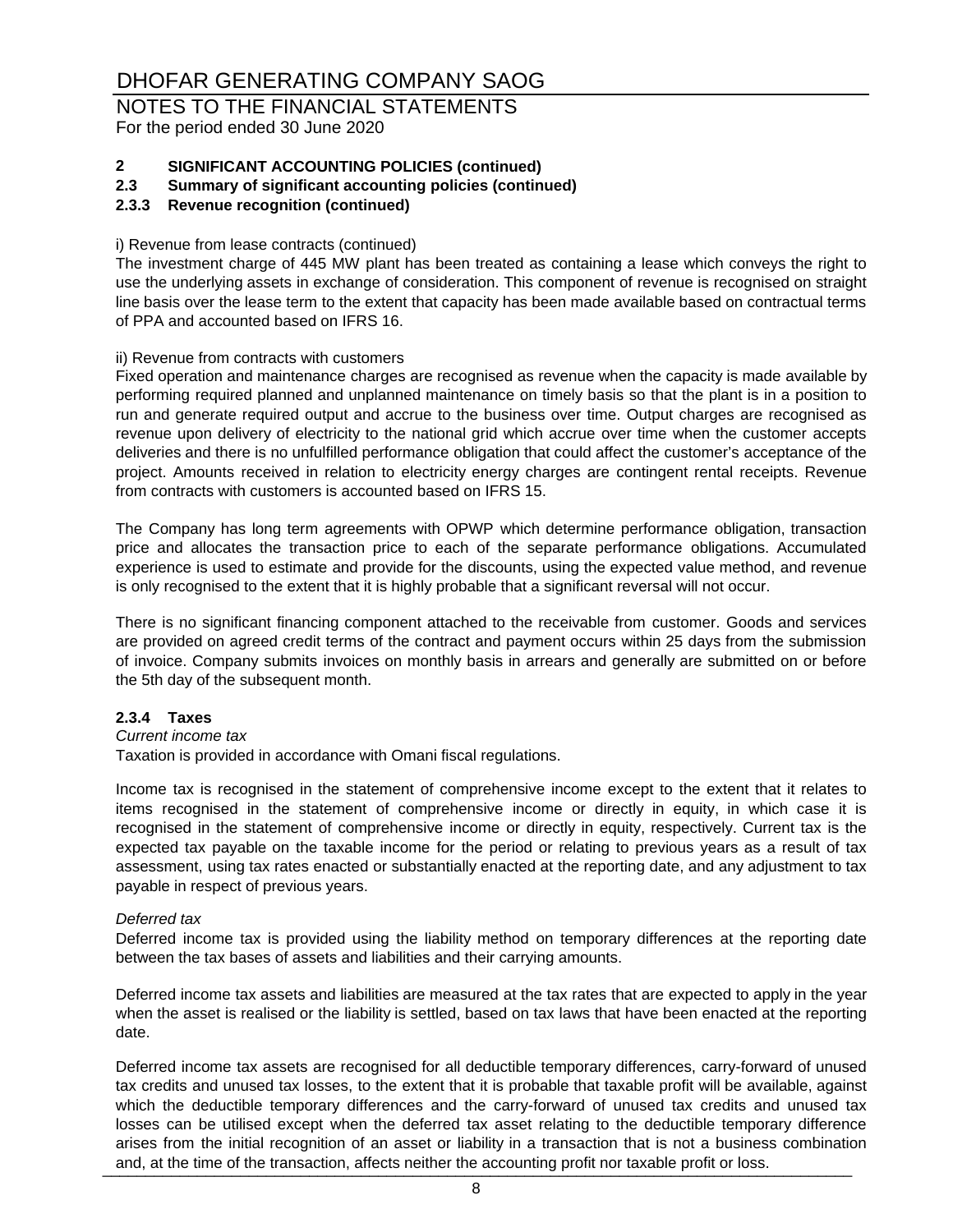# NOTES TO THE FINANCIAL STATEMENTS

For the period ended 30 June 2020

#### **2 SIGNIFICANT ACCOUNTING POLICIES (continued)**

#### **2.3 Summary of significant accounting policies (continued)**

#### **2.3.4 Taxes (continued)**

The carrying amount of deferred income tax assets are reviewed at each reporting date and reduced to the extent that it is no longer probable that sufficient taxable profit will be available to allow all or part of the deferred income tax asset to be utilised. Unrecognised deferred tax assets are re-assessed at each reporting date and are recognised to the extent that it has become probable that future taxable profits will allow the deferred tax asset to be recovered.

Deferred tax assets and liabilities are offset as there is a legally enforcement to offset these in Oman.

#### **2.3.5 Foreign currencies**

The Company's financial statements are presented in Omani Rials, which is also the company's functional currency. Transactions in foreign currencies are initially recorded by the Company at its functional currency spot rates at the date the transaction first qualifies for recognition. Monetary assets and liabilities denominated in foreign currencies are translated at the functional currency spot rates of exchange at the reporting date.

Non-monetary items that are measured in terms of historical cost in a foreign currency are translated using the exchange rates at the dates of the initial transactions. Non-monetary items measured at fair value in a foreign currency are translated using the exchange rates at the date when the fair value is determined.

The gain or loss arising on translation of non-monetary items measured at fair value is treated in line with the recognition of the gain or loss on the change in fair value of the item (i.e., translation differences on items whose fair value gain or loss is recognised in OCI or profit or loss are also recognised in OCI or profit or loss, respectively).

#### **2.3.6 Plant and equipment**

Capital work in progress is stated at cost, net of accumulated impairment losses, if any.

Depreciation of capital work in progress commences when the assets are ready for the intended use.

Plant and equipment is stated at cost, net of accumulated depreciation and accumulated impairment losses, if any. Such cost includes the cost of replacing part of the plant and equipment and borrowing costs for longterm construction projects if the recognition criteria are met. When significant parts of plant and equipment are required to be replaced at intervals, the Company depreciates them separately based on their specific useful lives. Likewise, when a major inspection is performed, its cost is recognised in the carrying amount of the plant and equipment as a replacement if the recognition criteria are satisfied. All other repair and maintenance costs are recognised in statement of comprehensive income as incurred. The present value of the expected cost for the decommissioning of an asset after its use is included in the cost of the respective asset if the recognition criteria for a provision are met.

Depreciation is calculated on a straight line basis over the estimated useful lives of assets as follows:

|                                              | Years |  |
|----------------------------------------------|-------|--|
| Plant, machinery, civil and structural works | 40    |  |
| Decommissioning assets                       | 40    |  |
| Plant capital spares and other equipment     | 18    |  |
| Computer and equipment                       | 5     |  |
| Motor vehicle                                | 5     |  |
| <b>Furniture and fixtures</b>                | 5     |  |
| Computer software                            | 5     |  |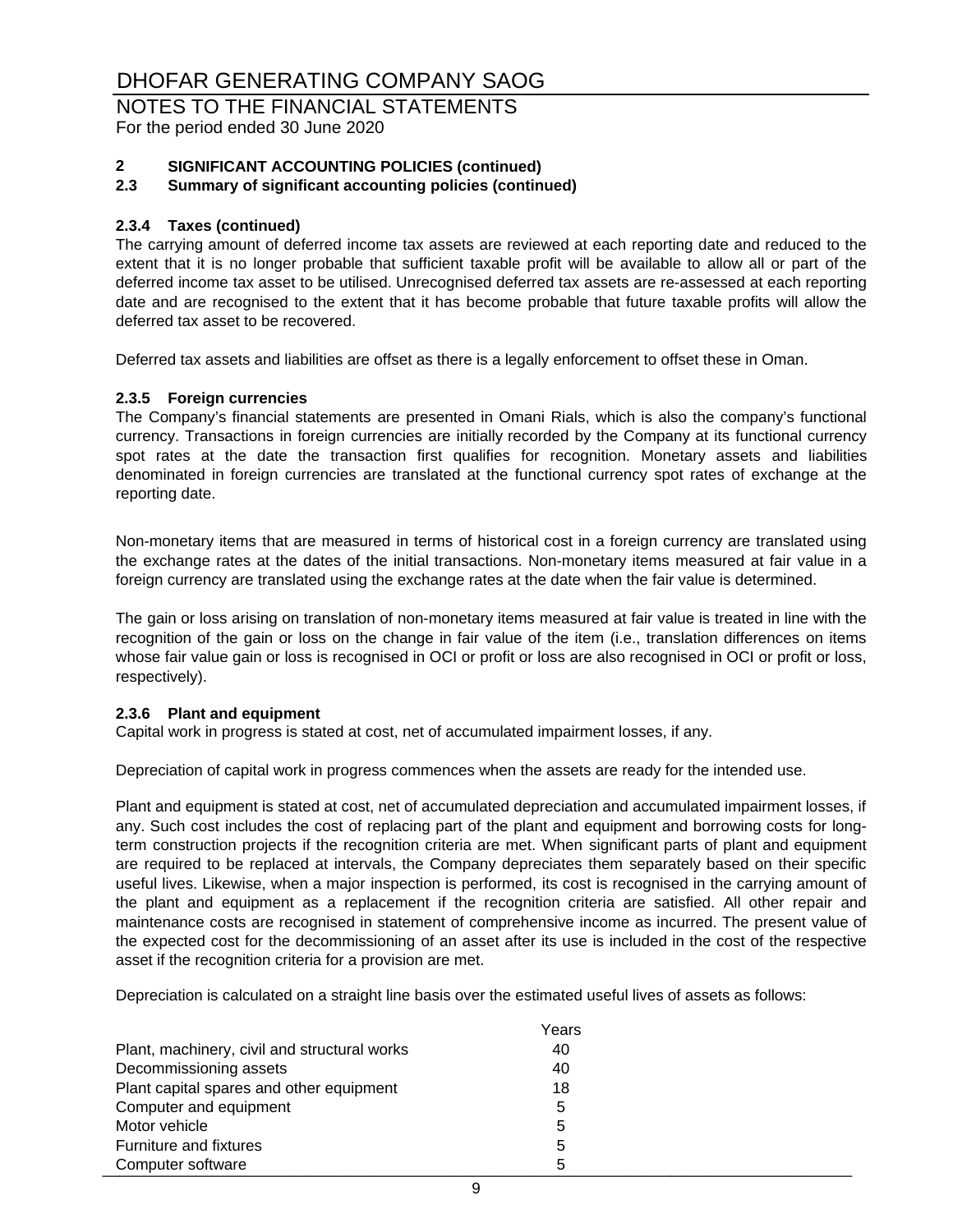# NOTES TO THE FINANCIAL STATEMENTS

For the period ended 30 June 2020

#### **2 SIGNIFICANT ACCOUNTING POLICIES (continued)**

#### **2.3 Summary of significant accounting policies (continued)**

#### **2.3.6 Plant and equipment (continued)**

The carrying values of equipment are reviewed for impairment when events or changes in circumstances indicate the carrying value may not be recoverable. If any such indication exists and where the carrying values exceed the estimated recoverable amount, the assets are written down to their recoverable amount, being the higher of their fair value less costs to sell and their value in use.

Expenditure incurred to replace a component of an item of property, equipment that is accounted for separately is capitalised and the carrying amount of the component that is replaced is written off. Other subsequent expenditure is capitalised only when it increases future economic benefits of the related item of property, equipment. All other expenditure is recognised in the statement of comprehensive income as the expense is incurred.

When each major inspection is performed, its cost is recognised in the carrying amount of the property, equipment as a replacement if the recognition criteria are satisfied.

An item of property, equipment is derecognised upon disposal or when no future economic benefits are expected from its use or disposal. Any gain or loss arising on derecognition of the asset (calculated as the difference between the net disposal proceeds and the carrying amount of the asset) is included in the statement or profit or loss in the year the asset is derecognised.

The assets' residual values, useful lives and methods are reviewed, and adjusted prospectively, if appropriate, at each financial year end.

The assets' residual values and useful lives are reviewed, and adjusted if appropriate, at each reporting date. Where the carrying amount of an item of property, plant and equipment is greater than the estimated recoverable amount, it is written down immediately to its recoverable amount.

Gains and losses on disposal of property, plant and equipment are determined by reference to their carrying amounts.

#### **2.3.7 Leases**

The Company assesses at contract inception whether a contract is, or contains, a lease. That is, if the contract conveys the right to control the use of an identified asset for a period of time in exchange for consideration.

#### *Company as a lessee*

The Company applies a single recognition and measurement approach for all leases, except for short-term leases and leases of low-value assets. The Company recognises lease liabilities to make lease payments and right-of-use assets representing the right to use the underlying assets.

#### *a. Right of use assets*

The Company recognises right-of-use assets at the commencement date of the lease (i.e., the date the underlying asset is available for use). Right of use assets are measured at cost, less any accumulated depreciation and impairment losses, and adjusted for any remeasurement of lease liabilities. The cost of right of use assets includes the amount of lease liabilities recognised, initial direct costs incurred, and lease payments made at or before the commencement date less any lease incentives received. Unless the Company is reasonably certain to obtain ownership of the leased asset at the end of the lease term, the recognised right of use assets are depreciated on a straight-line basis over the shorter of its estimated useful life and the lease term. Right of use assets are subject to impairment.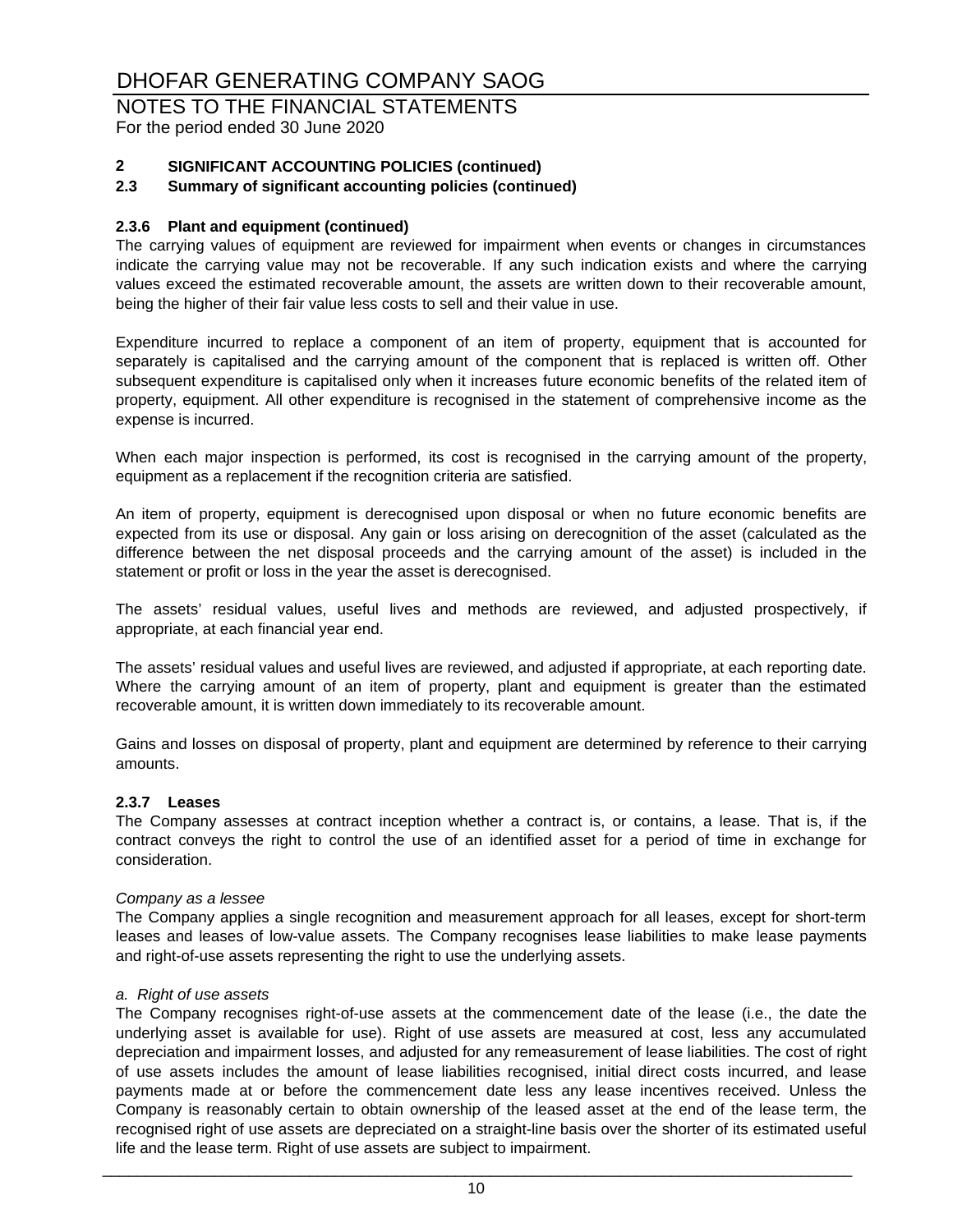# NOTES TO THE FINANCIAL STATEMENTS

For the period ended 30 June 2020

### **2 SIGNIFICANT ACCOUNTING POLICIES (continued)**

#### **2.3 Summary of significant accounting policies (continued)**

#### **2.3.7 Leases (continued)**

#### *b. Lease liabilities*

At the commencement date of the lease, the Company recognises lease liabilities measured at the present value of lease payments to be made over the lease term. The lease payments include fixed payments (including in- substance fixed payments) less any lease incentives receivable, variable lease payments that depend on an index or a rate, and amounts expected to be paid under residual value guarantees. The lease payments also include the exercise price of a purchase option reasonably certain to be exercised by the Company and payments of penalties for terminating a lease, if the lease term reflects the Company exercising the option to terminate. The variable lease payments that do not depend on an index or a rate are recognised as expense in the period on which the event or condition that triggers the payment occurs.

In calculating the present value of lease payments, the Company uses the incremental borrowing rate at the lease commencement date if the interest rate implicit in the lease is not readily determinable. After the commencement date, the amount of lease liabilities is increased to reflect the accretion of interest and reduced for the lease payments made. In addition, the carrying amount of lease liabilities is remeasured if there is a modification, a change in the lease term, a change in the lease payments (e.g., a changes in future payments resulting from a change in index or rate used to determine such lease payments) or a change in the assessment to purchase the underlying asset.

#### *c. Short-term leases and leases of low-value assets*

The Company applies the short-term lease recognition exemption to its short-term leases (i.e., those leases that have a lease term of 12 months or less from the commencement date and do not contain a purchase option). It also applies the lease of low-value assets recognition exemption to leases that are considered to be low value. Lease payments on short-term leases and leases of low-value assets are recognised as expense on a straight-line basis over the lease term.

#### *Company as a lessor*

Leases in which the Company does not transfer substantially all the risks and rewards incidental to ownership of an asset are classified as operating leases. Rental income arising is accounted for on a straight-line basis over the lease terms and is included in revenue in the statement of comprehensive income due to its operating nature. Initial direct costs incurred in negotiating and arranging an operating lease are added to the carrying amount of the leased asset and recognised over the lease term on the same basis as rental income. Contingent rents are recognised as revenue in the period in which they are earned.

#### **2.3.8 Financial assets**

#### Initial recognition and measurement

Financial assets are classified, at initial recognition, as subsequently measured at amortized cost, fair value through other comprehensive income (OCI), and fair value through profit or loss.

The classification of financial assets at initial recognition depends on the financial asset's contractual cash flow characteristics and the Company's business model for managing them. With the exception of trade receivables that do not contain a significant financing component or for which the Company has applied the practical expedient, the Company initially measures a financial asset at its fair value plus, in the case of a financial asset not at fair value through profit or loss, transaction costs. Trade receivables that do not contain a significant financing component or for which the Company has applied the practical expedient are measured at the transaction price determined under IFRS 15.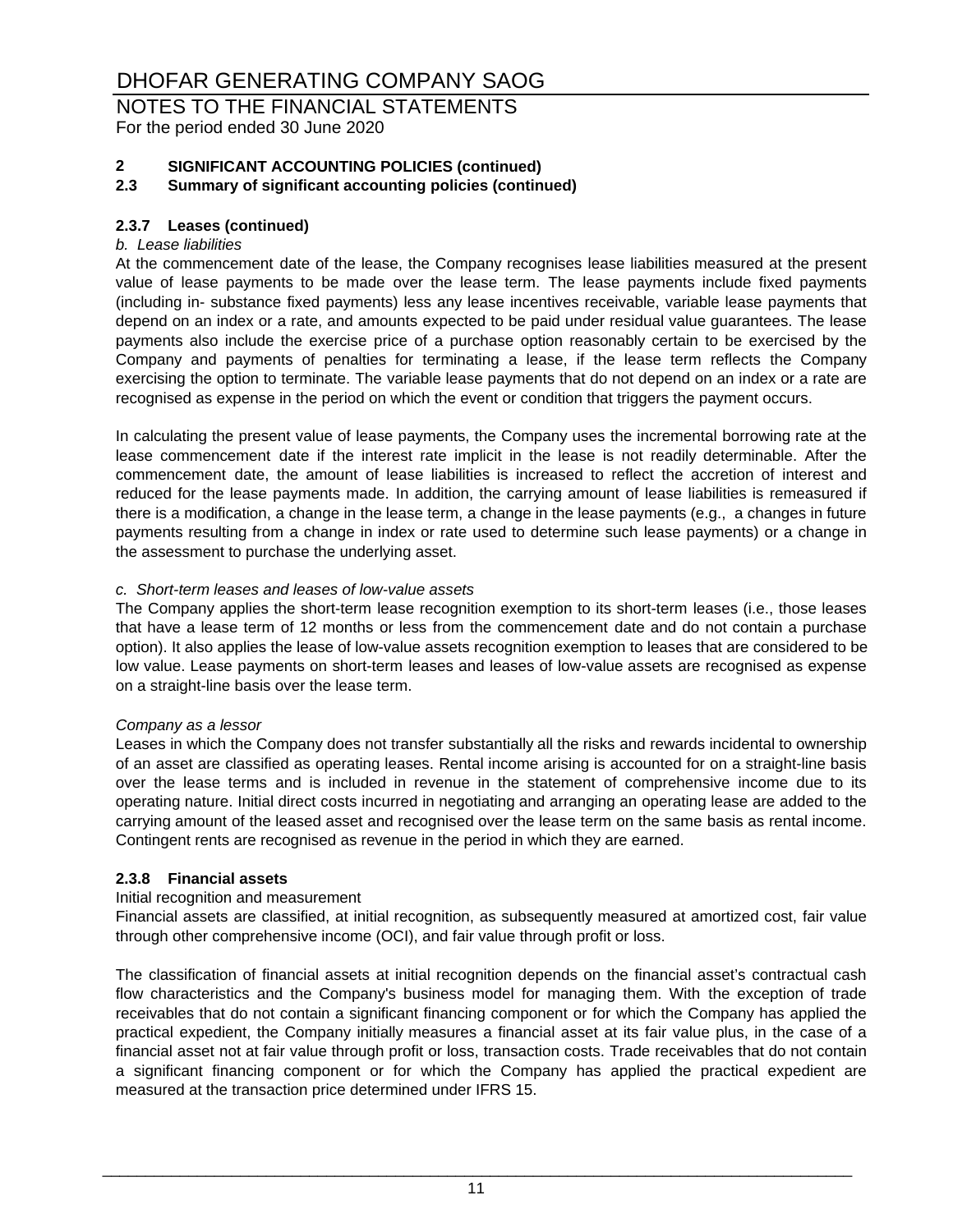# NOTES TO THE FINANCIAL STATEMENTS

For the period ended 30 June 2020

#### **2 SIGNIFICANT ACCOUNTING POLICIES (continued)**

#### **2.3 Summary of significant accounting policies (continued)**

#### **2.3.8 Financial assets (continued)**

In order for a financial asset to be classified and measured at amortized cost or fair value through OCI, it needs to give rise to cash flows that are 'solely payments of principal and interest (SPPI)' on the principal amount outstanding. This assessment is referred to as the SPPI test and is performed at an instrument level. Financial asset with cash flow that are not SPPI are classified and measured at fair value through profit & loss irrespective of business model.

The Company's business model for managing financial assets refers to how it manages its financial assets in order to generate cash flows. The business model determines whether cash flows will result from collecting contractual cash flows, selling the financial assets, or both. The Company does not have any financial instrument that are measured either of FVOCI or FVPL except for the derivative instrument that are used as hedge instrument.

Purchases or sales of financial assets that require delivery of assets within a time frame established by regulation or convention in the market place (regular way trades) are recognised on the trade date, i.e., the date that the Company commits to purchase or sell the asset.

#### *Subsequent measurement*

For purposes of subsequent measurement, financial assets are classified in four categories:

- Financial assets at amortized cost (debt instruments)
- Financial assets at fair value through OCI with recycling of cumulative gains and losses (debt
- Financial assets designated at fair value through OCI with no recycling of cumulative gains and losses upon derecognition (equity instruments)
- Financial assets at fair value through profit or loss

#### *Financial assets at amortized cost (debt instruments)*

This category is the most relevant to the Company. The Company measures financial assets at amortized cost if both of the following conditions are met:

- Financial assets designated at fair value through OCI with no recycling of cumulative gains and losses upon derecognition (equity instruments), and
- The contractual terms of the financial asset give rise on specified dates to cash flows that are solely payments of principal and interest on the principal amount outstanding.

Financial assets at amortized cost are subsequently measured using the effective interest (EIR) method and are subject to impairment. Gains and losses are recognised in statement of comprehensive income when the asset is derecognised, modified or impaired.

The Company's financial assets at amortized cost includes trade receivables and finance lease receivable.

#### **Derecognition**

A financial asset (or, where applicable, a part of a financial asset or part of a company of similar financial assets) is primarily derecognised (i.e., removed from the Company's statement of financial position) when:

- The rights to receive cash flows from the asset have expired, or
- The Company has transferred its rights to receive cash flows from the asset or has assumed an obligation to pay the received cash flows in full without material delay to a third party under a 'passthrough' arrangement; and either (a) the Company has transferred substantially all the risks and rewards of the asset, or (b) the Company has neither transferred nor retained substantially all the risks and rewards of the asset, but has transferred control of the asset.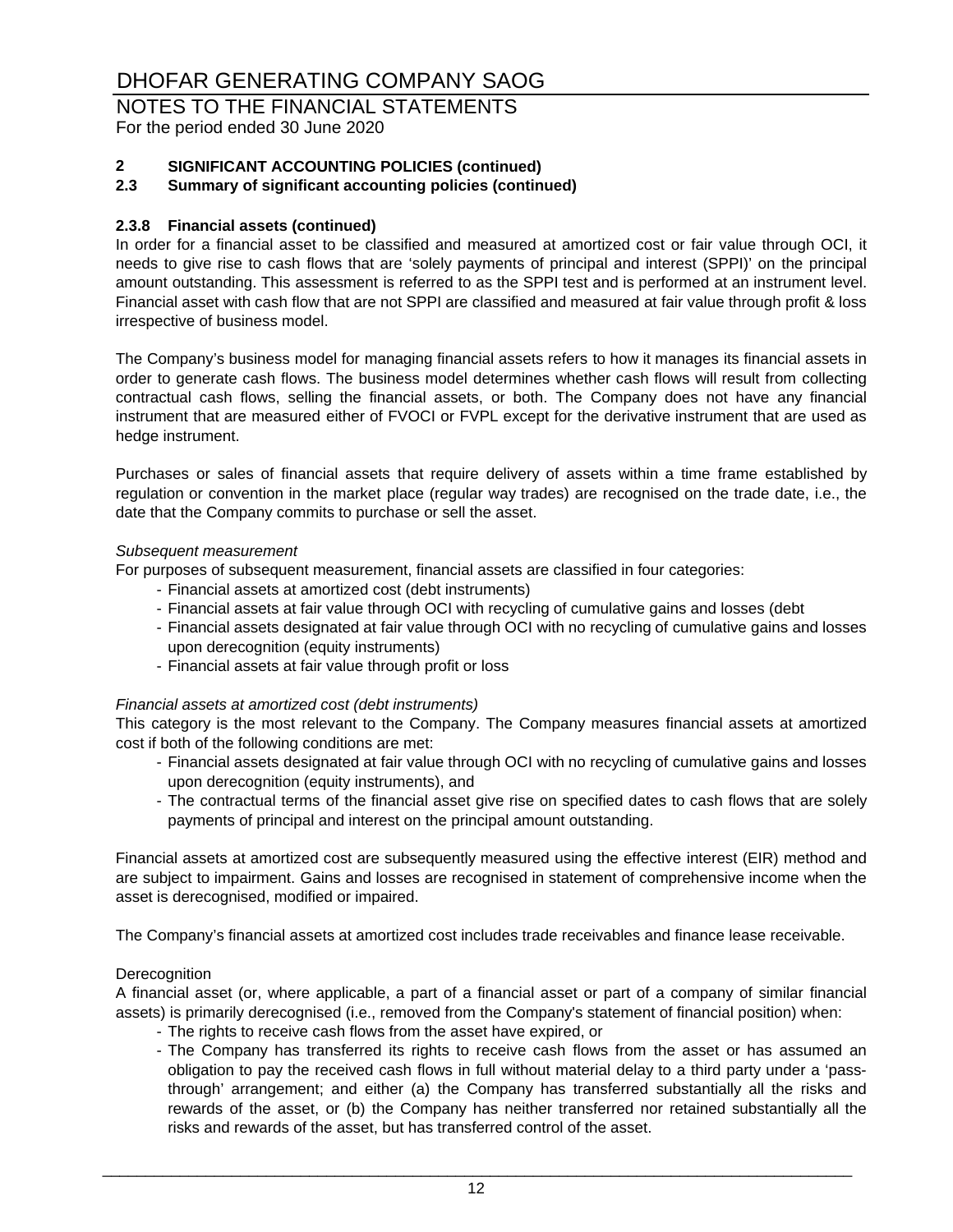# NOTES TO THE FINANCIAL STATEMENTS

For the period ended 30 June 2020

#### **2 SIGNIFICANT ACCOUNTING POLICIES (continued)**

#### **2.3 Summary of significant accounting policies (continued)**

#### **2.3.8 Financial assets (continued)**

When the Company has transferred its rights to receive cash flows from an asset or has entered into a passthrough arrangement, it evaluates if, and to what extent, it has retained the risks and rewards of ownership. When it has neither transferred nor retained substantially all of the risks and rewards of the asset, nor transferred control of the asset, the Company continues to recognise the transferred asset to the extent of its continuing involvement. In that case, the Company also recognises an associated liability. The transferred asset and the associated liability are measured on a basis that reflects the rights and obligations that the Company has retained.

Continuing involvement that takes the form of a guarantee over the transferred asset is measured at the lower of the original carrying amount of the asset and the maximum amount of consideration that the Company could be required to repay.

#### Impairment of financial assets

The Company recognises an allowance for Expected Credit Losses (ECLs) for all debt instruments not held at fair value through profit or loss. ECLs are based on the difference between the contractual cash flows due in accordance with the contract and all the cash flows that the Company expects to receive, discounted at an approximation of the original effective interest rate. The expected cash flows will include cash flows from the sale of collateral held or other credit enhancements that are integral to the contractual terms.

ECLs are recognised in two stages. For credit exposures for which there has not been a significant increase in credit risk since initial recognition, ECLs are provided for credit losses that result from default events that are possible within the next 12-months (a 12-month ECL). For those credit exposures for which there has been a significant increase in credit risk since initial recognition, a loss allowance is required for credit losses expected over the remaining life of the exposure, irrespective of the timing of the default (a lifetime ECL).

For trade receivables covering user IFRS 15, the Company applies a simplified approach in calculating ECLs. Therefore, the Company does not track changes in credit risk, but instead recognises a loss allowance based on lifetime ECLs at each reporting date. The Company has established a provision matrix that is based on its historical credit loss experience, adjusted for forward-looking factors specific to the debtors and the economic environment. For finance lease receivable , the company applies general approach in calculating the ECL and is determined by using the probability of default ( PD), exposure at default ( EAD) and loss given default ( LGD).

#### **2.3.9 Financial liabilities**

#### Initial recognition and measurement

Financial liabilities are classified, at initial recognition, as financial liabilities at fair value through profit or loss, loans and borrowings, payables, or as derivatives designated as hedging instruments in an effective hedge, as appropriate.

All financial liabilities are recognised initially at fair value and, in the case of loans and borrowings and payables, net of directly attributable transaction costs.

The Company's financial liabilities include trade and other payables, bank borrowings and derivative financial instruments.

#### Subsequent measurement

The measurement of financial liabilities depends on their classification, as described below: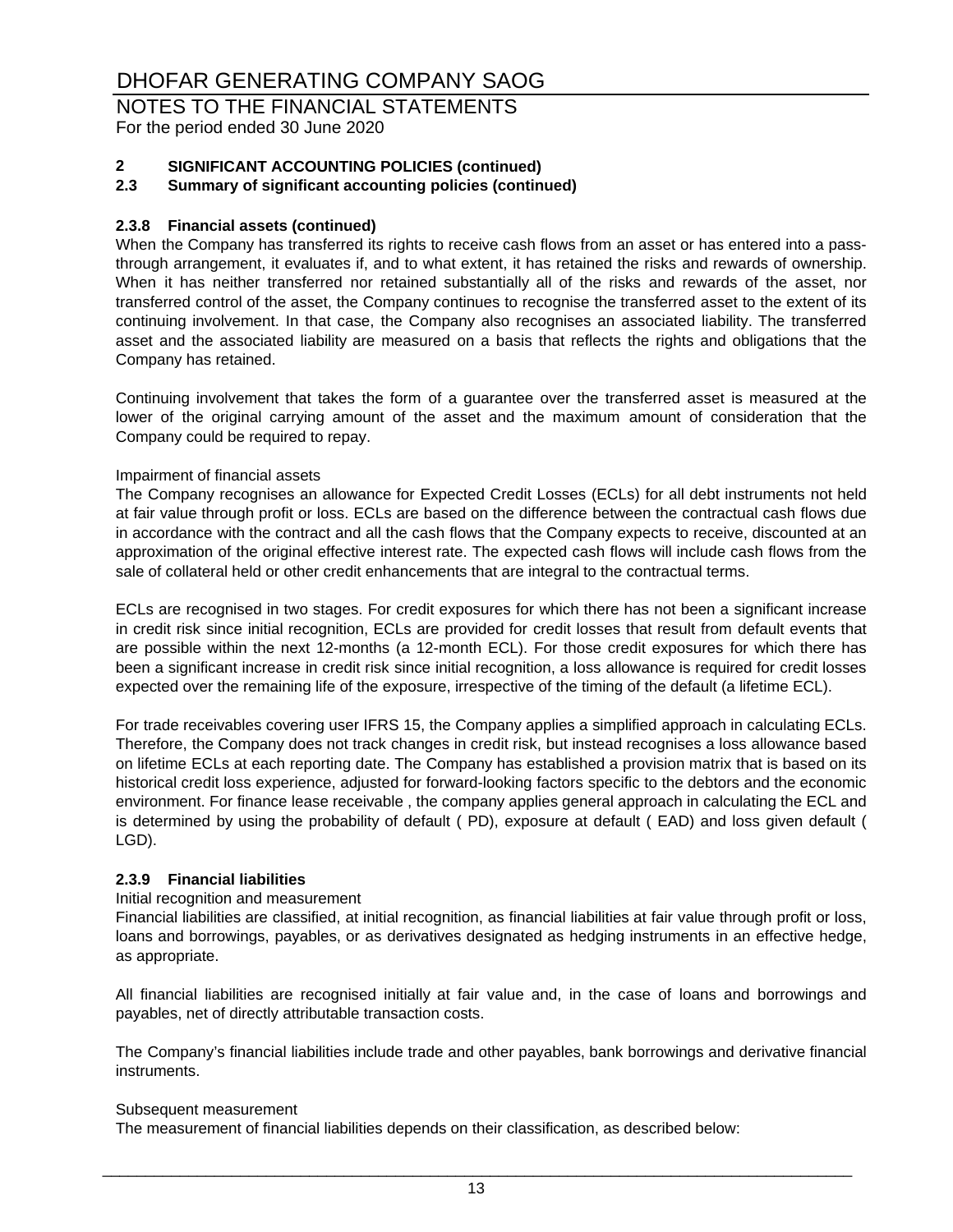# NOTES TO THE FINANCIAL STATEMENTS

For the period ended 30 June 2020

#### **2 SIGNIFICANT ACCOUNTING POLICIES (continued)**

#### **2.3 Summary of significant accounting policies (continued)**

#### **2.3.9 Financial liabilities (continued)**

#### *Financial liabilities at fair value through profit or loss*

Financial liabilities at fair value through profit or loss include financial liabilities held for trading and financial liabilities designated upon initial recognition as at fair value through profit or loss.

Financial liabilities are classified as held for trading if they are incurred for the purpose of repurchasing in the near term. This category also includes derivative financial instruments entered into by the Company that are not designated as hedging instruments in hedge relationships as defined by IFRS 9. Separated embedded derivatives are also classified as held for trading unless they are designated as effective hedging instruments.

Gains or losses on liabilities held for trading are recognised in the statement of comprehensive income.

Financial liabilities designated upon initial recognition at fair value through profit or loss are designated at the initial date of recognition, and only if the criteria in IFRS 9 are satisfied. The Company has not designated any financial liability as at fair value through profit or loss.

#### *Financial liabilities at amortized cost (loans and borrowings)*

This is the category most relevant to the Company. After initial recognition, interest-bearing loans and borrowings are subsequently measured at amortized cost using the EIR method. Gains and losses are recognised in statement of comprehensive income when the liabilities are derecognised as well as through the EIR amortization process.

Amortized cost is calculated by taking into account any discount or premium on acquisition and fees or costs that are an integral part of the EIR. The EIR amortization is included as finance costs in the statement of comprehensive income.

#### *Derecognition*

A financial liability is derecognised when the obligation under the liability is discharged or cancelled or expires. When an existing financial liability is replaced by another from the same lender on substantially different terms, or the terms of an existing liability are substantially modified, such an exchange or modification is treated as the derecognition of the original liability and the recognition of a new liability. The difference in the respective carrying amounts is recognised in the statement of comprehensive income.

#### **2.3.10 Derivative financial instruments and hedge accounting**

#### *Initial recognition and subsequent measurement*

The Company uses derivative financial instruments, such as interest rate swaps to hedge interest rate risks. Such derivative financial instruments are initially recognised at fair value on the date on which a derivative contract is entered into and are subsequently remeasured at fair value. Derivatives are carried as financial assets when the fair value is positive and as financial liabilities when the fair value is negative.

For the purpose of hedge accounting, hedges are classified as:

- Fair value hedges when hedging the exposure to changes in the fair value of a recognised asset or liability or an unrecognised firm commitment
- Cash flow hedges when hedging the exposure to variability in cash flows that is either attributable to a particular risk associated with a recognised asset or liability or a highly probable forecast transaction or the foreign currency risk in an unrecognised firm commitment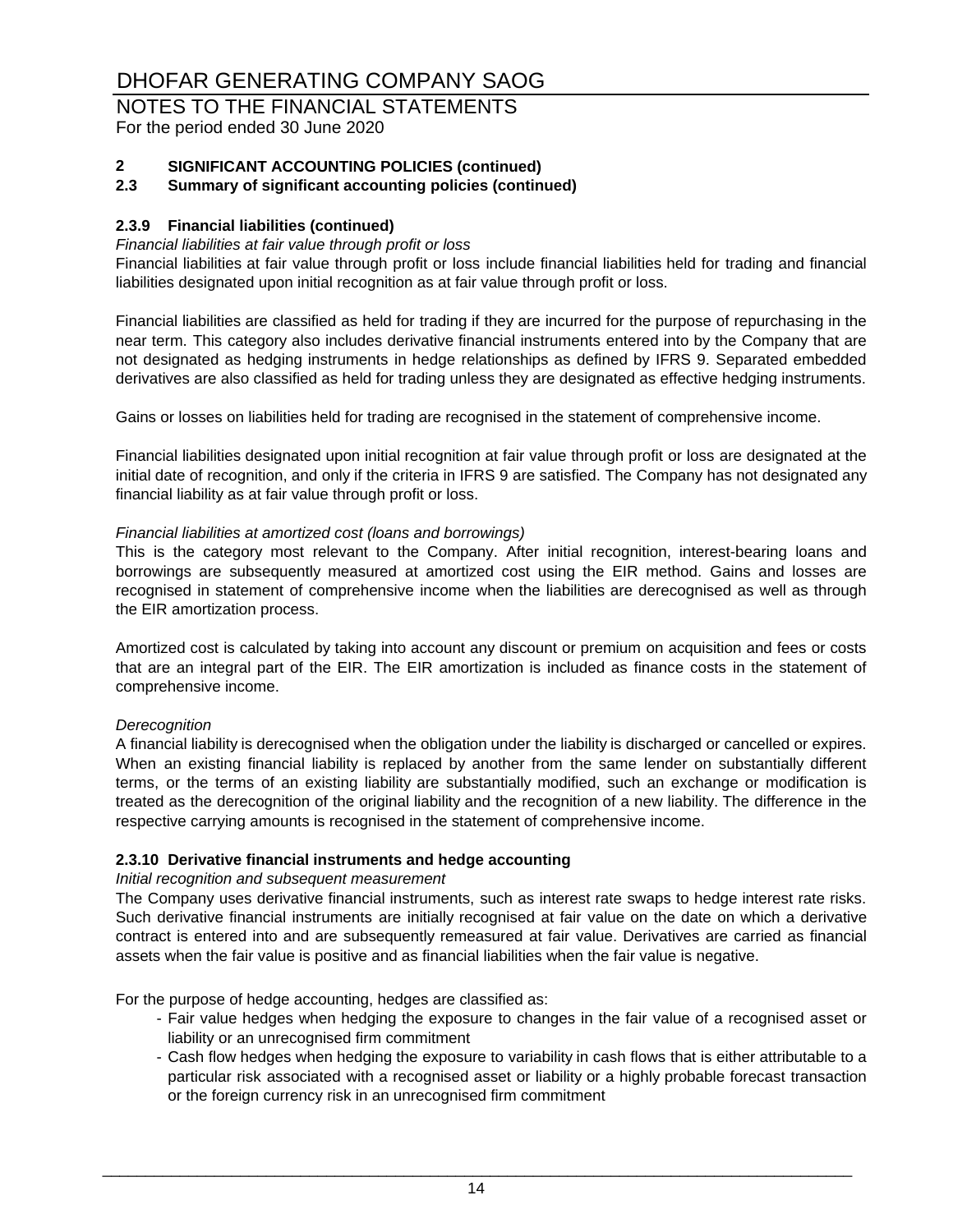# NOTES TO THE FINANCIAL STATEMENTS

For the period ended 30 June 2020

#### **2 SIGNIFICANT ACCOUNTING POLICIES (continued)**

#### **2.3 Summary of significant accounting policies (continued)**

#### **2.3.10 Derivative financial instruments and hedge accounting (continued)**

At the inception of a hedge relationship, the Company formally designates and documents the hedge relationship to which it wishes to apply hedge accounting and the risk management objective and strategy for undertaking the hedge.

The documentation includes identification of the hedging instrument, the hedged item, the nature of the risk being hedged and how the Company will assess whether the hedging relationship meets the hedge effectiveness requirements (including the analysis of sources of hedge ineffectiveness and how the hedge ratio is determined). A hedging relationship qualifies for hedge accounting if it meets all of the following effectiveness requirements:

- There is 'an economic relationship' between the hedged item and the hedging instrument.
- The effect of credit risk does not 'dominate the value changes' that result from that economic relationship.
- The hedge ratio of the hedging relationship is the same as that resulting from the quantity of the hedged item that the Company actually hedges and the quantity of the hedging instrument that the Company actually uses to hedge that quantity of hedged item.

Hedges that meet all the qualifying criteria for hedge accounting are accounted for, as described below:

#### *Cash flow hedges*

The effective portion of the gain or loss on the hedging instrument is recognised in OCI in the cash flow hedge reserve, while any ineffective portion is recognised immediately in the statement of comprehensive income. The cash flow hedge reserve is adjusted to the lower of the cumulative gain or loss on the hedging instrument and the cumulative change in fair value of the hedged item.

The amounts accumulated in OCI are accounted for, depending on the nature of the underlying hedged transaction. If the hedged transaction subsequently results in the recognition of a non-financial item, the amount accumulated in equity is removed from the separate component of equity and included in the initial cost or other carrying amount of the hedged asset or liability. This is not a reclassification adjustment and will not be recognised in OCI for the year. This also applies where the hedged forecast transaction of a nonfinancial asset or non-financial liability subsequently becomes a firm commitment for which fair value hedge accounting is applied.

If cash flow hedge accounting is discontinued, the amount that has been accumulated in OCI must remain in accumulated OCI if the hedged future cash flows are still expected to occur. Otherwise, the amount will be immediately reclassified to statement of comprehensive income as a reclassification adjustment.

After discontinuation, once the hedged cash flow occurs, any amount remaining in accumulated OCI must be accounted for depending on the nature of the underlying transaction as described above.

#### **2.3.11 Inventories**

Inventories are stated at the lower of cost and net realizable value. Costs are those expenses incurred in bringing each product to its present location and condition. Cost is calculated using the weighted average method. Net realizable value represents the estimated selling price for inventories less all estimated costs of completion and costs necessary to make the sale.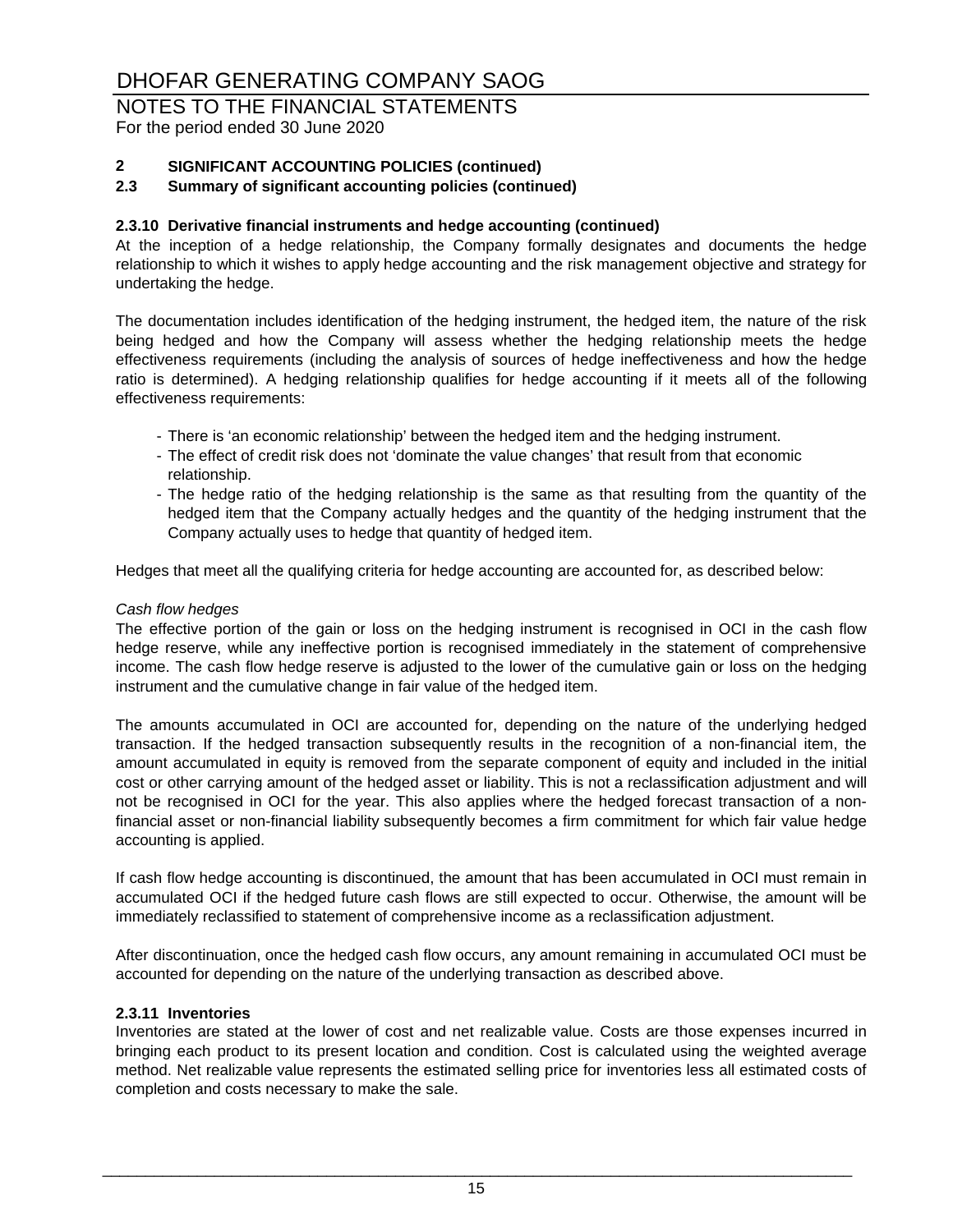# NOTES TO THE FINANCIAL STATEMENTS

For the period ended 30 June 2020

### **2 SIGNIFICANT ACCOUNTING POLICIES (continued)**

#### **2.3 Summary of significant accounting policies (continued)**

#### **2.3.12 Provisions**

#### *General*

Provisions are recognised when the Company has a present obligation (legal or constructive) as a result of a past event, it is probable that an outflow of resources embodying economic benefits will be required to settle the obligation and a reliable estimate can be made of the amount of the obligation. When the Company expects some or all of a provision to be reimbursed, for example, under an insurance contract, the reimbursement is recognised as a separate asset, but only when the reimbursement is virtually certain. The expense relating to a provision is presented in the statement of profit or loss net of any reimbursement.

If the effect of the time value of money is material, provisions are discounted using a current pre-tax rate that reflects, when appropriate, the risks specific to the liability. When discounting is used, the increase in the provision due to the passage of time is recognised as a finance cost.

#### *Decommissioning liability*

The Company records a provision for decommissioning costs as there is a present obligation as a result of activities undertaken pursuant to the Usufruct and PPA. Decommissioning costs are provided for at the present value of expected costs to settle the obligation using estimated cash flows and are recognised as part of the cost of the relevant asset. The cash flows are discounted at a current pre-tax rate that reflects the risks specific to the decommissioning liability. The unwinding of the discount is expensed as incurred and recognised in the statement of comprehensive income as a finance cost. The estimated future costs of decommissioning are reviewed annually and adjusted as appropriate. Changes in the estimated future costs, or in the discount rate applied, are added to or deducted from the cost of the asset except for the asset given on finance lease.

#### *Major maintenance*

Provision for major maintenance is created to meet the contractual obligations under the PPA. This expenditure is expected to be incurred over the PPA term and would enable the Company to fulfill its obligations under the PPA. In order to be able to honor its contractual obligations towards the off-taker over the non-cancelable term of the PPA, the Company had the unavoidable contractual obligation to carry major maintenance activities.

#### **2.3.13 Employee benefits**

End of service benefits are accrued in accordance with the terms of employment of the Company's employees at the reporting date, having regard to the requirements of the Oman Labor Law 2003 and its amendment and IAS-19 'Employee benefits' as amended. Employee entitlements to annual leave and Air passage are recognised when they accrue to employees and an accrual is made for the estimated liability arising as a result of services rendered by employees up to the reporting date. These accruals are included in current liabilities, while that relating to end of service benefits is disclosed as a non-current liability. Contributions to a defined contribution retirement plan and occupational hazard insurance for Omani employees in accordance with the Omani Social Insurances Law of 1991 are recognised as an expense in the statement of comprehensive income as incurred.

#### **2.3.14 Trade receivable**

A receivable is recognised if an amount of consideration that is unconditional as due from the customer (i.e. only the passage of time is recognised balance payment of the consideration is due).

#### **2.3.15 Cash and cash equivalents**

For the purpose of the statement of cash flows, the Company considers all bank and cash balances that are free of lien. \_\_\_\_\_\_\_\_\_\_\_\_\_\_\_\_\_\_\_\_\_\_\_\_\_\_\_\_\_\_\_\_\_\_\_\_\_\_\_\_\_\_\_\_\_\_\_\_\_\_\_\_\_\_\_\_\_\_\_\_\_\_\_\_\_\_\_\_\_\_\_\_\_\_\_\_\_\_\_\_\_\_\_\_\_\_\_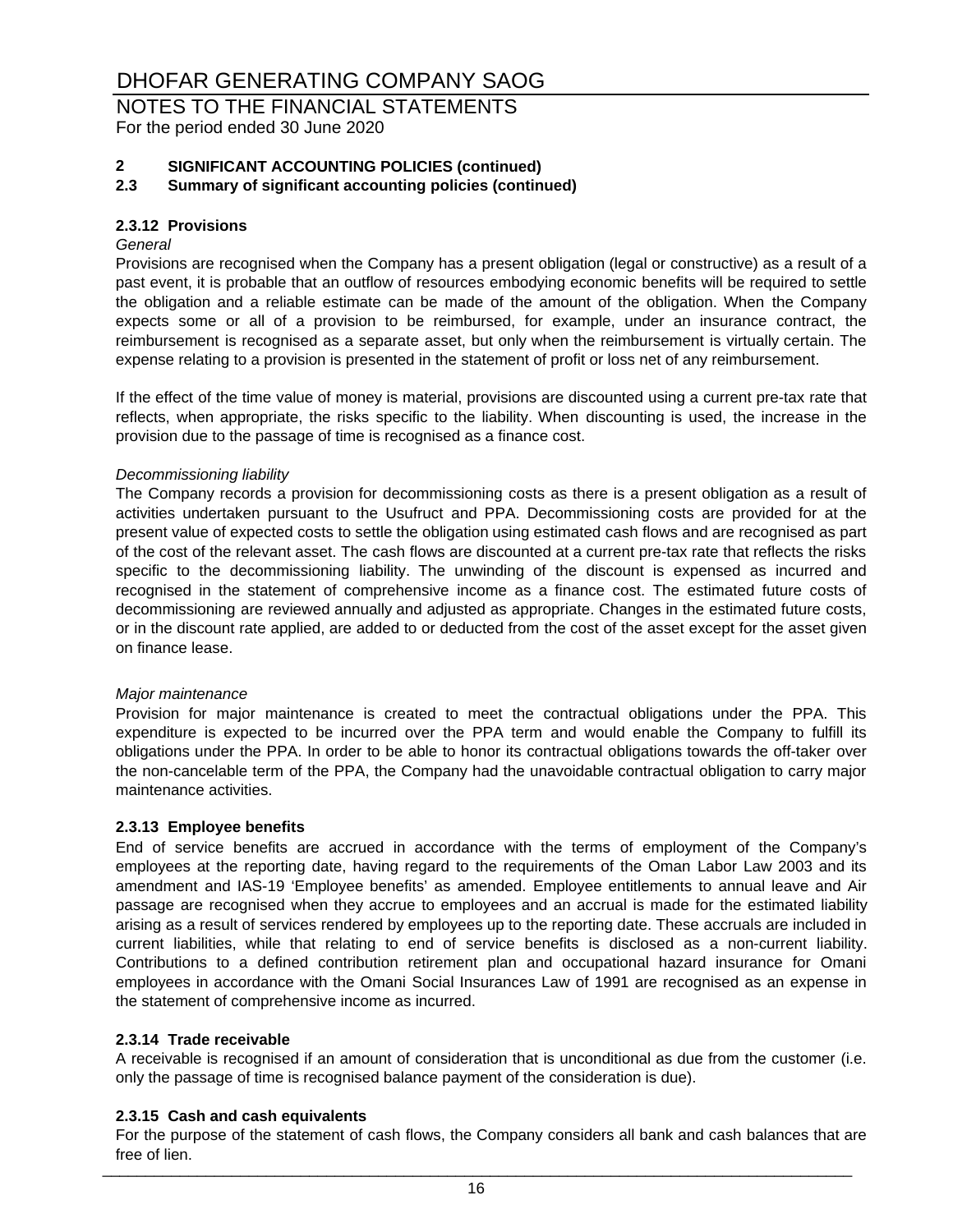### NOTES TO THE FINANCIAL STATEMENTS

For the period ended 30 June 2020

### **2 SIGNIFICANT ACCOUNTING POLICIES (continued)**

### **2.3 Summary of significant accounting policies (continued)**

#### **2.3.16 Trade and other payable**

Liabilities are recognised for the amount to be paid for goods and services rendered, whether or not billed to the company.

#### **2.3.17 Borrowing costs**

Borrowing costs directly attributable to the acquisition, construction or production of an asset that necessarily takes a substantial period of time to get ready for its intended use or sale are capitalised as part of the cost of the asset. All other borrowing costs are expensed in the period in which they occur. Borrowing costs consist of interest and other costs that an entity incurs in connection with the borrowing of funds.

#### **2.3.18 Share capital**

Share capital is recorded at the proceeds received.

#### **2.3.19 Dividend on ordinary shares**

Dividends on ordinary shares are recognised as a liability and deducted from equity when they are approved by the Company's shareholders.

#### **2.3.20 Directors' remuneration**

The Directors' remuneration is governed by the Memorandum of Association of the company and the Commercial Companies Law.

The Annual General Meeting shall determine and approve the remuneration and the sitting fees for the Board of Directors and its sub-committees and the distribution of dividends to the shareholders.

### **3 CRITICAL ACCOUNTING ESTIMATES AND JUDGEMENTS**

The preparation of the financial statements requires management to make estimates and assumptions that affect the reported amount of financial assets and liabilities at the date of the financial statements and the resultant provisions and changes in fair value for the year. Such estimates are necessarily based on assumptions about several factors involving varying, and possibly significant, degrees of judgment and uncertainty and actual results may differ from management's estimates resulting in future changes in estimated assets and liabilities.

The following are the significant estimates used in the preparation of the financial statements:

#### **3.1 Determining the lease term of contracts with renewal and termination options-Company as lessee**

The Company has one lease contract that includes extension and termination options. The Company applies judgement in evaluating whether it is reasonably certain whether or not to exercise the option to renew or terminate the lease. That is, it considers all relevant factors that create an economic incentive for it to exercise either the renewal or termination. After the commencement date, the Company reassesses the lease term if there is a significant event or change in circumstances that is within its control and affects its ability to exercise or not to exercise the option to renew or to terminate.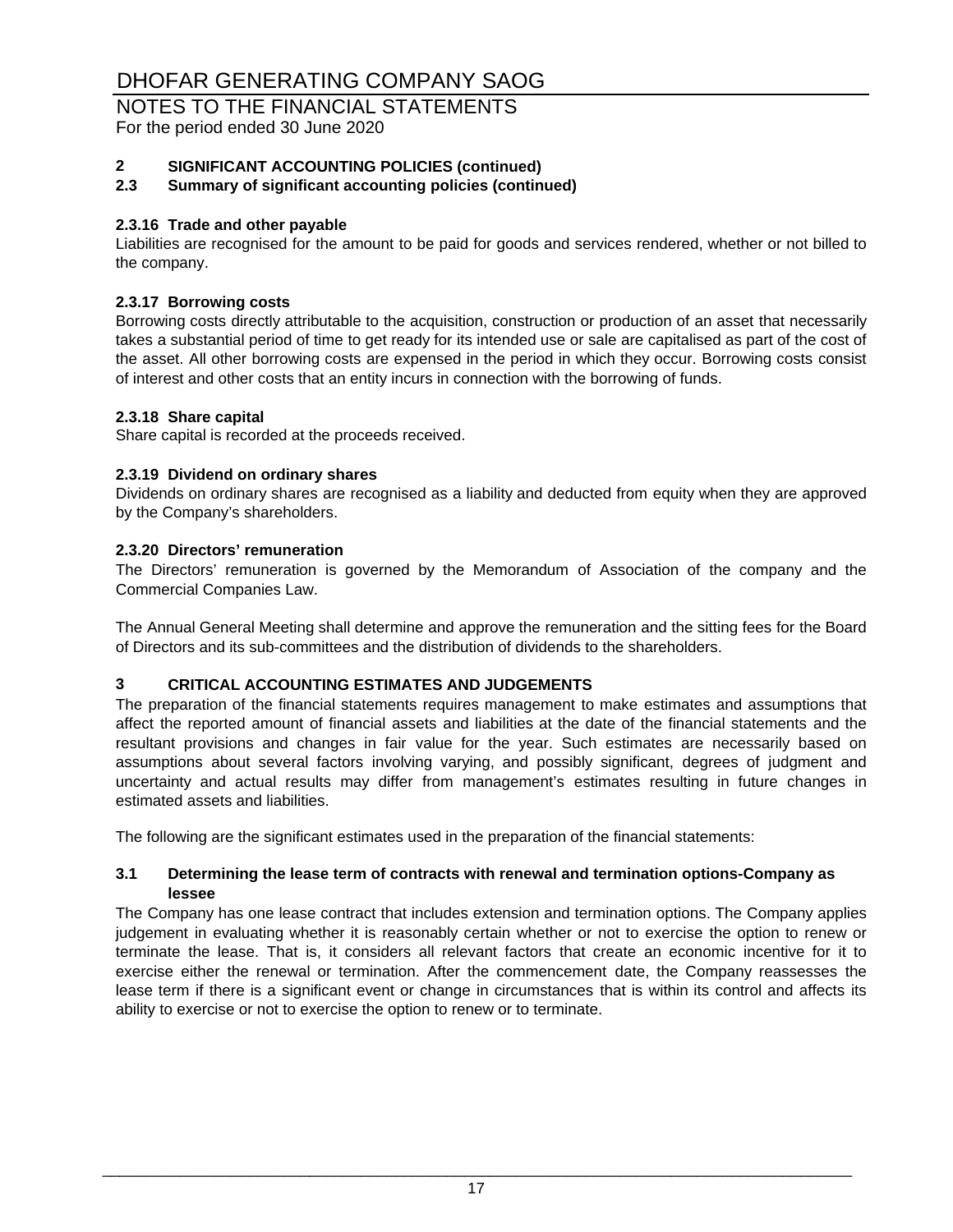# NOTES TO THE FINANCIAL STATEMENTS

For the period ended 30 June 2020

#### **2 SIGNIFICANT ACCOUNTING POLICIES (continued)**

#### **3 CRITICAL ACCOUNTING ESTIMATES AND JUDGEMENTS (continued)**

#### **3.2 Leases - Estimating the incremental borrowing rate**

Company cannot readily determine the interest rate implicit in the lease, therefore, it uses its incremental borrowing rate (IBR) to measure lease liabilities. The IBR is the rate of interest that the Company would have to pay to borrow over a similar term, and with a similar security, the funds necessary to obtain an asset of a similar value to the right-of-use asset in a similar economic environment. The IBR therefore reflects what the Company 'would have to pay', which requires estimation when no observable rates are available or when they need to be adjusted to reflect the terms and conditions of the lease. The Company estimates the IBR using observable inputs (such as market interest rates) when available and is required to make certain entityspecific estimates.

#### **3.3 Leases - Identification of lease and lease classification**

The Company has entered into the PPA with OPWP to generate electricity and make available the power capacity from its Plant. The PPA covers both the plants i.e 273 MW power plant and 445 MW power plant. Management considers the requirements of IFRS 16 which sets out guidelines to determine when an arrangement might contain a lease.

The determination of whether an arrangement is, or contains, a lease is based on the substance of the arrangement at inception date whether fulfilment of the arrangement is dependent on the use of a specific asset or assets and the arrangement conveys a right to use the asset.

Once a determination is reached that an arrangement contains a lease, the lease arrangement is classified as either financing or operating according to the principles in IFRS 16. A lease that conveys the majority of the risks and rewards of operation is a finance lease. A lease other than a finance lease is an operating lease.

#### **(I) Finance lease**

Based on management's evaluation, the PPA with OPWP with respect to 273 MW power plant has been classified as a finance lease under IFRS 16, since significant risks and rewards associated with the ownership of the plant are transferred to OPWP. As per the terms of PPA, the power generation is dependent on the Company's plant and OPWP, being the sole procurer of power generation in Oman, obtains significant amount of the power generated by the Company's plant. accordingly, management has concluded that the PPA satisfies the requirements of IFRS 16. Further management has assessed the lease classification as per the requirements of IFRS 16 and has concluded that the arrangement is a finance lease, as the term of PPA is for the major part of the remaining economic life of the Company's plant. Accordingly, a finance lease receivable has been recognised in the financial statements.

The primary basis for this conclusion being that the PPA is for substantial portion of the life of the plant and the present value of minimum lease payments substantially equates the fair value of the plant at the inception of the lease.

#### **(II) Operating lease**

Based on management's evaluation, the PPA with OPWP with respect to 445 MW power plant has been classified as a operating lease under IFRS 16 since significant risks and rewards associated with the ownership of the plant lies with the Company. The primary basis for this conclusion is that the PPA is for a term of 15 years while the economic life of the power plant is estimated to be forty years. The present value of minimum lease payments under the PPA does not substantially recover the fair value of the plant at the inception of the lease. Further, the residual risk is borne by the Company.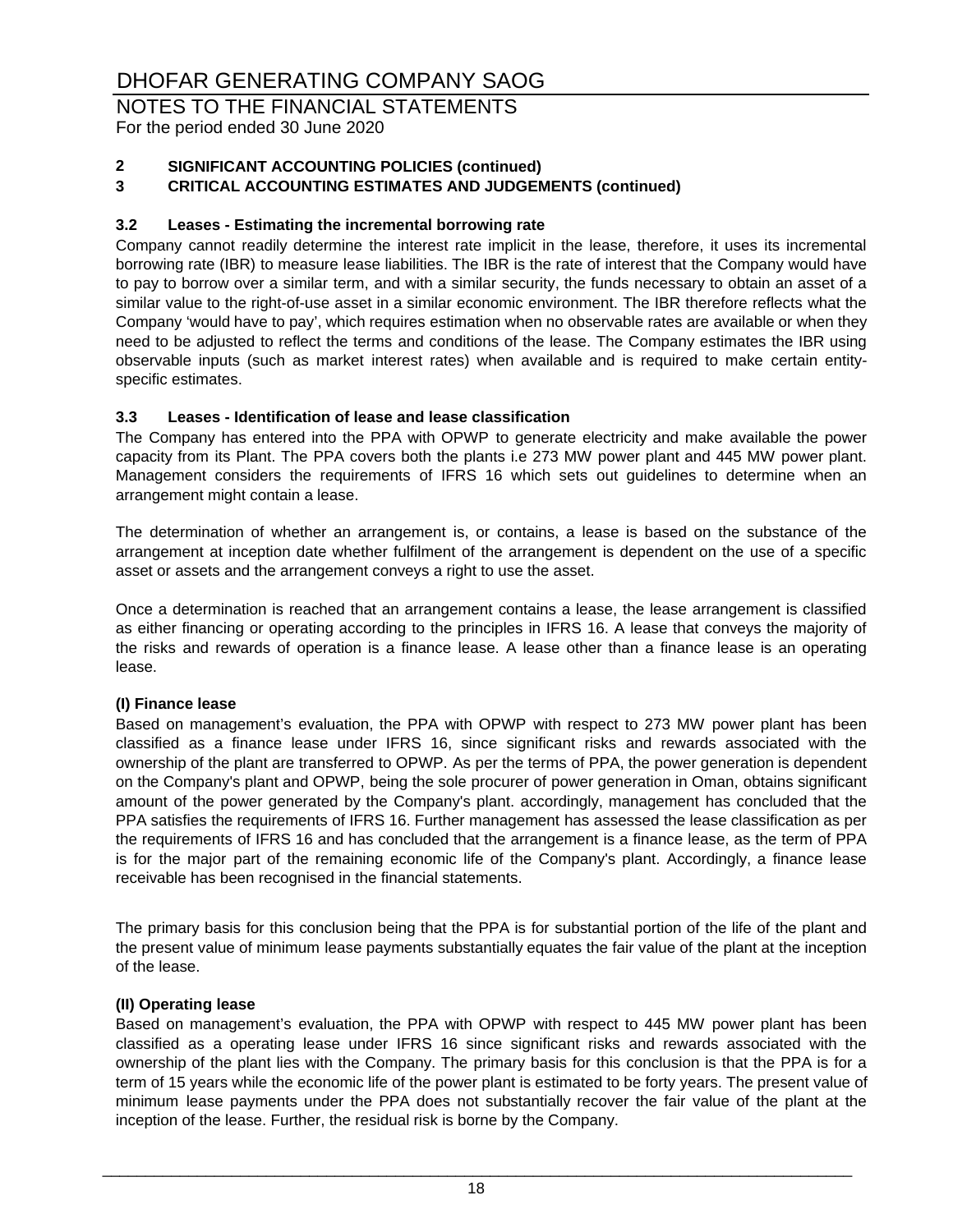# NOTES TO THE FINANCIAL STATEMENTS

For the period ended 30 June 2020

### **2 SIGNIFICANT ACCOUNTING POLICIES (continued)**

#### **3 CRITICAL ACCOUNTING ESTIMATES AND JUDGEMENTS (continued)**

#### **3.4 Provision for decommissioning obligation**

Upon expiry of their respective Usufruct and PPA, the Company will have an obligation to remove the facilities and restore the affected area. The estimated cost, discount rate and risk rate used in the provision for decommissioning costs calculation is based on management's best estimates.

#### **3.5 Provision for major maintenance**

With respect to 273 MW power plant, the company has an unavoidable contractual obligation of plant is being available to generate the electricity over the term of the PPA which requires performance of certain activities. Accordingly, it is considered appropriate to create a provision for major maintenance as the unavoidable costs of mid-life revision based on best estimates.

#### **3.6 Useful lives and residual value of equipment**

Depreciation is charged so as to write off the cost of assets, less their residual value, over their estimated useful lives. The calculation of useful lives is based on management's assessment of various factors such as the operating cycles, the maintenance programs, and normal wear and tear using its best estimates. The calculation of the residual value is based on the management best estimates.

#### **3.7 Going concern**

The Company's management has made an assessment of the Company's ability to continue as a going concern and is satisfied that the Company has the resources to continue in business for the foreseeable future. Furthermore, the management is not aware of any material uncertainties that may cast significant doubt upon the Company's ability to continue as a going concern. Therefore, the financial statements continue to be prepared on the going concern basis.

#### **3.8 Taxes**

Uncertainties exist with respect to the interpretation of tax regulations and the amount and timing of future taxable income. Given the wide range of business relationships and nature of existing contractual agreements, differences arising between the actual results and the assumptions made, or future changes to such assumptions, could necessitate future adjustments to tax income and expense already recorded.

The Company establishes provisions, based on reasonable estimates, for possible consequences of finalization of tax assessments of the company. The amount of such provisions is based on various factors, such as experience of previous tax assessments and differing interpretations of tax regulations by the taxable entity and the responsible tax authority.

#### **3.9 Impairment of finance lease receivables**

The Company assesses on a forward looking basis the expected credit losses associated with its finance lease receivable, carried at amortized cost. The impairment provisions for financial lease receivable was assessed based on the ECL model, using assumptions about risk of default and expected loss rates. The Company uses judgement in making these assumptions and selecting the inputs to the impairment calculation, based on the past history, existing market conditions as well as forward looking estimates at the end of each reporting year. As at the reporting date, the impairment impact is considered to be immaterial.

#### **3.10 Impairment of non-financial assets**

Impairment exists when the carrying value of an asset or cash generating unit exceeds its recoverable amount, which is the higher of its fair value less costs of disposal and its value in use. The fair value less costs of disposal calculation is based on available data from binding sales transactions, conducted at arm's length, for similar assets or observable market prices less incremental costs of disposing of the asset.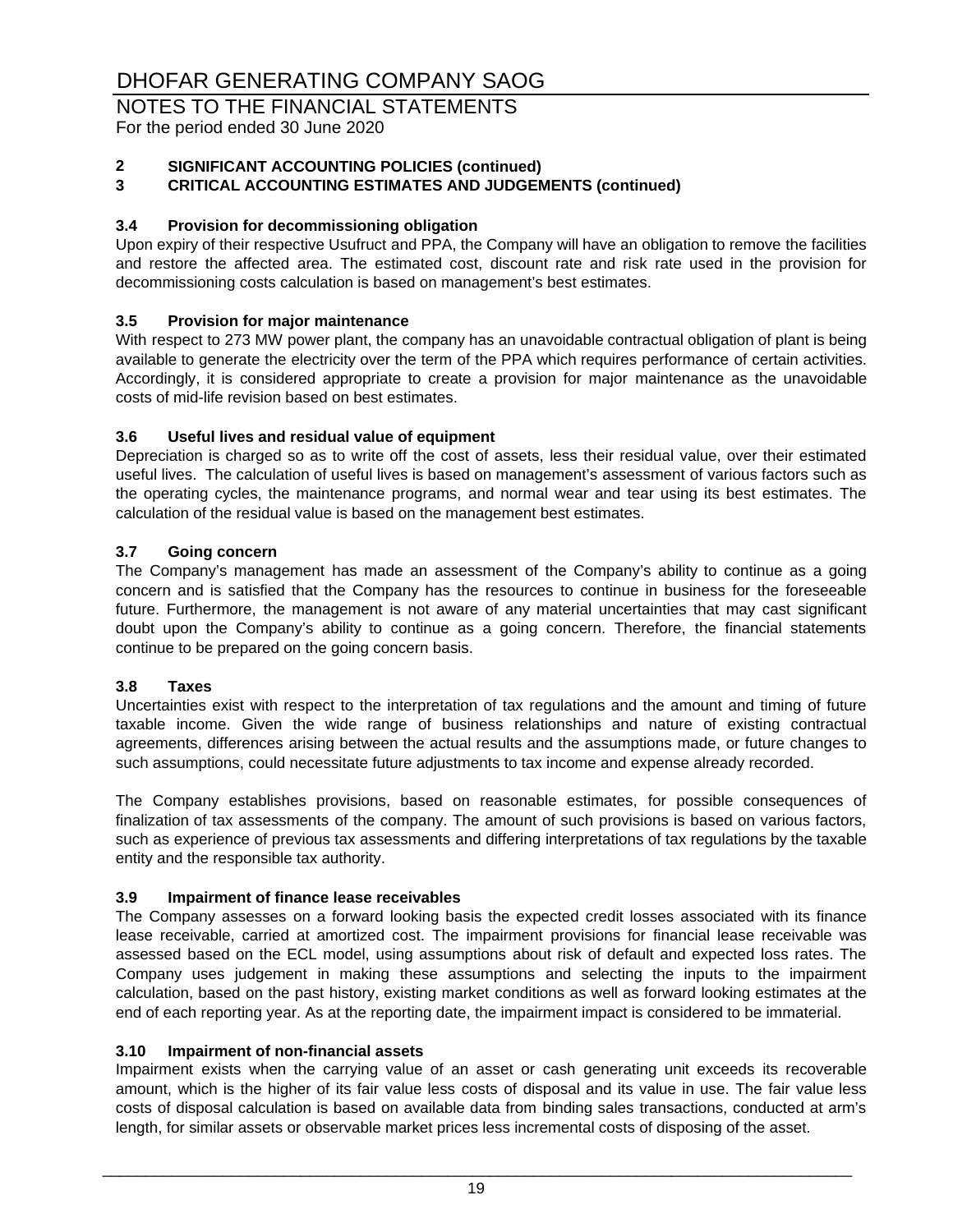# NOTES TO THE FINANCIAL STATEMENTS

For the period ended 30 June 2020

### **2 SIGNIFICANT ACCOUNTING POLICIES (continued)**

#### **3 CRITICAL ACCOUNTING ESTIMATES AND JUDGEMENTS (continued)**

#### **3.10 Impairment of non-financial assets (continued)**

The value in use calculation is based on a DCF model. The cash flows are derived from the budget for the next five years and do not include restructuring activities that the Company is not yet committed to or significant future investments that will enhance the performance of the assets of the CGU being tested. The recoverable amount is sensitive to the discount rate used for the DCF model as well as the expected future cash-inflows and the growth rate used for extrapolation purposes. These estimates are most relevant to right of use and property , plant and equipment recognised by the Company.

#### **3.11 Provision for expected credit losses of trade receivables and contract assets**

The Company uses a provision matrix to calculate ECLs for trade receivables and contract assets. The provision rates are based on the Company's historical observed default rates.

The provision matrix is initially based on the Company's historical observed default rates. The Company will calibrate the matrix to adjust the historical credit loss experience with forward-looking information. For instance, if forecast economic conditions (i.e., gross domestic product) are expected to deteriorate over the next year, the historical default rates are adjusted. At every reporting date, the historical observed default rates are updated and changes in the forward-looking estimates are analyzed.

Company uses a provision matrix to calculate ECLs for trade receivables and contract assets. The provision rates are based on days past due for groupings of various customer segments that have similar loss patterns (i.e., by geography, product type, customer type and rating, and coverage by letters of credit and other forms of credit insurance). The assessment of the correlation between historical observed default rates, forecast economic conditions and ECLs is a significant estimate. The amount of ECLs is sensitive to changes in circumstances and of forecast economic conditions. The Company's historical credit loss experience and forecast of economic conditions may also not be representative of customer's actual default in the future.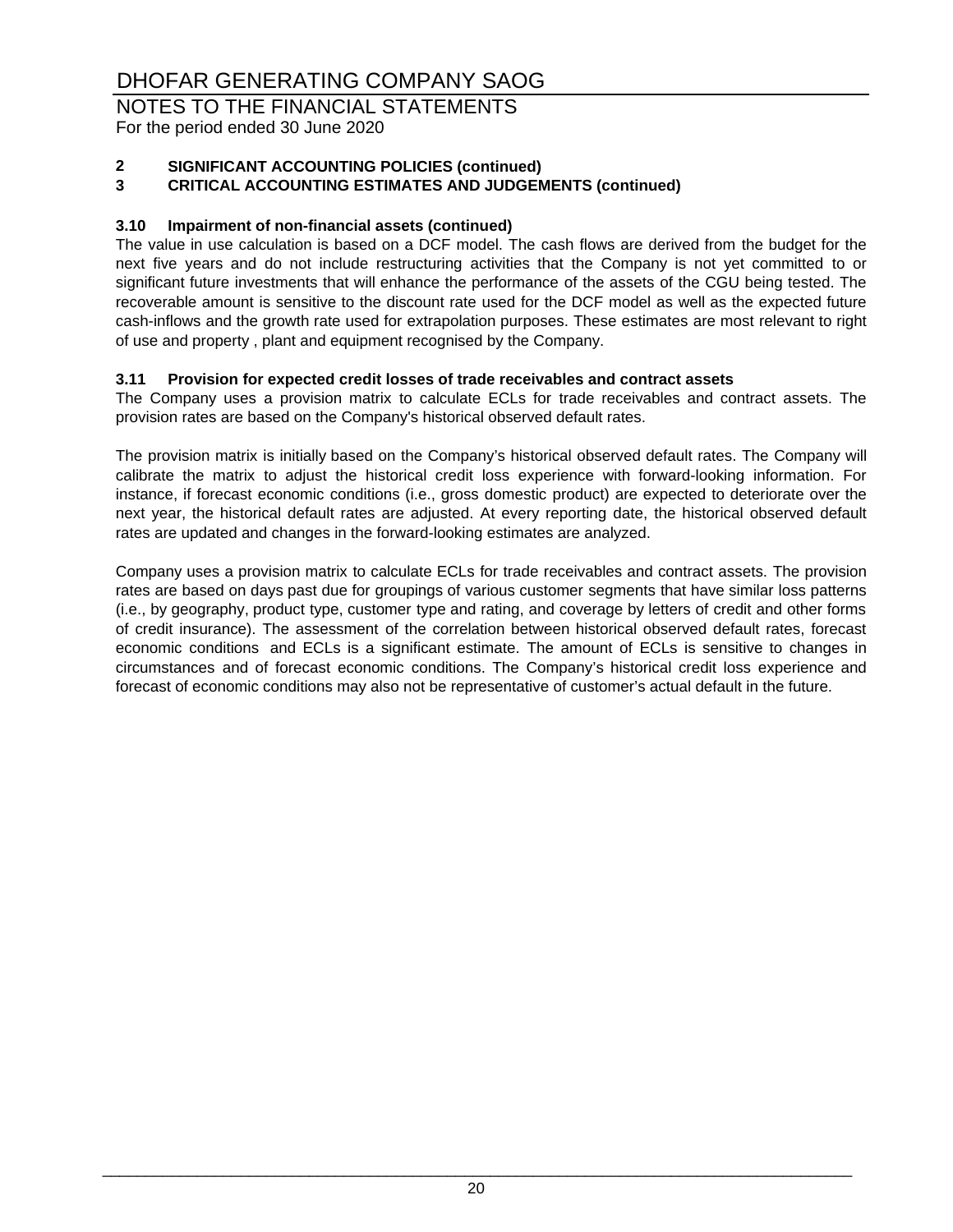#### NOTES TO THE FINANCIAL STATEMENTS

For the period ended 30 June 2020

#### **4PLANT, EQUIPMENT AND CAPITAL WORK IN PROGRESS**

|                                                                   | Plant                  | <b>Plant capital</b><br>spares and<br>other<br>equipment | Decommissio-<br>ning asset | <b>Computers and</b><br>equipment | Computer<br>software | <b>Motor Vehicles</b> | <b>Furniture and</b><br>fixture | Sub total              | Capital work-in-<br>progress | <b>Total</b>           |
|-------------------------------------------------------------------|------------------------|----------------------------------------------------------|----------------------------|-----------------------------------|----------------------|-----------------------|---------------------------------|------------------------|------------------------------|------------------------|
|                                                                   | <b>RO</b>              | <b>RO</b>                                                | <b>RO</b>                  | <b>RO</b>                         | <b>RO</b>            | <b>RO</b>             | <b>RO</b>                       | <b>RO</b>              | <b>RO</b>                    | RO                     |
| Cost:<br>At 1 January 2020<br>Additions                           | 158,926,392            | 1,480,899                                                | 928,519                    | 265,758                           | 102,254              | 19,750                | 57,880                          | 161,781,452            | 8,165<br>29,744              | 161,789,617<br>29,744  |
| At 30 June 2020                                                   | 158,926,392            | 1,480,899                                                | 928,519                    | 265,758                           | 102,254              | 19,750                | 57,880                          | 161,781,452            | 37,909                       | 161,819,361            |
| Depreciation:<br>At 1 January 2020<br>Depreciation for the period | 7,585,062<br>1,896,082 | 458,647<br>41,135                                        | 46,426<br>11,606           | 109,614<br>18,327                 | 84,520<br>6,209      | 13,271<br>1,975       | 37,539<br>5,788                 | 8,335,079<br>1,981,122 |                              | 8,335,079<br>1,981,122 |
| At 30 June 2020                                                   | 9,481,144              | 499,782                                                  | 58,032                     | 127,941                           | 90,729               | 15,246                | 43,327                          | 10,316,201             |                              | 10,316,201             |
| Net book value:<br>At 30 June 2020                                | 149,445,248            | 981,117                                                  | 870,487                    | 137,817                           | 11,525               | 4,504                 | 14,553                          | 151,465,251            | 37,909                       | 151,503,160            |
| Cost:<br>At 1 January 2019<br>Additions                           | 158,926,392            | 1,374,461<br>106,438                                     | 928,519                    | 107,350<br>158,408                | 102,254              | 19,750                | 57,880                          | 161,516,606<br>264,846 | 8,165                        | 161,516,606<br>273,011 |
| At 31 December 2019                                               | 158,926,392            | ,480,899                                                 | 928,519                    | 265,758                           | 102,254              | 19,750                | 57,880                          | 161,781,452            | 8,165                        | 161,789,617            |
| Depreciation:                                                     |                        |                                                          |                            |                                   |                      |                       |                                 |                        |                              |                        |
| At 1 January 2019<br>Depreciation for the year                    | 3,792,899<br>3,792,163 | 381,795<br>76,852                                        | 23,213<br>23,213           | 78,688<br>30,926                  | 64,219<br>20,301     | 9,321<br>3,950        | 25,964<br>11,575                | 4,376,099<br>3,958,980 |                              | 4,376,099<br>3,958,980 |
| At 31 December 2019                                               | 7,585,062              | 458,647                                                  | 46,426                     | 109,614                           | 84,520               | 13,271                | 37,539                          | 8,335,079              |                              | 8,335,079              |
| Net book value:                                                   |                        |                                                          |                            |                                   |                      |                       |                                 |                        |                              |                        |
| At 31 December 2019                                               | 151,341,330            | 1,022,252                                                | 882,093                    | 156,144                           | 17,734               | 6,479                 | 20,341                          | 153,446,373            | 8,165                        | 153,454,538            |

(i) All plant and equipment are mortgaged with banks against the term loan (note 16)

(ii) The depreciation charge has been allocated in the statement of comprehensive income as follows:

|                                               | 30-Jun-20 | 30-Jun-19 |
|-----------------------------------------------|-----------|-----------|
|                                               | RO        | RO.       |
| Operating costs (note 21)                     | 1.964.664 | 1.945.866 |
| General and administrative expenses (note 22) | 16.458    | 28,374    |
|                                               | 1,981,122 | 1.974.240 |

(iii) Plant is constructed on a land which is a taken on a long-term lease contract from Ministry of Housing.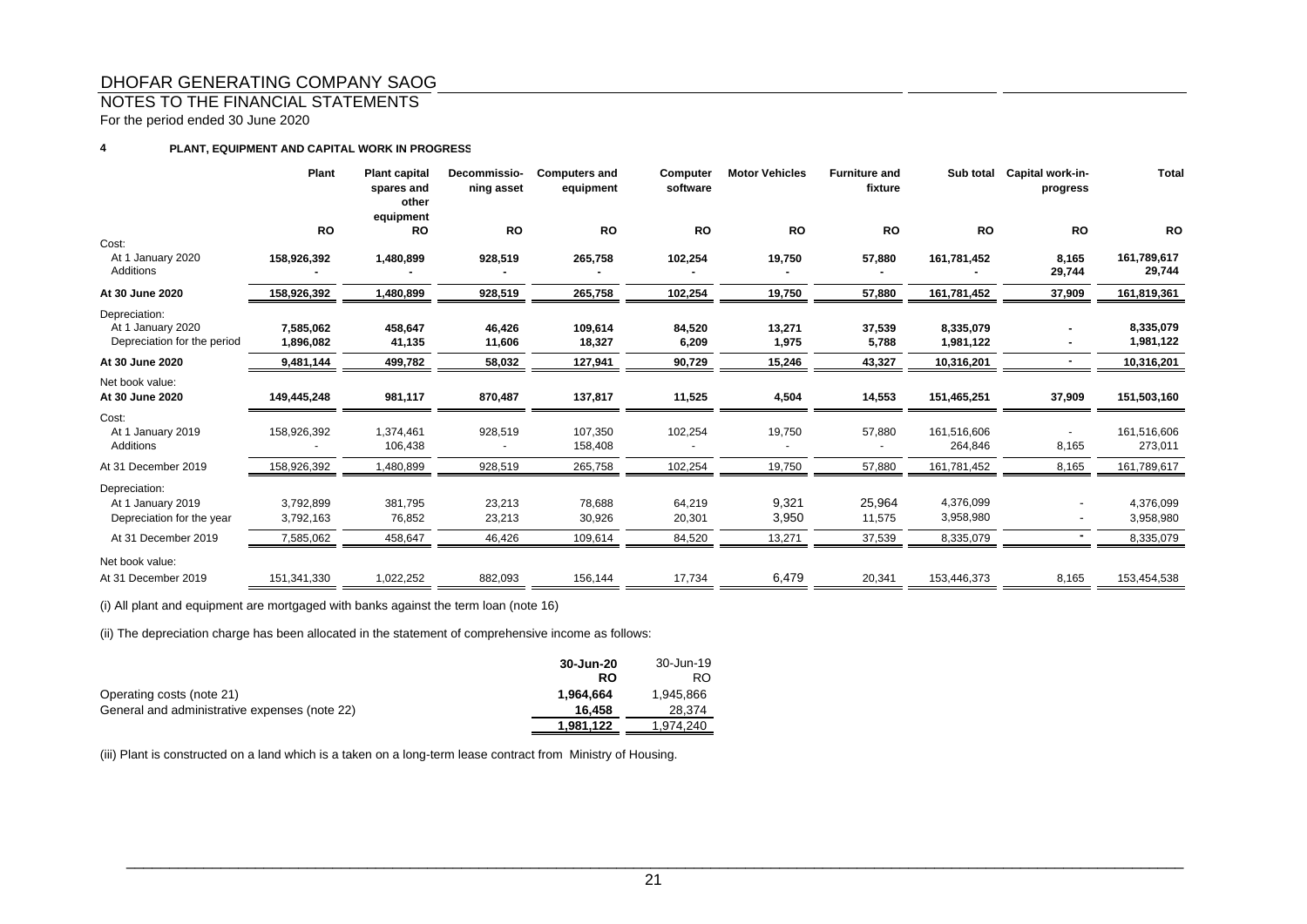# NOTES TO THE FINANCIAL STATEMENTS

For the period ended 30 June 2020

#### **5 FINANCE LEASE RECEIVABLE**

As mentioned in note 3.3 , the arrangement for 273 MW power plant is a finance lease. Accordingly, a finance lease receivable has been recognised for the 273 MW power plant in the financial statements.

|                        | 30-Jun-20<br><b>RO</b>  | 31-Dec-19<br>RO.        |
|------------------------|-------------------------|-------------------------|
| Non-current<br>Current | 50,750,652<br>2,559,769 | 52,056,576<br>2,457,689 |
|                        | 53,310,421              | 54,514,265              |

The following table shows the maturity analysis of finance lease receivables:

|                                                        | Less than<br>1 year<br><b>RO</b> | <b>Between</b><br>1 and 2 years<br><b>RO</b> | <b>Between</b><br>2 and 5 years<br><b>RO</b> | More than<br>5 years<br><b>RO</b> | Total<br><b>RO</b> |
|--------------------------------------------------------|----------------------------------|----------------------------------------------|----------------------------------------------|-----------------------------------|--------------------|
| 30 June 2020<br>Gross finance lease<br>receivables     | 6,819,111                        | 6,819,111                                    | 20,457,334                                   | 51,143,336                        | 85,238,892         |
| Less: unearned finance<br>income                       | (4, 259, 342)                    | (4,042,286)                                  | (10, 632, 532)                               | (12, 994, 311)                    | (31, 928, 471)     |
|                                                        | 2,559,769                        | 2,776,825                                    | 9,824,802                                    | 38,149,025                        | 53,310,421         |
| 31 December 2019<br>Gross finance lease<br>receivables | 6,819,111                        | 6,819,111                                    | 20.457.334                                   | 56,257,670                        | 90.353.226         |
| Less: unearned finance<br>income                       | (4,361,422)                      | (4,206,723)                                  | (11, 214, 333)                               | (16,056,483)                      | (35,838,961)       |
|                                                        | 2,457,689                        | 2,612,388                                    | 9,243,001                                    | 40,201,187                        | 54,514,265         |

#### **6 INVENTORIES**

|                                                      | 30-Jun-20<br><b>RO</b> | 31-Dec-19<br>RO. |
|------------------------------------------------------|------------------------|------------------|
| Spares and consumables                               | 2,788,841              | 2,920,249        |
| Fuel                                                 | 2,861,496              | 2,822,452        |
|                                                      | 5,650,337              | 5,742,701        |
| $\overline{7}$<br><b>TRADE AND OTHER RECEIVABLES</b> |                        |                  |
|                                                      | 30-Jun-20              | 31-Dec-19        |
|                                                      | <b>RO</b>              | RO.              |
| Trade receivables from OPWP                          | 21,802,578             | 11,120,284       |
| Less: allowance for expected credit losses           | (167,988)              | (89, 901)        |
|                                                      | 21,634,590             | 11,030,383       |
| Other receivables                                    | 84,557                 | 138,409          |
|                                                      | 21,719,147             | 11,168,792       |
| Allowance for expected credit losses                 |                        |                  |
| At the beginning                                     | 89,901                 |                  |
| Provision made during the period / year              | 78,087                 | 89,901           |
|                                                      | 167,988                | 89,901           |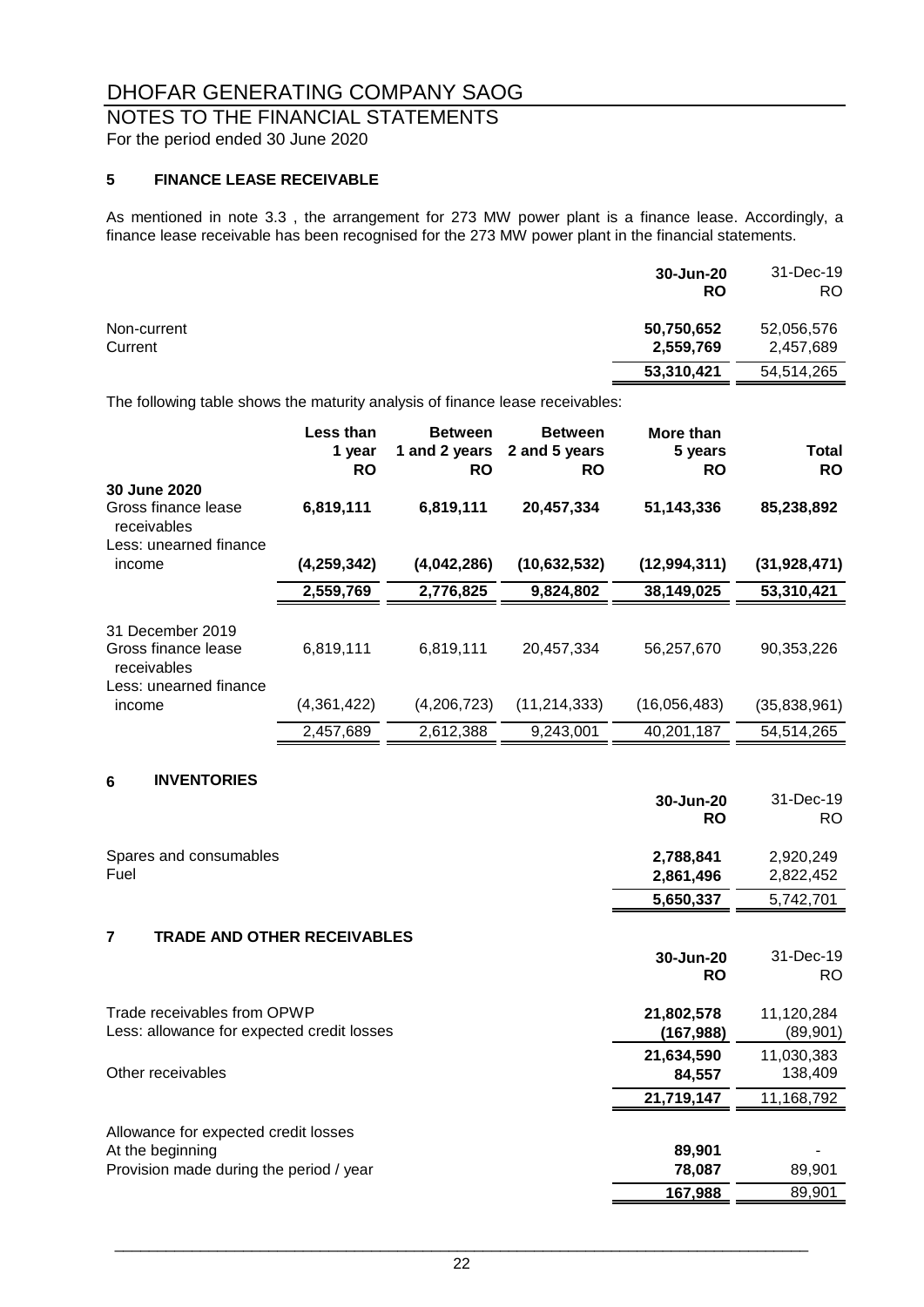# NOTES TO THE FINANCIAL STATEMENTS

For the period ended 30 June 2020

#### **7 TRADE AND OTHER RECEIVABLES (continued)**

(i) The aging of unimpaired trade receivables at the reporting date was:

| Less than 25 days  | 5,268,344  | 2,726,561  |
|--------------------|------------|------------|
| 25 to 90 days      | 3.257.228  | 3.976.738  |
| 90 to 365 days     | 13,075,618 | 4.327.084  |
| More than 365 days | 33.400     |            |
|                    | 21,634,590 | 11,030,383 |
|                    |            |            |

(ii) Trade receivables are non-interest bearing and are on terms of 25 days.

(iii) The Company calculated the ECL for trade receivables and recognised a provision in the statement of comprehensive income for the period ending 30 June 2020.

(iv) Trade receivable includes OMR 16,345,629 outstanding from OPWP against the fuel cost allowance which is overdue as on reporting date.

#### **8 ADVANCES AND PREPAYMENTS**

|                                       | 30-Jun-20<br><b>RO</b> | 31-Dec-19<br>RO. |
|---------------------------------------|------------------------|------------------|
| Advances and others                   | 53,830                 | 4,328            |
| Prepaid expenses                      | 232,629                | 265,272          |
|                                       | 286,459                | 269,600          |
| 9<br><b>CASH AND CASH EQUIVALENTS</b> |                        |                  |
|                                       | 30-Jun-20              | 31-Dec-19        |
|                                       | <b>RO</b>              | RO.              |
| Cash at bank                          | 5,248,121              | 6,279,047        |
| Cash in hand                          | 934                    | 365              |
|                                       | 5,249,055              | 6,279,412        |
|                                       |                        |                  |

Cash at bank balances are with commercial banks in Oman and are denominated in Omani Rial. Bank balances are placed with reputed financial institutions. The management believes that the ECL is immaterial at the financial statement as a whole and hence not recognised in these financial statements.

#### **10 SHARE CAPITAL**

The authorised share capital of the Company as at 30 June 2020 is RO 120,000,000 (31 December 2019 : RO 120,000,000). Issued and paid up capital as at 30 June 2020 is RO 22,224,000 (31 December 2019 : RO 22,224,000). The Company has one class of ordinary shares which carry no right to fixed income.

Shareholders who own 10% or more of the Company's share capital at the reporting date are:

|                                                                                   | 30 June 2020                      |               | 31 December 2019           |               |
|-----------------------------------------------------------------------------------|-----------------------------------|---------------|----------------------------|---------------|
|                                                                                   | <b>Percentage</b><br>shareholding | No. of shares | Percentage<br>shareholding | No. of shares |
| MAP Power Holding Company Limited<br>Mitsui & Co. Middle East and Africa Projects | 27%                               | 60.004.800    | 27%                        | 60.004.800    |
| Investment & Development Limited                                                  | 27%                               | 60,004,800    | 27%                        | 60,004,800    |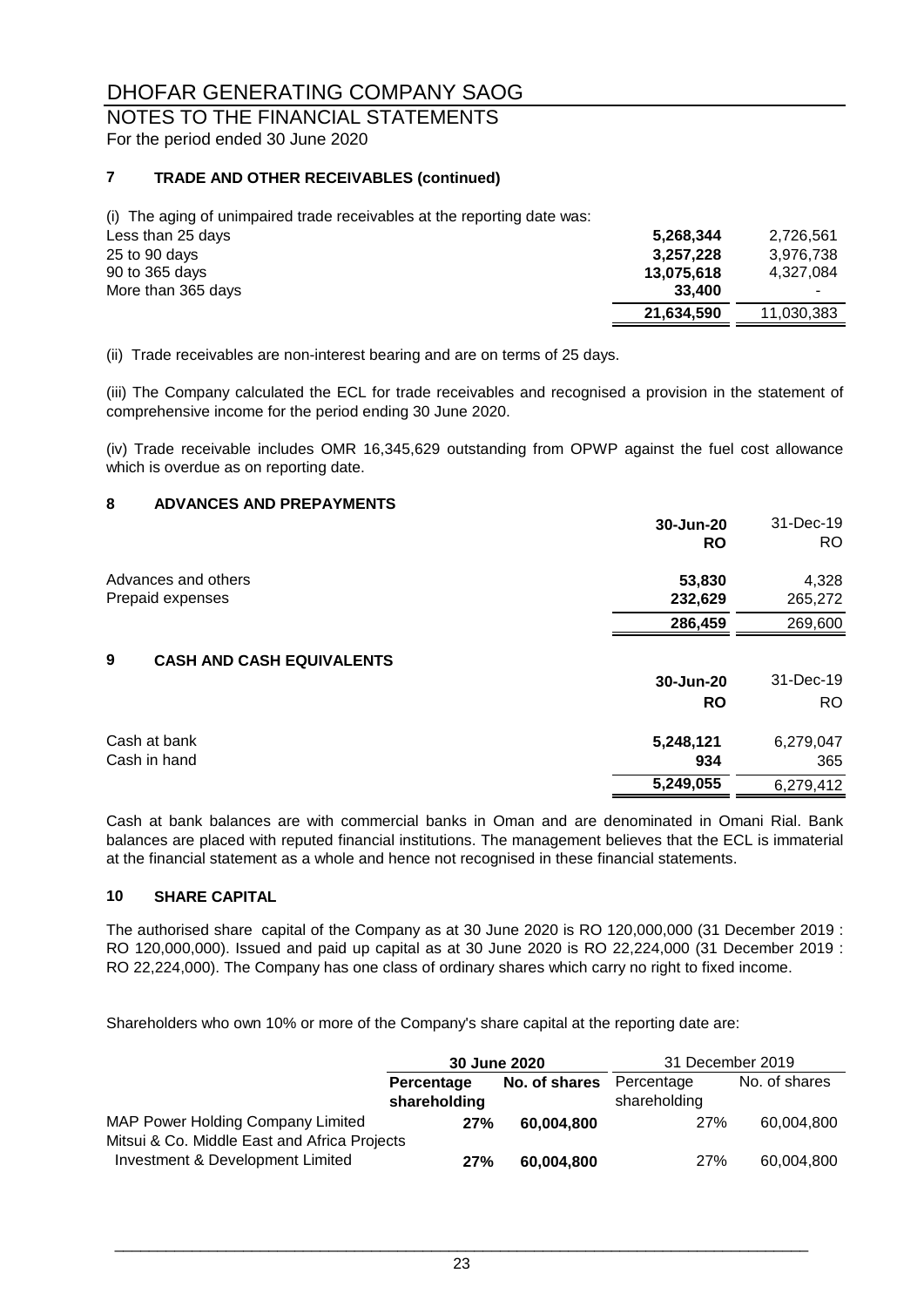### NOTES TO THE FINANCIAL STATEMENTS

For the period ended 30 June 2020

#### **11 LEGAL RESERVE**

In accordance with the article 132 of the Commercial Companies Law applicable to companies registered in the Sultanate of Oman, 10% of a company's net profits after the deduction of taxes will be transferred to a non-distributable statutory reserve each year until the amount of such legal reserve has reached a minimum of one third of that Company's issued share capital. This reserve is not available for distribution to shareholders as dividends.

#### **12 CASH FLOW HEDGE RESERVE**

The USD long term facilities of the Company bear interest at US LIBOR plus applicable margins. The Company has fixed the rate of interest through Interest Rate Swap agreements ("IRS") entered into with various international banks for the facilities.

|                                                              | 30-Jun-20<br>RO | 31-Dec-19<br>RO. |
|--------------------------------------------------------------|-----------------|------------------|
| At the beginning (A)                                         | (5,374,064)     | (1,222,955)      |
| Change in fair value during the year                         | (6, 511, 186)   | (4,883,657)      |
| Less: related deferred tax asset (note 19)                   | 976,678         | 732,548          |
| Change in fair value of hedge during the year (B)            | (5,534,508)     | (4, 151, 109)    |
| Change in fair value of hedge - net of tax $(C) = (A) + (B)$ | (10,908,572)    | (5,374,064)      |

All the interest rate swaps are designated and effective as cash flow hedges and the fair value thereof has been recognised directly in other comprehensive income and presented in statement of changes in equity, net of related deferred tax.

#### **13 DERIVATIVE FINANCIAL INSTRUMENTS**

The Company's main interest rate risk arises from long-term borrowings with variable rates, which expose the Company to cash flow interest rate risk. The Company has entered into five interest rate swap agreements with five international banks at fixed interest rates ranging from 2.1% - 2.4% per annum. During the current period, the Company's borrowings at variable rate were entirely denominated in US Dollars.

The Company manages its cash flow interest rate risk by using floating-to-fixed interest rate swaps. Under these swaps, the Company agrees with other parties to exchange, at specified intervals (quarterly), the difference between fixed contract rates and floating rate interest amounts calculated by reference to the agreed notional principal amounts.

|                                     |                      |                 |           | Notional amount by term to maturity |            |
|-------------------------------------|----------------------|-----------------|-----------|-------------------------------------|------------|
|                                     | <b>Negative fair</b> | <b>Notional</b> | $1 - 12$  | More than 1                         | Over 5     |
|                                     | value                | amount total    | months    | upto 5 years                        | years      |
|                                     | <b>RO</b>            | <b>RO</b>       | <b>RO</b> | <b>RO</b>                           | <b>RO</b>  |
| 30 June 2020<br>Interest rate swaps | 12,833,614           | 83,076,083      | 4,024,295 | 16,869,306                          | 62,182,482 |
|                                     |                      |                 |           |                                     |            |
| 31 December 2019                    |                      |                 |           |                                     |            |
| Interest rate swaps                 | 6,322,427            | 84,610,321      | 4,038,929 | 16,666,743                          | 63,904,649 |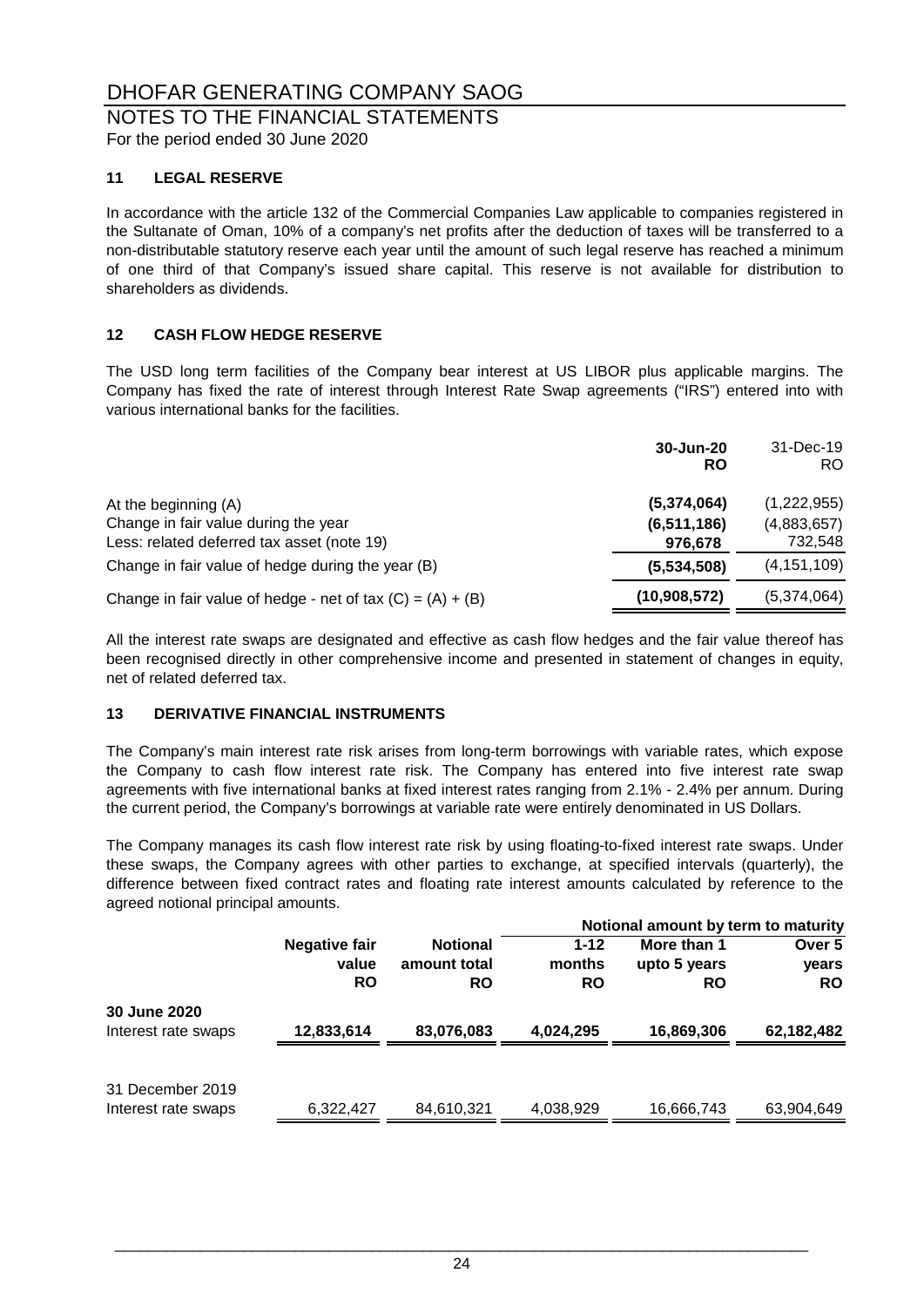### NOTES TO THE FINANCIAL STATEMENTS

For the period ended 30 June 2020

#### **13 DERIVATIVE FINANCIAL INSTRUMENTS (continued)**

Current and non-current classifications as at the reporting date as follows;

|                                                                   | 30-Jun-20<br><b>RO</b> | 31-Dec-19<br>RO. |
|-------------------------------------------------------------------|------------------------|------------------|
| Non-current                                                       | 10,908,572             | 5,675,397        |
| Current                                                           | 1,925,042              | 647,030          |
|                                                                   | 12,833,614             | 6,322,427        |
| 14<br><b>PROVISION FOR DECOMMISSIONING COSTS</b>                  |                        |                  |
|                                                                   | 30-Jun-20              | 31-Dec-19        |
|                                                                   | <b>RO</b>              | RO.              |
| At the beginning                                                  | 4,211,502              | 4,067,655        |
| Unwinding of discount on decommissioning cost provision (note 24) | 74,862                 | 143,847          |
|                                                                   | 4,286,364              | 4,211,502        |

The Company is committed under the lease agreement to decommissioning the site as a result of construction of the power plant. Decommissioning costs represents the present value of management's best estimate of the future outflow of the economic benefits that will be required to remove the facilities and restore the affected area at the Company's rented sites. The cost estimate has been discounted to present value using the pre tax rate that reflects the risk specific to the decommissioning liability.

#### **15 PROVISION FOR MAJOR MAINTENANCE**

To meet the obligations under the PPA, major maintenance and upgradation will have to be performed on the power generation assets. This expenditure is expected to be incurred over the PPA term and would enable the Company to fulfil its obligations under the PPA. A provision has been created based on the present value of future cash outflows that will be required for major maintenance and upgradation activities.

|                                                                   | 30-Jun-20   | 31-Dec-19   |
|-------------------------------------------------------------------|-------------|-------------|
|                                                                   | <b>RO</b>   | RO.         |
| At the beginning                                                  | 3,713,809   | 3,917,732   |
| Unwinding of discount on major maintenance (note 24)              | 72,707      | 116,881     |
| Payments made during the period / year                            | (236, 427)  | (320, 804)  |
|                                                                   | 3,550,089   | 3,713,809   |
| 16<br><b>LONG TERM LOAN</b>                                       |             |             |
|                                                                   | 30-Jun-20   | 31-Dec-19   |
|                                                                   | <b>RO</b>   | RO.         |
| At the beginning                                                  | 154,242,763 | 161,332,749 |
| Paid during the period / year                                     | (2,796,585) | (7,089,986) |
| Gross Ioan amount                                                 | 151,446,178 | 154,242,763 |
| Less: unamortised arrangement fee                                 | (1,448,118) | (1,539,050) |
|                                                                   | 149,998,060 | 152,703,713 |
| Current and non-current classification of the team is as follows; |             |             |
| Non-current portion                                               | 142,765,978 | 145,446,509 |
| Current portion                                                   | 7,232,082   | 7,257,204   |
|                                                                   | 149,998,060 | 152,703,713 |
|                                                                   |             |             |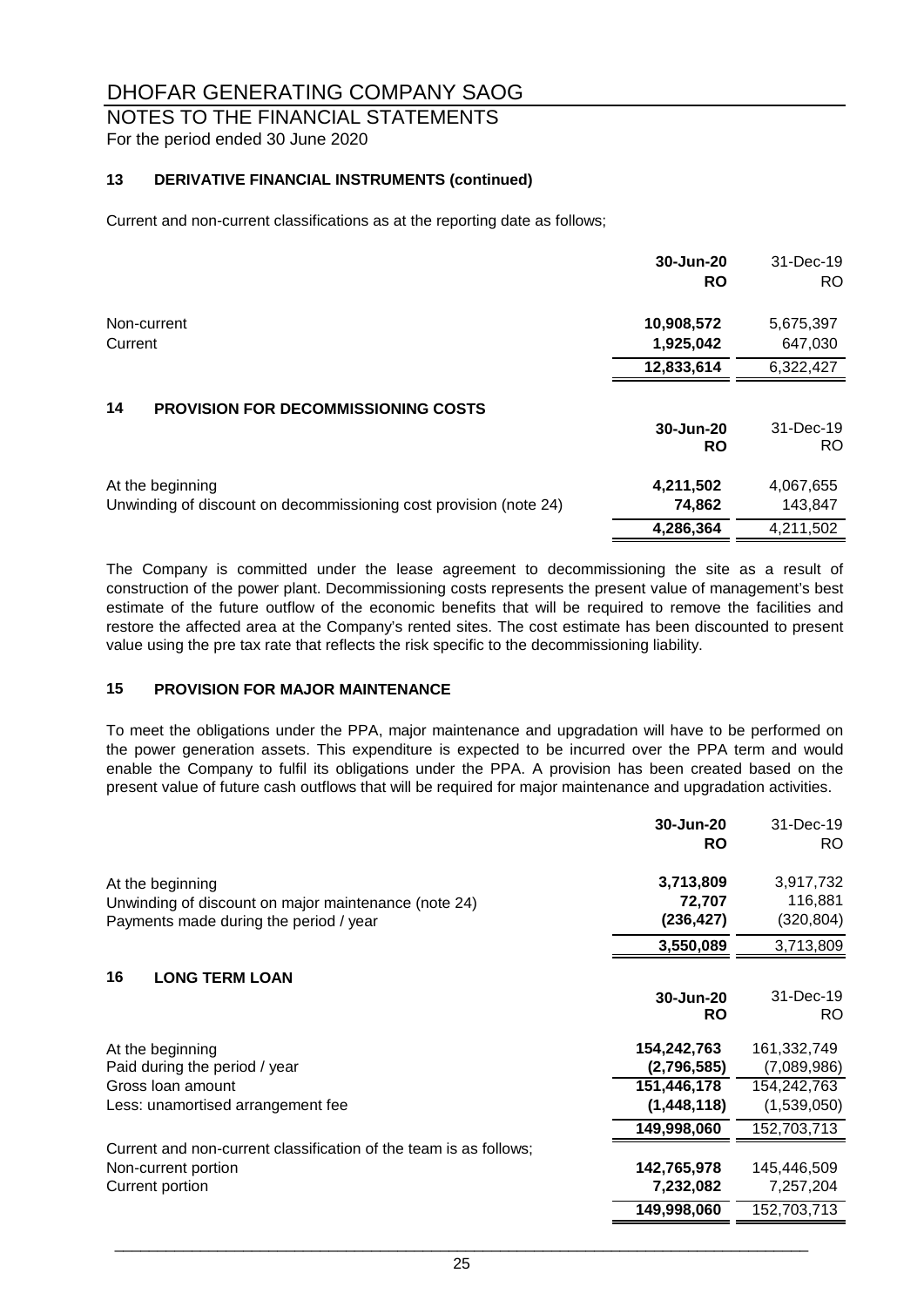# NOTES TO THE FINANCIAL STATEMENTS

For the period ended 30 June 2020

#### **16 LONG TERM LOAN (continued)**

The loan facility of RO 168,609,121 (USD 437,832,047) was provided by a consortium of local and international banks in pursuance with the PPA to finance the project cost. This loan is repayable in 31 semiannual instalments starting from 31 July 2018.

According to Common Term Agreement the term loan facility comprises of:

| <b>Currency</b> | <b>Total facility</b> | Interest rates            | <b>Final repayment date</b> |
|-----------------|-----------------------|---------------------------|-----------------------------|
| -RO             | 72,999,959            | 4.6% per annum            | 31 December 2032            |
| USD.            | 248.271.000           | $LIBOR + 1.4\%$ per annum | 31 December 2032            |

The repayment schedule of gross term loan is as follows:

|                               | 30-Jun-20<br>RO | 31-Dec-19<br>RO. |
|-------------------------------|-----------------|------------------|
| Payable within one year       | 7,336,694       | 7,363,186        |
| Payable between 1 and 2 years | 7,431,072       | 7,305,234        |
| Payable between 2 and 5 years | 23,318,135      | 23,076,393       |
| Payable after 5 years         | 113,360,277     | 116,497,950      |
|                               | 151,446,178     | 154,242,763      |

The Company hedges USD portion of the loan for interest rate risk via an interest rate swap arrangement as explained in note 12 and 13.

The loan is secured by a charge on all project assets, assignment of insurance / reinsurances, agreement for security over promoters' shares and charge over the Company's project accounts. The weighted average effective interest rate on the bank loans is 3.80% per annum (31 December 2019: 3.83%) for USD facility and 4.60% per annum (31 December 2019: 4.60%) for OMR Facility (overall effective rate 4.13% per annum) (31 December 2019: 4.13%) . The loan is subject to certain covenants relating to maintenance of Debt Service Coverage Ratio.

Also as of 30 June 2020, the Company has undrawn working capital facility amounting to RO 7,700,000 (31 December 2019 - RO 7,700,000) with the interest rate of 3.75% per annum (31 December 2019 - 3.5%).

#### **17 TRADE AND OTHER PAYABLES**

|                                         | 30-Jun-20<br>RO | 31-Dec-19<br>RO. |
|-----------------------------------------|-----------------|------------------|
| Trade payables                          | 17,963,221      | 9,463,583        |
| Accrued expenses                        | 2,698,549       | 2,449,649        |
| Amount due to related parties (note 26) | 568,600         | 542,549          |
| Other payables                          | $\blacksquare$  | 1,200            |
|                                         | 21,230,370      | 12,456,981       |

Trade payables includes OMR 16,154,267 payable to Ministry of Oil and Gas against the Fuel Cost which is overdue as on the reporting date.

#### **18 LEASES**

#### *Company as a lessee*

The Company adopted IFRS 16 using retrospective method of adoption with the date of initial application on 1 January 2019. The following contracts are covered under IFRS 16;

- The Usufruct agreement with 40 years lease term.
- The Electrical Connection agreement with 20 years lease term.
- Two Electrical connection agreements with a lease term of 15 years each
- The office rent agreement with 3 years lease term.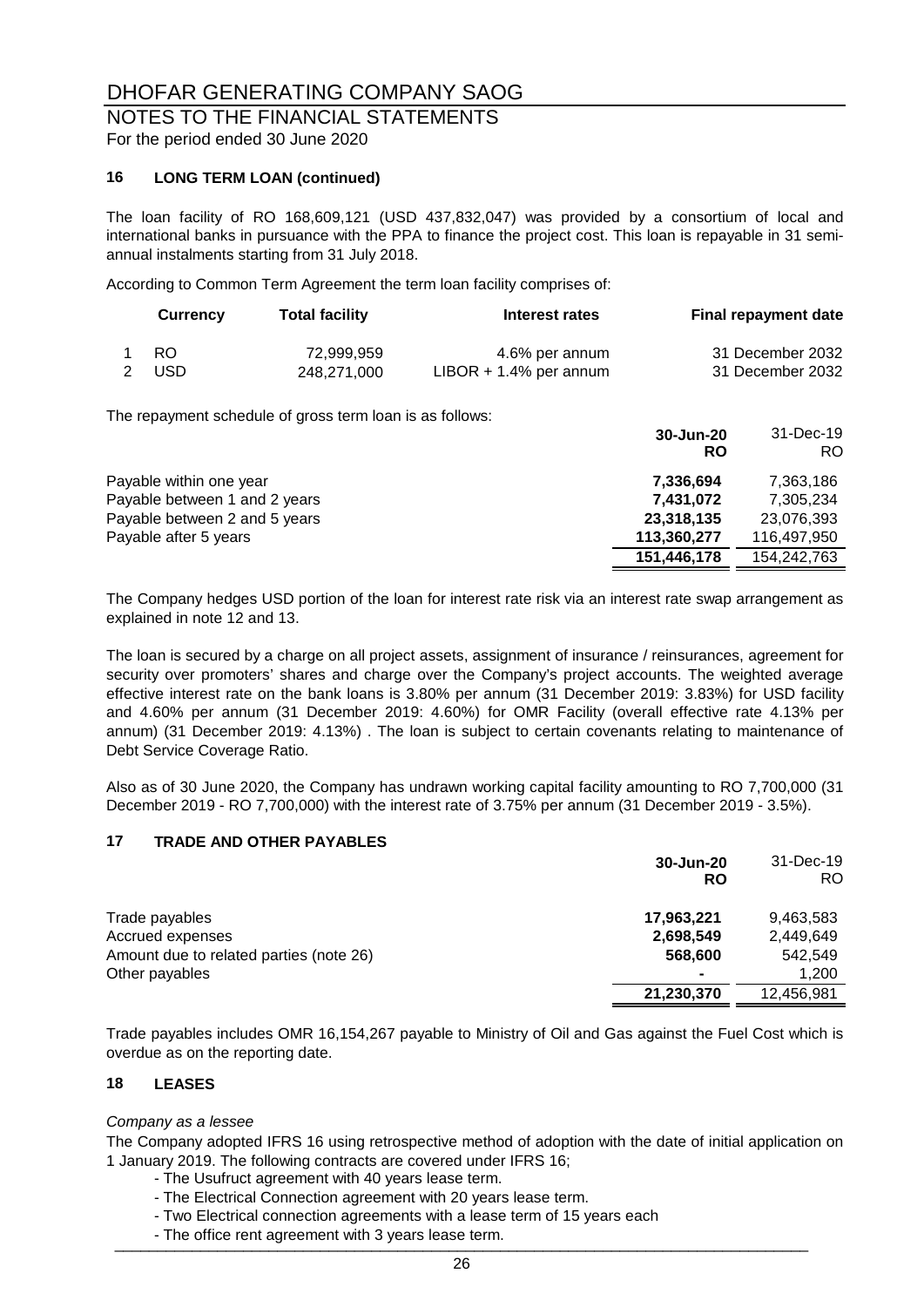# NOTES TO THE FINANCIAL STATEMENTS

For the period ended 30 June 2020

### **18 LEASES (continued)**

The movement of Right-of-use assets as of the reporting date as follows;

|                                                                                      | 30-Jun-20<br><b>RO</b>                | 31-Dec-19<br>RO.                   |
|--------------------------------------------------------------------------------------|---------------------------------------|------------------------------------|
| At the beginning<br>Depreciation during the period / year (note 21)                  | 3,894,724<br>(123, 211)               | 4, 141, 145<br>(246, 421)          |
|                                                                                      | 3,771,513                             | 3,894,724                          |
|                                                                                      | 30-Jun-20<br><b>RO</b>                | 31-Dec-19<br><b>RO</b>             |
| Movement of ease liability recognised as of the reporting date is as follows;        |                                       |                                    |
| At the beginning<br>Accrual of interest<br>Payments during the period / year         | 4,337,159<br>122,511<br>(261, 859)    | 4,431,119<br>254,790<br>(348, 750) |
|                                                                                      | 4,197,811                             | 4,337,159                          |
| Current and non-current classification as of the reporting date is as follows;       |                                       |                                    |
| Non-current lease liabilities<br><b>Current lease liabilities</b>                    | 3,837,540<br>360,271                  | 3,912,485<br>424,674               |
|                                                                                      | 4,197,811                             | 4,337,159                          |
| The following are the amounts recognised in the profit or loss;                      | <b>6 Months</b>                       | 6 Months                           |
|                                                                                      | ended<br>30-Jun-20<br><b>RO</b>       | ended<br>30-Jun-19<br><b>RO</b>    |
| Depreciation of right-of-use assets (note 21)<br>Interest on finance lease (note 24) | 123,211<br>122,511                    | 147,947<br>81,503                  |
|                                                                                      | 245,722                               | 229,450                            |
| For leases where the Company is lessor, please refer note 5.                         |                                       |                                    |
| <b>TAXATION</b><br>19                                                                | <b>6 Months</b><br>ended<br>30-Jun-20 | 6 Months<br>ended<br>30-Jun-19     |
|                                                                                      | <b>RO</b>                             | RO                                 |
| <b>Statement of profit or loss</b><br>Deferred tax charge                            | 902,874                               | 1,120,289                          |
|                                                                                      | 902,874                               | 1,120,289                          |
|                                                                                      |                                       |                                    |
|                                                                                      | 30-Jun-20<br><b>RO</b>                | 31-Dec-19<br>RO.                   |
| <b>Statement of financial position</b><br><b>Non-current liability:</b>              |                                       |                                    |
| Deferred tax-net                                                                     | 7,373,546                             | 7,447,350                          |
| <b>Current tax liability</b><br>Current year                                         |                                       | 383,438                            |
|                                                                                      |                                       |                                    |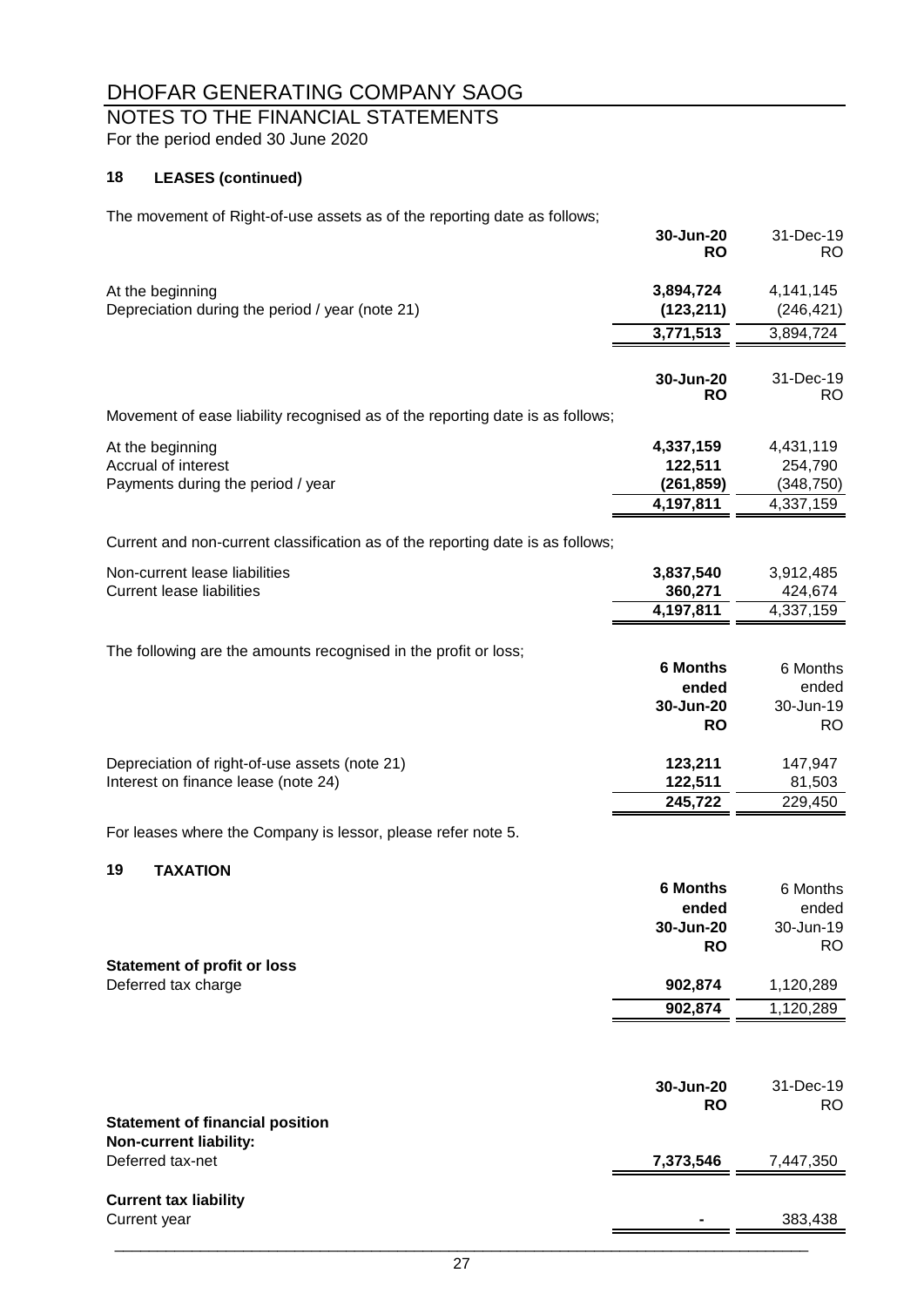# NOTES TO THE FINANCIAL STATEMENTS

For the period ended 30 June 2020

#### **19 TAXATION (continued)**

|                                     | <b>6 Months</b> | 6 Months  |
|-------------------------------------|-----------------|-----------|
|                                     | ended           | ended     |
|                                     | 30-Jun-19       | 30-Jun-19 |
|                                     | <b>RO</b>       | RO.       |
| Movement for current tax liability: |                 |           |
| At the beginning                    | 383,438         |           |
| Charge for the period / year        |                 | 383,438   |
| Payments during the period / year   | (1,018)         |           |
|                                     | 382,420         | 383,438   |

The total income tax for the period can be reconciled to the accounting profits as follows;

|                                                              | <b>6 Months</b><br>ended<br>30-Jun-19<br><b>RO</b> | 6 Months<br>ended<br>30-Jun-19<br>RO. |
|--------------------------------------------------------------|----------------------------------------------------|---------------------------------------|
| Accounting profit before tax for the period                  | 2,317,758                                          | 2,226,198                             |
| Tax at the rate of 15%<br>Add tax effect of:                 | 347.664                                            | 333,930                               |
| Deferred tax not recognised on tax losses                    | 554,445                                            | 819,221                               |
| Deferred tax impact on equity on lease liability recognition |                                                    | (33, 320)                             |
| Expenses not allowed in tax                                  | 765                                                | 458                                   |
| Income tax reversal                                          |                                                    |                                       |
| Tax expense for the period                                   | 902,874                                            | 1,120,289                             |

Tax assessments of tax years 2013 and 2014 have been completed during 2019. These assessments resulted in additional tax of OMR 383,438 which is fully provided in the 2019 financial statements. However, this does not have an impact on the cash position of the Company at the reporting date. The Company has filed an Objection under the Income Tax law with the Tax Authority relating to the tax assessments of 2013 and 2014. Management considers that the amount of additional taxes, if any, that may become payable on finalization of the open tax years would not be material to the Company's financial position as of the reporting date.

The provision for the current and deferred tax have been recorded based on the finance lease model. Further, in respect of the unrealised gain of RO 22,989,752 (the difference between the fair value of plant and finance lease receivable) management has taken a view that this gain will be realised as a part of tariff received over the life of the PPA and only realised gain should be subjected to tax as per the Income Tax Law.

The management believes that future taxable profit will not be sufficient to offset the carried forward tax losses, hence, no deferred tax asset has been recognised on carried forward tax losses.

#### **Deferred tax**

Deferred taxes are calculated on all temporary differences under the liability method using a principal tax rate of 15%. The net deferred tax liability and deferred tax charge in the statement of comprehensive income are attributable to the following items;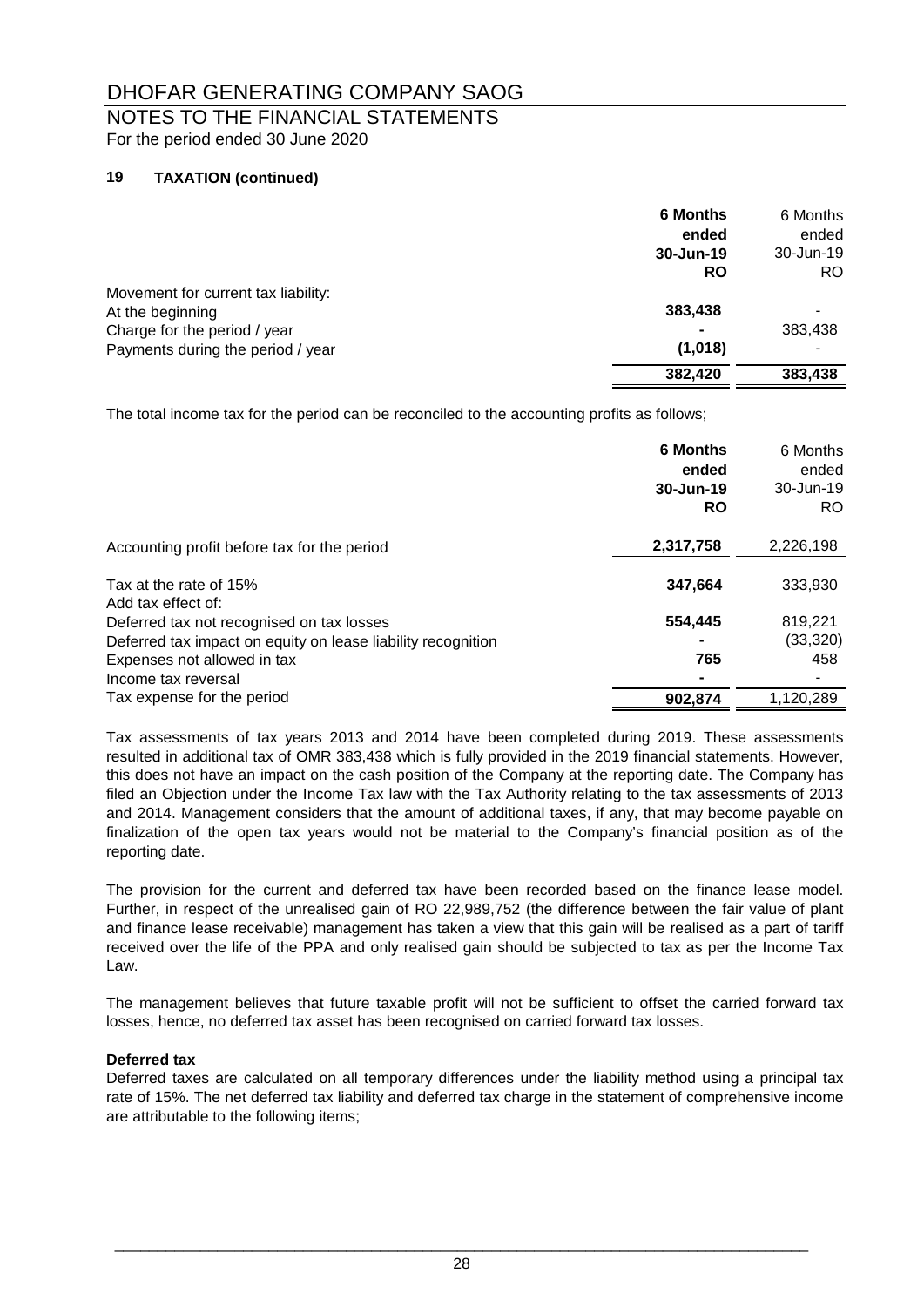# NOTES TO THE FINANCIAL STATEMENTS

For the period ended 30 June 2020

#### **19 TAXATION (continued)**

|                                             |               | Deferred tax recognised in |            |               |
|---------------------------------------------|---------------|----------------------------|------------|---------------|
|                                             | At 1 January  | <b>Profit or loss</b>      | OCI        | At 30 June    |
| 2020                                        | <b>RO</b>     | RO                         | <b>RO</b>  | <b>RO</b>     |
| Deferred tax asset                          |               |                            |            |               |
| Provision for major maintenance cost        | 557,071       | (24, 558)                  |            | 532,513       |
| Provision for decommissioning cost          | 631,725       | 11,229                     |            | 642,954       |
| Allowance for ECL                           | 13,485        | 11,713                     |            | 25,198        |
| Lease liabilities and right-of-use assets   | 66,366        | (2, 421)                   |            | 63,945        |
| Cash flow hedge reserve                     | 948,364       |                            | 976,678    | 1,925,042     |
|                                             | 2,217,011     | (4,037)                    | 976,678    | 3,189,652     |
|                                             |               |                            |            |               |
| Deferred tax liability                      |               |                            |            |               |
| Accelerated tax depreciation                | (5,546,648)   | (1,007,032)                |            | (6, 553, 680) |
| Unrealised gain on                          |               |                            |            |               |
| recognition of finance lease                | (2,924,017)   | 54,321                     |            | (2,869,696)   |
| Finance lease receivable for                |               |                            |            |               |
| decommissioning asset                       | (256, 524)    | 13,200                     |            | (243, 324)    |
| Finance lease receivable for                |               |                            |            |               |
| major maintenance                           | (804, 858)    | 38,933                     |            | (765, 925)    |
| Decommissioning asset                       | (132, 314)    | 1,741                      |            | (130, 573)    |
|                                             | (9,664,361)   | (898, 837)                 |            | (10,563,198)  |
| Deferred tax liability - net                | (7, 447, 350) | (902, 874)                 | 976,678    | (7, 373, 546) |
|                                             |               | Deferred tax recognised in |            |               |
|                                             | At 1 January  | Profit or loss             | <b>OCI</b> | At 31         |
|                                             |               |                            |            | December      |
|                                             | <b>RO</b>     | <b>RO</b>                  | <b>RO</b>  | <b>RO</b>     |
| 2019                                        |               |                            |            |               |
| Deferred tax asset                          |               |                            |            |               |
| Provision for major maintenance cost        | 587,660       | (30, 589)                  |            | 557,071       |
| Provision for decommissioning cost          | 610,148       | 21,577                     |            | 631,725       |
| Allowance for ECL                           |               | 13,485                     |            | 13,485        |
| Lease liabilities and right-of-use assets * |               | 22,870                     | 43,496     | 66,366        |
| Cash flow hedge reserve                     | 215,816       |                            | 732,548    | 948,364       |

\* Deferred tax impact on retained earnings resulted from transition impact of IFRS 16, recognised directly in the equity (note 2.2.2).

1,413,624 27,343 776,044 2,217,011

|                              |               | Deferred tax recognised in |           |               |
|------------------------------|---------------|----------------------------|-----------|---------------|
|                              | At 1 January  | Profit or loss             | OCI       | At 31         |
|                              | <b>RO</b>     | RO                         | <b>RO</b> | <b>RO</b>     |
| Deferred tax liability       |               |                            |           |               |
| Accelerated tax depreciation | (3,069,922)   | (2,476,726)                |           | (5,546,648)   |
| Unrealised gain on           |               |                            |           |               |
| recognition of finance lease | (3,021,546)   | 97,529                     |           | (2,924,017)   |
| Finance lease receivable for |               |                            |           |               |
| decommissioning asset        | (282, 724)    | 26,200                     |           | (256, 524)    |
| Finance lease receivable for |               |                            |           |               |
| major maintenance            | (881, 153)    | 76,295                     |           | (804, 858)    |
| Decommissioning asset        | (135,796)     | 3,482                      |           | (132, 314)    |
|                              | (7, 391, 141) | (2,273,220)                |           | (9,664,361)   |
| Deferred tax liability - net | (5,977,517)   | (2, 245, 877)              | 776,044   | (7, 447, 350) |
|                              |               |                            |           |               |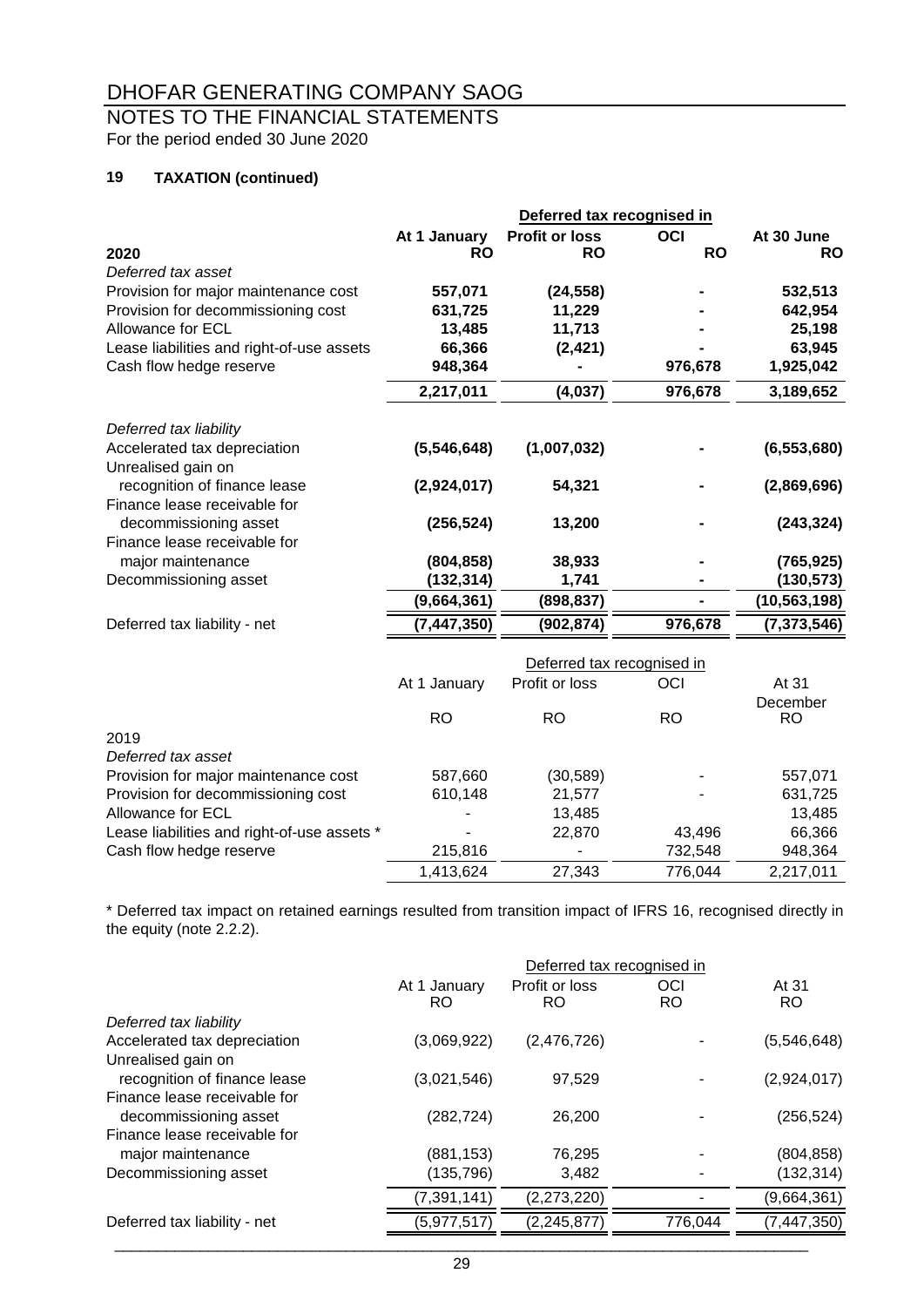# NOTES TO THE FINANCIAL STATEMENTS

For the period ended 30 June 2020

#### **20 REVENUE**

|                                           | <b>6 Months</b> | 6 Months   |
|-------------------------------------------|-----------------|------------|
|                                           | ended           | ended      |
|                                           | 30-Jun-20       | 30-Jun-19  |
|                                           | <b>RO</b>       | RO.        |
| Revenue from a contract with a customer   |                 |            |
| Fuel cost allowance                       | 8,679,259       | 7,854,463  |
| Fixed operation and maintenance allowance | 3,872,993       | 3,819,549  |
| Electrical energy allowance               | 51,341          | 53,135     |
|                                           | 12,603,593      | 11,727,147 |
| Revenue from lease contracts              |                 |            |
| Interest income on finance lease          | 2,205,712       | 2,299,813  |
| Investment charge revenue                 | 6,613,970       | 6,582,306  |
|                                           | 8,819,682       | 8,882,119  |
|                                           | 21,423,275      | 20.609.266 |

#### **21 OPERATING COSTS**

|                                              | <b>6 Months</b> | 6 Months   |
|----------------------------------------------|-----------------|------------|
|                                              | ended           | ended      |
|                                              | 30-Jun-20       | 30-Jun-19  |
|                                              | <b>RO</b>       | RO.        |
| Fuel cost                                    | 8,547,034       | 7,930,668  |
| Operation and maintenance charges            | 3,666,707       | 3,535,969  |
| Depreciation (note 4)                        | 1.964.664       | 1,945,866  |
| Insurance                                    | 327,216         | 267,309    |
| Employee costs (note 23)                     | 293.757         | 298,053    |
| Depreciation of right of use asset (note 18) | 123.211         | 147,947    |
| Electricity import cost                      | 75,807          | 184,319    |
| Transmission connection charges              | 13.061          | 20,713     |
|                                              | 15,011,457      | 14,330,844 |

#### **22 GENERAL AND ADMINISTRATIVE EXPENSES**

| TERAL ARE APRILISE LIATITE LATERSES                              |                 |           |
|------------------------------------------------------------------|-----------------|-----------|
|                                                                  | <b>6 Months</b> | 6 Months  |
|                                                                  | ended           | ended     |
|                                                                  | 30-Jun-20       | 30-Jun-19 |
|                                                                  | <b>RO</b>       | RO.       |
| Legal and professional charges                                   | 136,851         | 102,520   |
| Allowance for ECL (note 7)                                       | 78,087          |           |
| Information technology and software related expenses             | 72,829          | 74,921    |
| Travelling expenses                                              | 32,505          | 37,126    |
| Director sitting, remuneration and travelling expenses (note 26) | 23,267          | 23,863    |
| License fees to regulator                                        | 32,355          | 29,870    |
| Depreciation (note 4)                                            | 16,458          | 28,374    |
| Communication expenses                                           | 15,908          | 14,881    |
| Entertainment                                                    | 13,251          | 8,212     |
| Office rent                                                      | 9,789           | 16,225    |
| Training expenses                                                | 7,500           | 7,500     |
| Corporate social responsibility expense                          | 7,500           | 7,500     |
| Miscellaneous expenses                                           | 55,673          | 42,550    |
|                                                                  | 501,973         | 393.542   |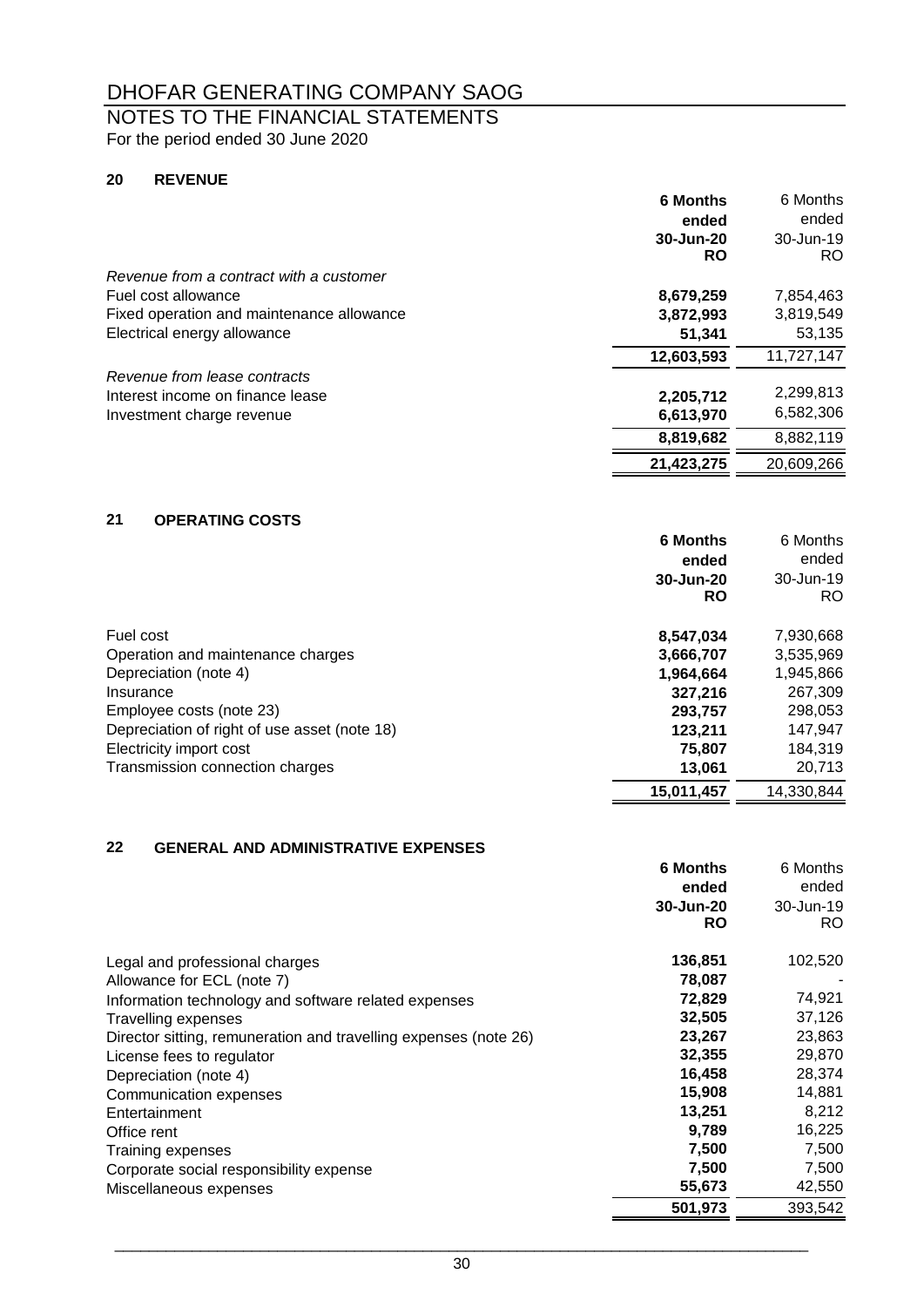# NOTES TO THE FINANCIAL STATEMENTS

For the period ended 30 June 2020

#### **23 EMPLOYEE COSTS**

Salaries and the related costs included under operating costs consist of the following:

|                                                                   | <b>6 Months</b> | 6 Months    |
|-------------------------------------------------------------------|-----------------|-------------|
|                                                                   | ended           | ended       |
|                                                                   | 30-Jun-20       | 30-Jun-19   |
|                                                                   | <b>RO</b>       | <b>RO</b>   |
| Salaries, wages and other benefits                                | 276,007         | 286,705     |
| Contributions to a defined contribution retirement plan           | 7,802           | 2,296       |
| Charge for employee end of service benefits                       | 9,948           | 9,052       |
|                                                                   | 293,757         | 298,053     |
| 24<br><b>FINANCE COSTS</b>                                        |                 |             |
|                                                                   | <b>6 Months</b> | 6 Months    |
|                                                                   | ended           | ended       |
|                                                                   | 30-Jun-20       | 30-Jun-19   |
|                                                                   | <b>RO</b>       | RO          |
| Interest on long term loan                                        | 3,155,019       | 3,295,528   |
| Interest on finance lease (note 18)                               | 122,511         | 81,503      |
| Amortisation of deferred financing cost                           | 90,932          | 95,017      |
| Unwinding of discount on decommissioning cost provision (note 14) | 74,862          | 71,924      |
| Unwinding of discount on major maintenance (note 15)              | 72,707          | 58,136      |
| LC commission                                                     | 64,190          | 56,574      |
| Interest on working capital loan loan                             | 11,866          |             |
|                                                                   | 3,592,087       | 3,658,682   |
| 25<br><b>EARNINGS PER SHARE</b>                                   |                 |             |
|                                                                   | <b>6 Months</b> | 6 Months    |
|                                                                   | ended           | ended       |
|                                                                   | 30-Jun-20       | 30-Jun-19   |
|                                                                   | <b>RO</b>       | RO.         |
| Profit for the year                                               | 1,414,884       | 1,105,909   |
| Weighted average number of ordinary shares                        | 222,240,000     | 222,240,000 |
|                                                                   | 0.006           | 0.005       |

Diluted earnings per share is same as the earnings per share as the Company has not issued any instruments during the period which would have an impact on earnings per share when exercised.

#### **26 RELATED PARTY TRANSACTIONS**

Related parties comprise the shareholders, directors, key management personnel and business entities in which they have the ability to control or exercise significant influence in financial and operating decisions.

The Company maintains balances with these related parties which arise in the normal course of business from the commercial transactions, and are entered into at terms and conditions which are approved by the management.

Significant related party balances and transactions as of the reporting date as follows: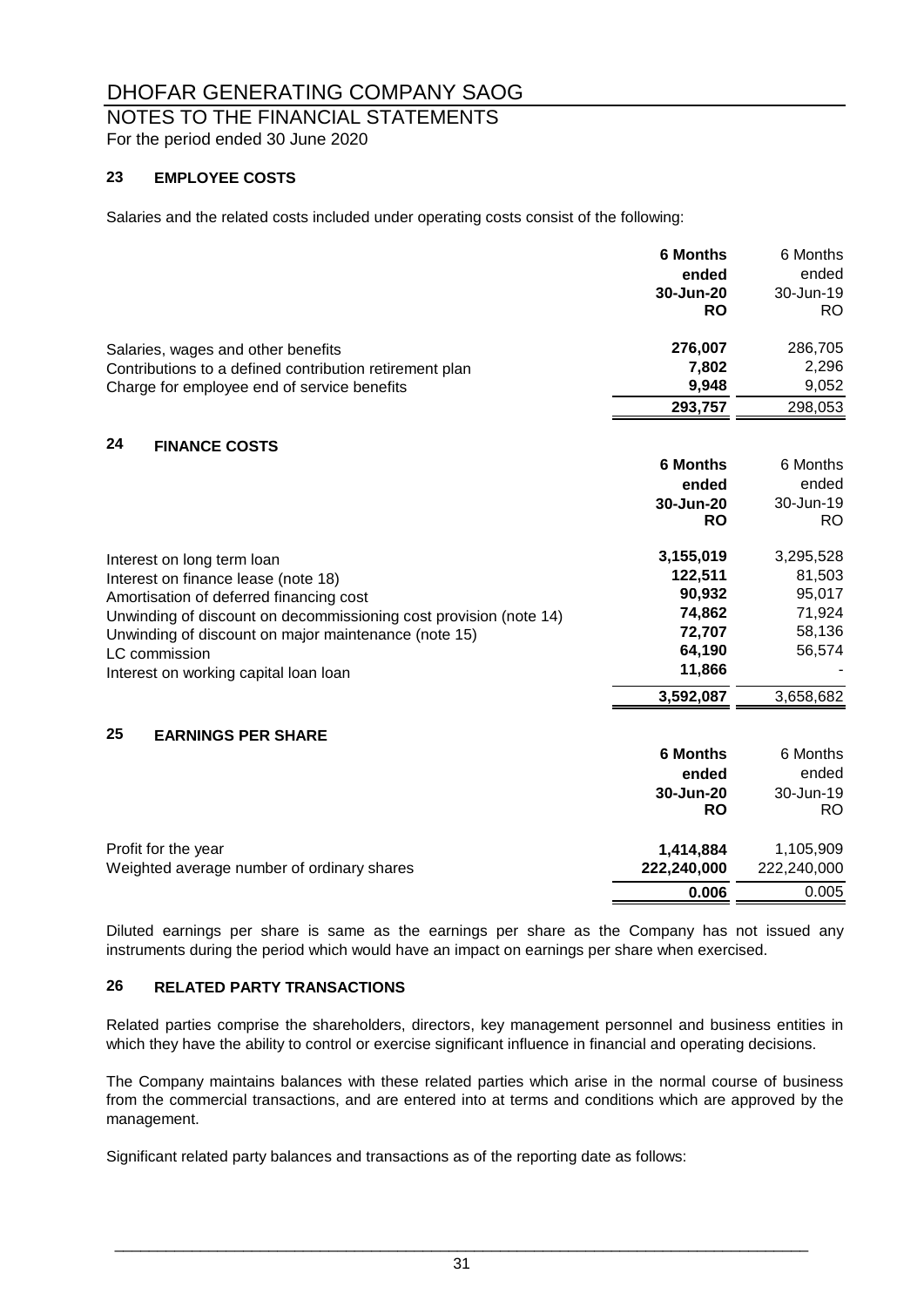## NOTES TO THE FINANCIAL STATEMENTS

For the period ended 30 June 2020

#### **26 RELATED PARTY TRANSACTIONS (continued)**

#### **Balances at the reporting date (Note 19)**

|                                                                  | 30-Jun-20<br><b>RO</b> | 31-Dec-19<br>RO. |
|------------------------------------------------------------------|------------------------|------------------|
| Due to related parties                                           |                        |                  |
| Dhofar O&M LLC                                                   | 497,472                | 503,179          |
| International Company for Water and Power Projects - KSA         | 44,794                 | 20,006           |
| First National Company for Operation and Maintenance - Oman      | 18,915                 | 16,608           |
| <b>ACWA Power Oman LLC</b>                                       | 7,419                  |                  |
| <b>ACWA Power Global Services LLC</b>                            |                        | 1,956            |
| Mitsui & Co. Middle East and Africa Projects investment &        |                        |                  |
| Development Limited                                              |                        | 800              |
|                                                                  | 568,600                | 542,549          |
|                                                                  |                        |                  |
|                                                                  | <b>6 Months</b>        | 6 Months         |
|                                                                  | ended                  | ended            |
|                                                                  | 30-Jun-20              | 30-Jun-19        |
|                                                                  | <b>RO</b>              | RO.              |
| <b>Transactions during the period</b>                            |                        |                  |
| O&M Fee and related charges                                      | 3,668,669              | 3,715,022        |
| Secondment charges and expense reimbursement                     | 215,737                | 75,456           |
| Director sitting, remuneration and travelling expenses (note 22) | 23,267                 | 23,863           |
| Goods and services received                                      | 3,907,673              | 3,814,341        |
| Goods and services rendered                                      | 40,966                 | 74,892           |

#### *Key management personnel compensation*

Key management personnel are those persons having authority and responsibility for planning, directing and controlling the activities of the Company, directly or indirectly, including any director (whether executive or otherwise). The compensation for key managerial personnel during the period are as follows:

|                                                                                                                            | <b>6 Months</b><br>ended<br>30-Jun-20<br>RO | 6 Months<br>ended<br>30-Jun-19<br>RO. |
|----------------------------------------------------------------------------------------------------------------------------|---------------------------------------------|---------------------------------------|
| Short-term employee benefits<br>Long-term employee benefits<br>Director sitting fees, remuneration and travelling expenses | 86,667<br>3,658<br>23,267                   | 97,847<br>5,270<br>23,863             |
|                                                                                                                            | 113,593                                     | 126,980                               |

Amounts due from/to related parties are interest free, unsecured and receivable on demand. Amount due from related parties are subject to the impairment requirement of IFRS 9, and were assessed as such and management believes the identified impairment loss was immaterial.

#### **27 FINANCIAL RISK MANAGEMENT**

The Company's principal financial liabilities, other than derivatives, comprise loans, and trade and other payables. The main purpose of these financial liabilities is to finance the Company's operations. The Company's principal financial assets include finance lease receivable, trade receivables, and cash that derive directly from its operations.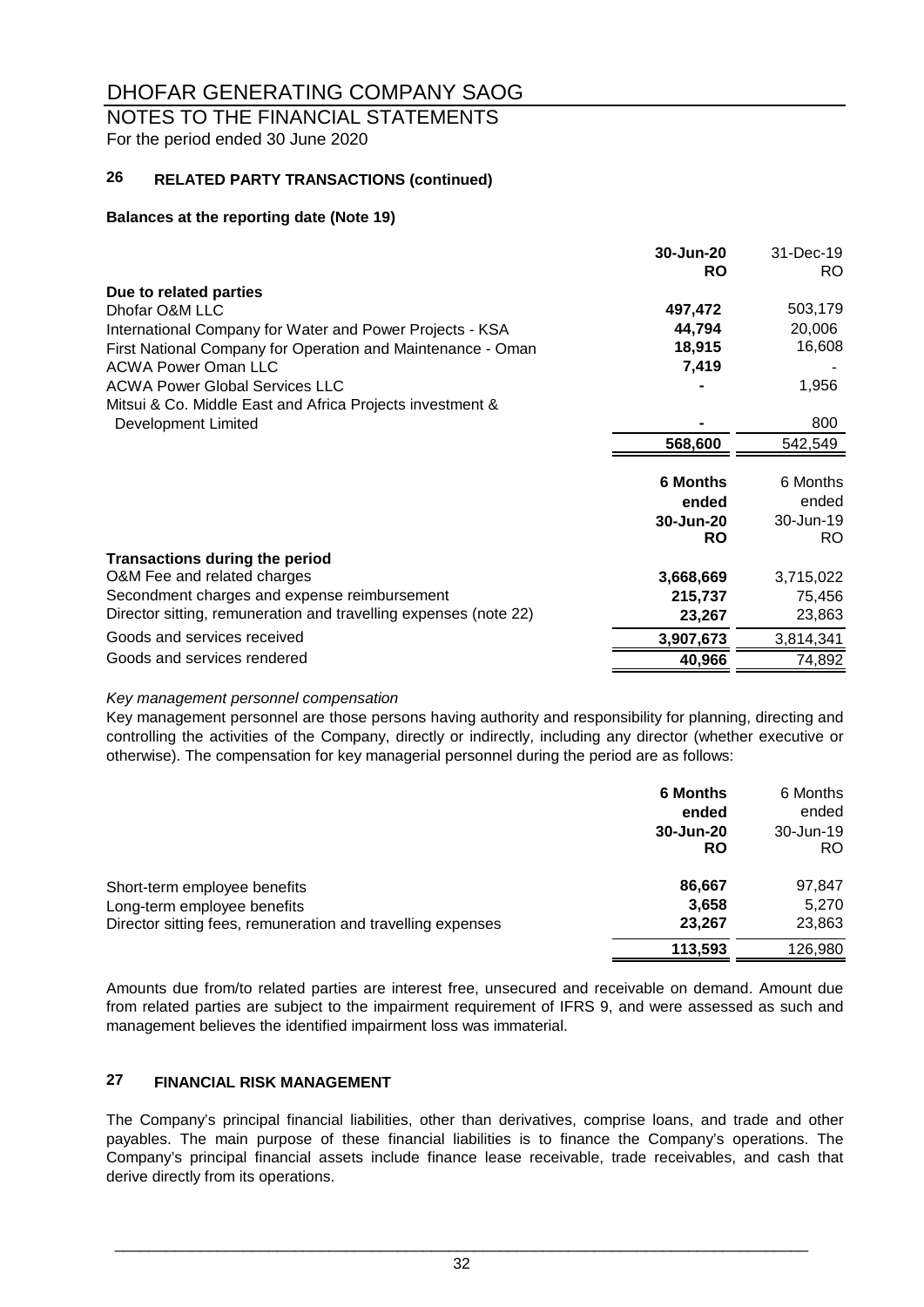# NOTES TO THE FINANCIAL STATEMENTS

For the period ended 30 June 2020

#### **27 FINANCIAL RISK MANAGEMENT (continued)**

#### **Market risk**

Market risk is the risk that changes in market prices, such as foreign exchange rates, interest rates affect the Company's income or the value of its holdings of financial instruments. The objective of market risk management is to manage and control market risk exposures within acceptable parameters, while optimizing the return on risk.

The sensitivity analyses in the following sections relate to the position as at the reporting date.

The sensitivity analyses have been prepared on the basis that the amount of net debt, the ratio of fixed to floating interest rates of the debt and derivatives at the reporting date.

The following assumptions have been made in calculating the sensitivity analyses:

- The sensitivity of the relevant statement of comprehensive item is the effect of the assumed changes in respective market risks. This is based on the financial assets and financial liabilities held at the reporting date including the effect of hedge accounting.
- The sensitivity of equity is calculated by considering the effect of any associated cash flow hedges for the effects of the assumed changes of the underlying risk.

#### **Interest rate risk**

Interest rate risk is the risk that the fair value or future cash flows of a financial instrument will fluctuate because of changes in market interest rates. The Company's exposure to the risk of changes in market interest rates relates primarily to the Company's long-term debt obligations with floating interest rates. The Company manages its interest rate risk by having a balanced portfolio of fixed and variable rate loans and borrowings.

To manage this, the Company enters into interest rate swaps, in which it agrees to exchange, at specified intervals, the difference between fixed and variable rate interest amounts calculated by reference to an agreed-upon notional principal amount.

At 30 June 2020, after taking into account the effect of interest rate swaps, 42% of the Company's borrowings are at a fixed rate of interest (31 December 2019: 42%).

At the reporting date the interest rate risk profile of the Company's interest bearing financial instruments is as follows:

|                                           | 30-Jun-20  | 31-Dec-19  |
|-------------------------------------------|------------|------------|
|                                           | <b>RO</b>  | RO.        |
| <b>Fixed rate instrument</b><br>Term loan | 63,996,302 | 65,178,049 |
| Variable rate instrument<br>Term Ioan     | 87,449,876 | 89,064,714 |

#### **Interest rate sensitivity**

The Company does not account for any fixed rate financial assets or financial liabilities at fair value through profit or loss. Therefore, a change in interest rates at the reporting date would not affect profit or loss.

A reasonably possible change of 100 basis points in interest rates at the reporting date would have increased (decreased) equity and profit or loss by the amounts shown below. This analysis assumes that all other variables, in particular foreign currency exchange rates, remain constant.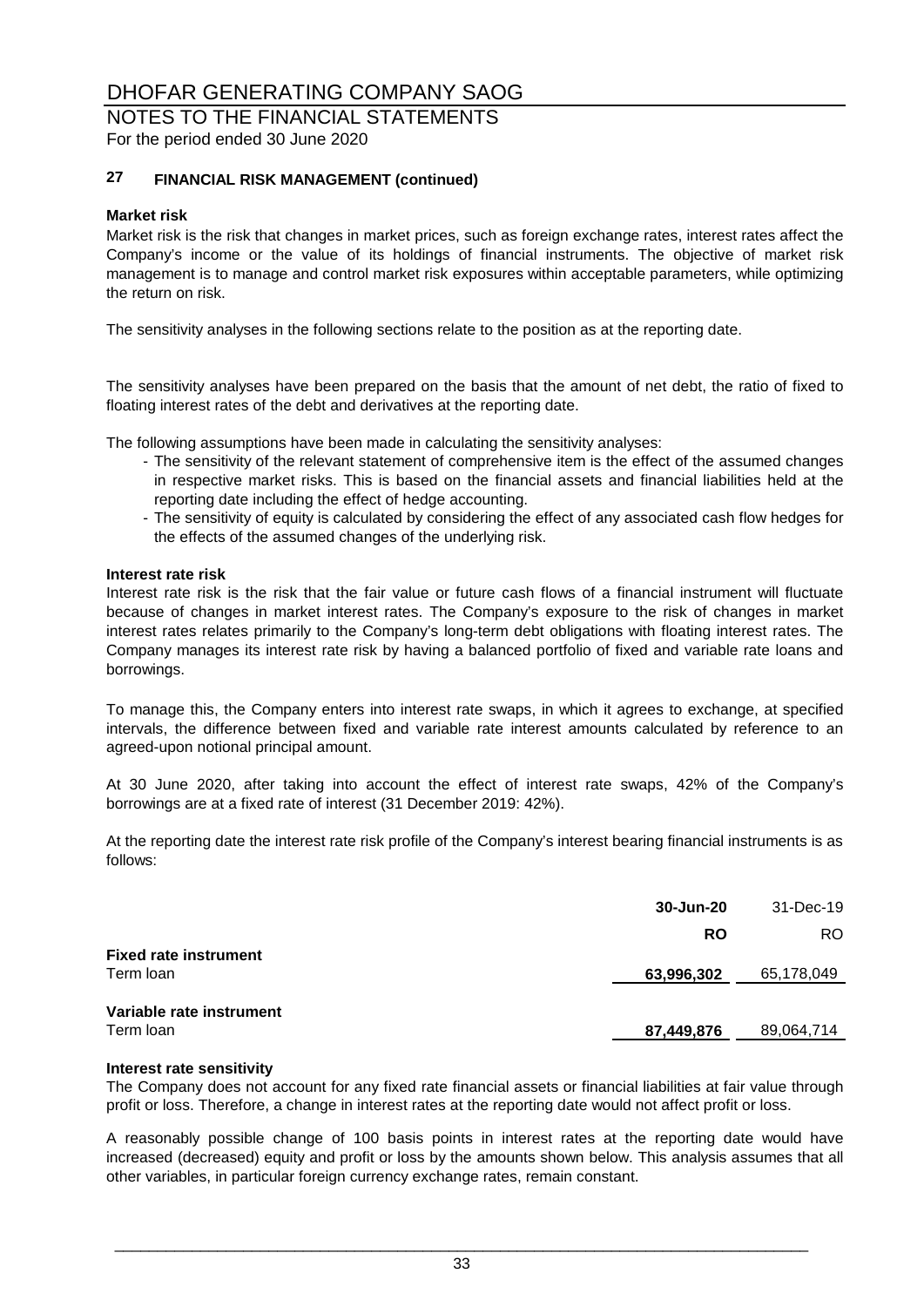### NOTES TO THE FINANCIAL STATEMENTS

For the period ended 30 June 2020

#### **27 FINANCIAL RISK MANAGEMENT (continued)**

|                                     | <b>Profit or loss</b> |           | <b>Equity</b> |            |
|-------------------------------------|-----------------------|-----------|---------------|------------|
|                                     | $100$ bps             | $100$ bps | $100$ bps     | $100$ bps  |
| 30 June 2020                        |                       |           |               |            |
| Variable rate financial liabilities | (83,474)              | 83,474    | (70, 953)     | 70,953     |
| Interest rate swaps                 | 79,301                | (79,301)  | 67,406        | (67, 406)  |
| Net sensitivity                     | (4, 173)              | 4,173     | (3, 547)      | 3,547      |
|                                     | <b>Profit or loss</b> |           | <b>Equity</b> |            |
|                                     | $100$ bps             | $100$ bps | $100$ bps     | $100$ bps  |
| 31 December 2019                    |                       |           |               |            |
| Variable rate financial liabilities | (713,920)             | 713,920   | (606, 832)    | 606,832    |
| Interest rate swaps                 | 678,224               | (678,224) | 576,490       | (576, 490) |
| Net sensitivity                     | (35,696)              | 35,696    | (30,342)      | 30,342     |

#### **Foreign currency risk**

Foreign exchange risk arises when future commercial transactions or recognised assets or liabilities are denominated in a currency that is not the Company's functional currency. The Company is exposed to foreign exchange risk arising from currency exposures primarily with respect to the US Dollar. Most of the foreign currency transactions are in US Dollars or other currencies linked to the US Dollar. Since the Rial Omani is pegged to the US Dollar management believes that the foreign exchange rate fluctuations would not have significant impact on the pretax profit of the Company.

#### **Credit risk**

Credit risk is the risk that a counterparty will not meet its obligations under a financial instrument, leading to a financial loss. The Company is exposed to credit risk from its operating activities (primarily trade receivables and finance lease receivable).

#### *Trade receivables*

Customer credit risk is managed by each business unit subject to the Company's established policy, procedures and control relating to customer credit risk management. Credit quality of a customer is assessed based on an extensive credit rating scorecard and individual credit limits are defined in accordance with this assessment. Outstanding customer receivables is regularly monitored. Trade receivable balance represents receivables from OPWP, a Government customer in Oman.

This customer is transacting with the Company for number of years. Accordingly the balance due from this customer is assessed to have a strong high credit quality or limited credit risk. At 30 June 2020, the Company had one customer (31 December 2019: one customer).

The Company recognised an allowance for ECL in the financial statements for the period ending 30 June 2020. An impairment analysis is performed at each reporting date as per IFRS 9 expected credit loss method. The provision rates are based on days past due for the outstanding balance. The calculation reflects the probability-weighted outcome, the time value of money and reasonable and supportable information that is available at the reporting date about past events, current conditions and forecasts of future economic conditions.

The maximum exposure to credit risk at the reporting date is the carrying value of each class of financial assets and the amount is immaterial to the financial statements for the period ending 30 June 2020. The Company does not hold collateral as security. The Company evaluates the concentration of risk with respect to trade receivables as low, as its customer is located in Oman and it is a Government customer.

#### *Finance lease receivable*

Finance Lease receivable has been recorded in accordance with the terms of the PPA with OPWP, a Government customer in Oman and hence does not reflect any significant credit risk and the amount of ECL is not significant.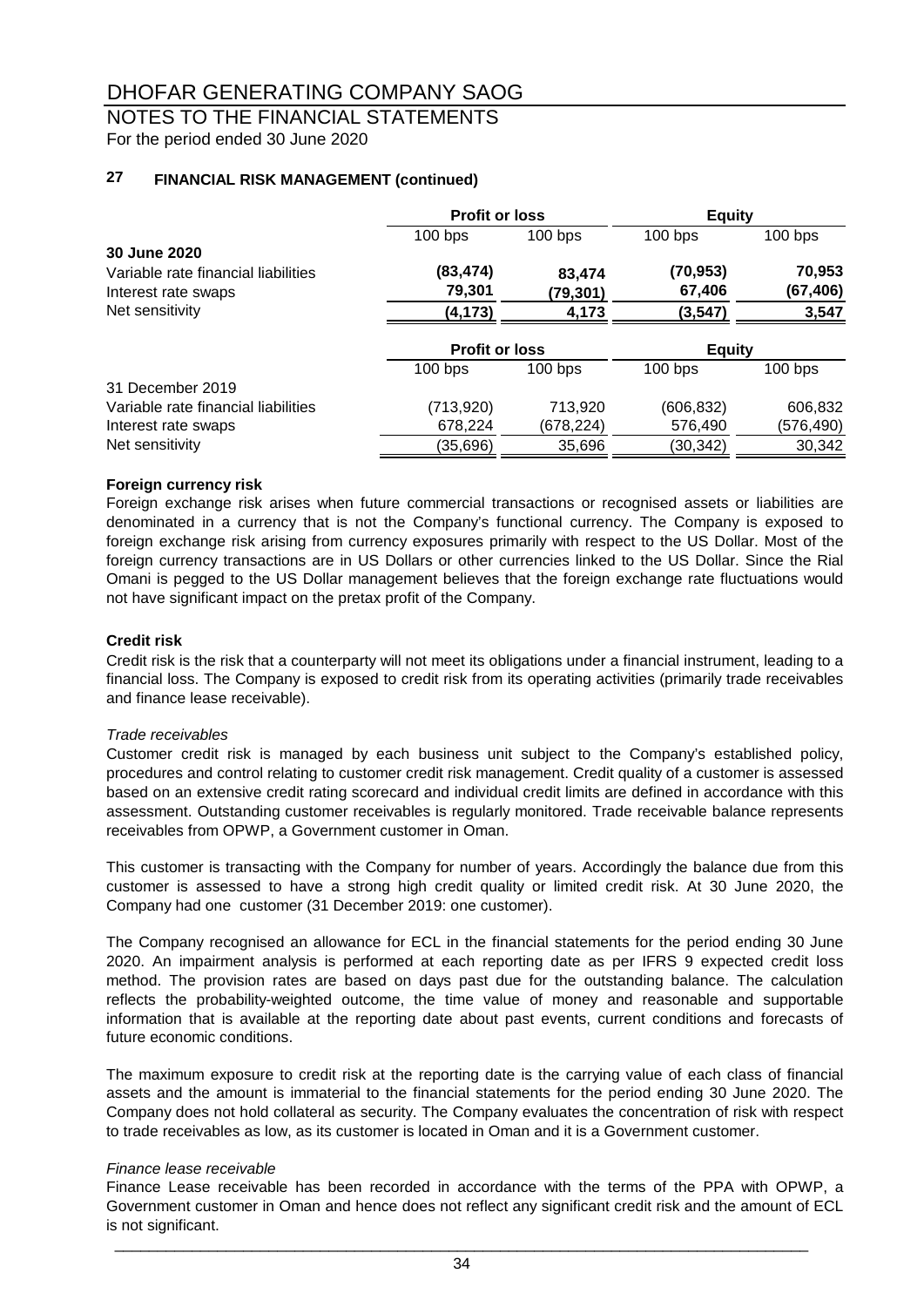# NOTES TO THE FINANCIAL STATEMENTS

For the period ended 30 June 2020

#### **27 FINANCIAL RISK MANAGEMENT (continued)**

#### *Cash at bank*

Credit risk on bank balances is limited as same are held with banks with sound credit ratings.

#### *Credit Concentration*

Except as disclosed, no significant concentrations of credit risk were identified by the management as at the statement of financial position date.

#### **Liquidity risk**

Liquidity risk is the risk that the Company will not be able to meet its financial obligations as they fall due. The Company's approach to managing liquidity is to ensure, as far as possible, that it will have sufficient liquidity to meet its liabilities when due, under both normal and stressed conditions, without incurring unacceptable losses or risking damage to the Company's reputation.

Typically the Company ensures that it has sufficient cash on demand to meet expected operational expenses including the servicing of financial obligations. This excludes the potential impact of extreme circumstances that cannot reasonably be predicted, such as natural disasters. In addition the Company has access to credit facilities.

The following are the remaining contractual maturities of financial liabilities at the reporting date. The amounts are gross and undiscounted and include contractual interest payments:

|                                             | Carrying              | <b>Contractual</b>              | Less than 1              | More than 1              |
|---------------------------------------------|-----------------------|---------------------------------|--------------------------|--------------------------|
| 30 June 2020                                | <b>RO</b>             | <b>RO</b>                       | <b>RO</b>                | <b>RO</b>                |
| <b>Non-derivative financial liabilities</b> |                       |                                 |                          |                          |
| Term loan                                   | 149,998,060           | 204,910,108                     | 13,513,482               | 191,396,626              |
| Trade payables                              | 17,963,221            | 17,963,221                      | 17,963,221               |                          |
| Lease liabilities                           | 4,197,811             | 8,105,211                       | 424,680                  | 7,680,531                |
| Accrued expenses                            | 2,698,549             | 2,698,549                       | 2,698,549                |                          |
| Due to related parties                      | 568,600               | 568,600                         | 568,600                  |                          |
| Income tax payable                          | 382,420               | 382,420                         | 382,420                  |                          |
|                                             | 175,808,661           | 234,628,109                     | 35,550,952               | 199,077,157              |
| <b>Derivative financial liabilities</b>     |                       |                                 |                          |                          |
| Gross payable under IRS                     | 12,833,614            | 12,833,614                      | 1,925,042                | 10,908,572               |
|                                             | 188,642,275           | 247,461,723                     | 37,475,994               | 209,985,729              |
|                                             | Carrying<br><b>RO</b> | <b>Contractual</b><br><b>RO</b> | Less than 1<br><b>RO</b> | More than 1<br><b>RO</b> |
| 31 December 2019                            |                       |                                 |                          |                          |
| Non-derivative financial liabilities        |                       |                                 |                          |                          |
| Term loan                                   | 152,703,713           | 210,936,192                     | 13,695,307               | 197,240,885              |
| Trade payables                              | 9,463,583             | 9,463,583                       | 9,463,583                |                          |
| Lease liabilities                           | 4,337,159             | 8,105,211                       | 424,680                  | 7,680,531                |
| Accrued expenses                            | 2,449,649             | 2,449,649                       | 2,449,649                |                          |
| Due to related parties                      | 542,549               | 542,549                         | 542,549                  |                          |
| Income tax payable                          | 383,438               | 383,438                         | 383,438                  |                          |
| Other liabilities                           | 1,200                 | 1,200                           | 1,200                    |                          |
|                                             | 169,881,291           | 231,881,822                     | 26,960,406               | 204,921,416              |
| Derivative financial liabilities            |                       |                                 |                          |                          |
| Gross payable under IRS                     | 6,322,427             | 6,322,427                       | 647,030                  | 5,675,397                |
|                                             | 176,203,718           | 238,204,249                     | 27,607,436               | 210,596,813              |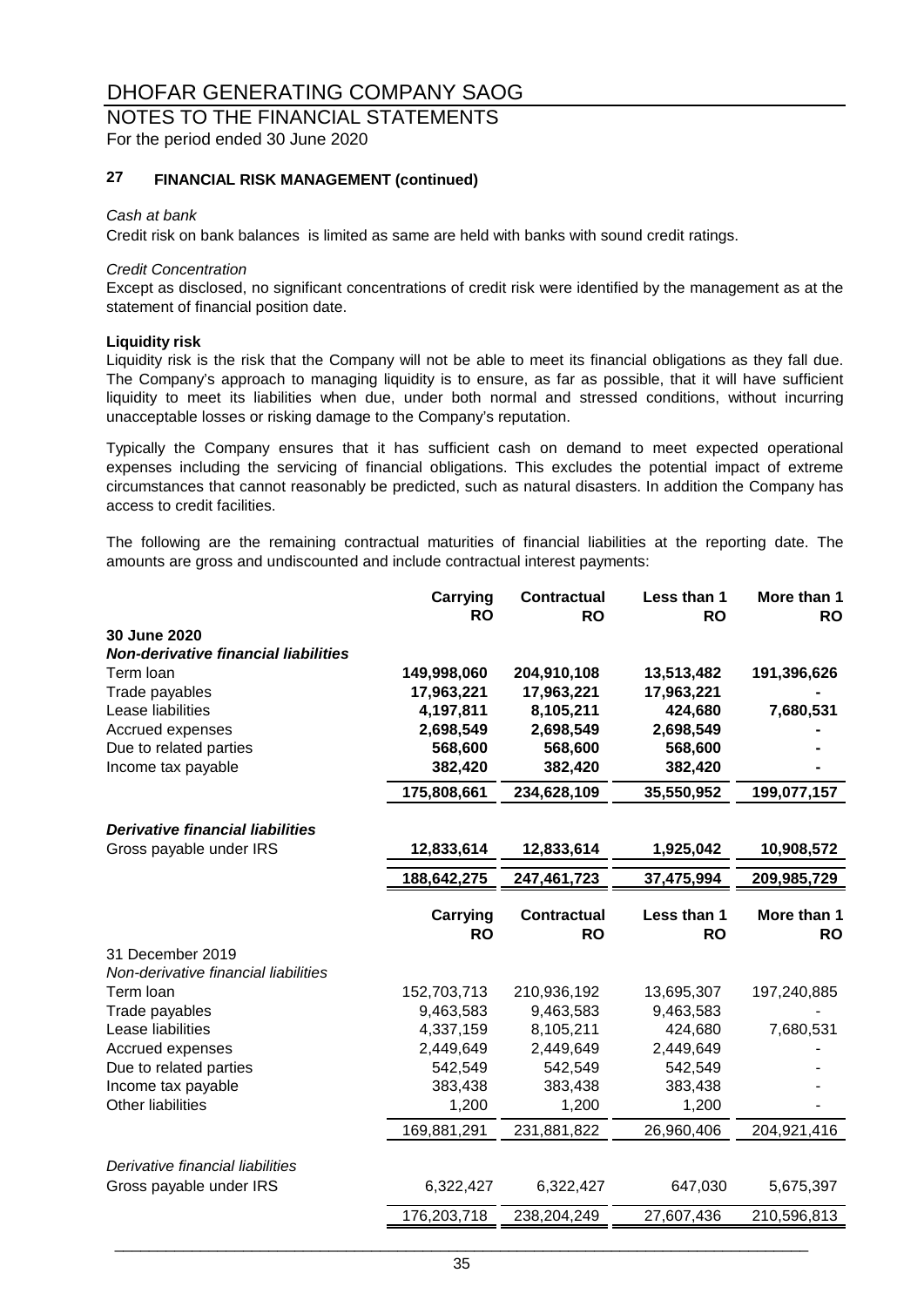### NOTES TO THE FINANCIAL STATEMENTS

For the period ended 30 June 2020

#### **28 FAIR VALUES**

Set out below is a comparison, by class, of the carrying amounts and fair values of the Company's financial instruments, other than those with carrying amounts that are reasonable approximations of fair values:

|                                       | 30-Jun-20   |                   | 31-Dec-19   |             |
|---------------------------------------|-------------|-------------------|-------------|-------------|
|                                       | Carrying    | <b>Fair value</b> | Carrying    | Fair value  |
|                                       | <b>RO</b>   | <b>RO</b>         | RO.         | RO.         |
| <b>Financial assets</b>               |             |                   |             |             |
| Trade receivable (note 7)             | 21,634,590  | 21,634,590        | 11,030,383  | 11,030,383  |
| Other receivables (note 7)            | 84,557      | 84,557            | 138,409     | 138,409     |
|                                       | 21,719,147  | 21,719,147        | 11,168,792  | 11,168,792  |
|                                       | 30-Jun-20   |                   | 31-Dec-19   |             |
|                                       | Carrying    | <b>Fair value</b> | Carrying    | Fair value  |
|                                       | <b>RO</b>   | <b>RO</b>         | <b>RO</b>   | RO.         |
| <b>Financial liabilities</b>          |             |                   |             |             |
| Interest bearing loans and borrowings |             |                   |             |             |
| - Floating rate borrowings            | 87,449,876  | 87,449,876        | 89,064,714  | 89,064,714  |
| - Fixed rate borrowings               | 63,996,302  | 63,520,611        | 65,178,049  | 65,058,943  |
| Trade payables                        | 17,963,221  | 17,963,221        | 9,463,583   | 9,463,583   |
| Lease liabilities                     | 4,197,811   | 4,197,811         | 4,337,159   | 4,337,159   |
| Accrued expenses                      | 2,698,549   | 2,698,549         | 2,449,649   | 2,449,649   |
| Due to related parties                | 568,600     | 568,600           | 542,549     | 542,549     |
| Income tax payable                    | 382,420     | 382,420           | 383,438     | 383,438     |
| <b>Other liabilities</b>              |             |                   | 1,200       | 1,200       |
| Derivative financial liabilities      | 12,833,614  | 12,833,614        | 6,322,427   | 6,322,427   |
|                                       | 190,090,393 | 189,614,702       | 177,742,768 | 177,623,662 |

#### **29 CAPITAL MANAGEMENT**

The Company's objectives when managing capital are to safeguard the Company's ability to continue as a going concern and benefit other stake holders. The management's policy is to maintain a strong capital base so as to maintain creditor and market confidence and to sustain future development of the business. Management is confident of maintaining the current level of profitability by enhancing top line growth and prudent cost management. The Company is not subject to externally imposed capital requirements.

The capital structure of the Company comprises of net debt (borrowings as detailed in notes 16 offset by cash and bank balances) and equity of the Company (comprising the share capital, reserves and retained earnings). The Company is not subject to externally imposed capital requirements other than the requirements of the Commercial Companies Law.

The Board regularly reviews the capital structure of the Company. As part of this review, the Board considers the cost of capital and the risks associated with each class of capital. The gearing ratio at 30 June 2020 of 385.10% (31 December 2019: 335.01%) (see below).

*Gearing ratio*

Gearing ratio at the reporting date as follows:

|                          | 30-Jun-20   | 31-Dec-19   |
|--------------------------|-------------|-------------|
|                          | <b>RO</b>   | RO.         |
| Debt (i)                 | 149,998,060 | 152,703,713 |
| Cash and bank balances   | (5,249,055) | (6,279,412) |
| Net debt                 | 144,749,005 | 146,424,301 |
| Equity (ii)              | 37,587,505  | 43,707,289  |
| Net debt to equity ratio | 385.10%     | 335.01%     |
|                          |             |             |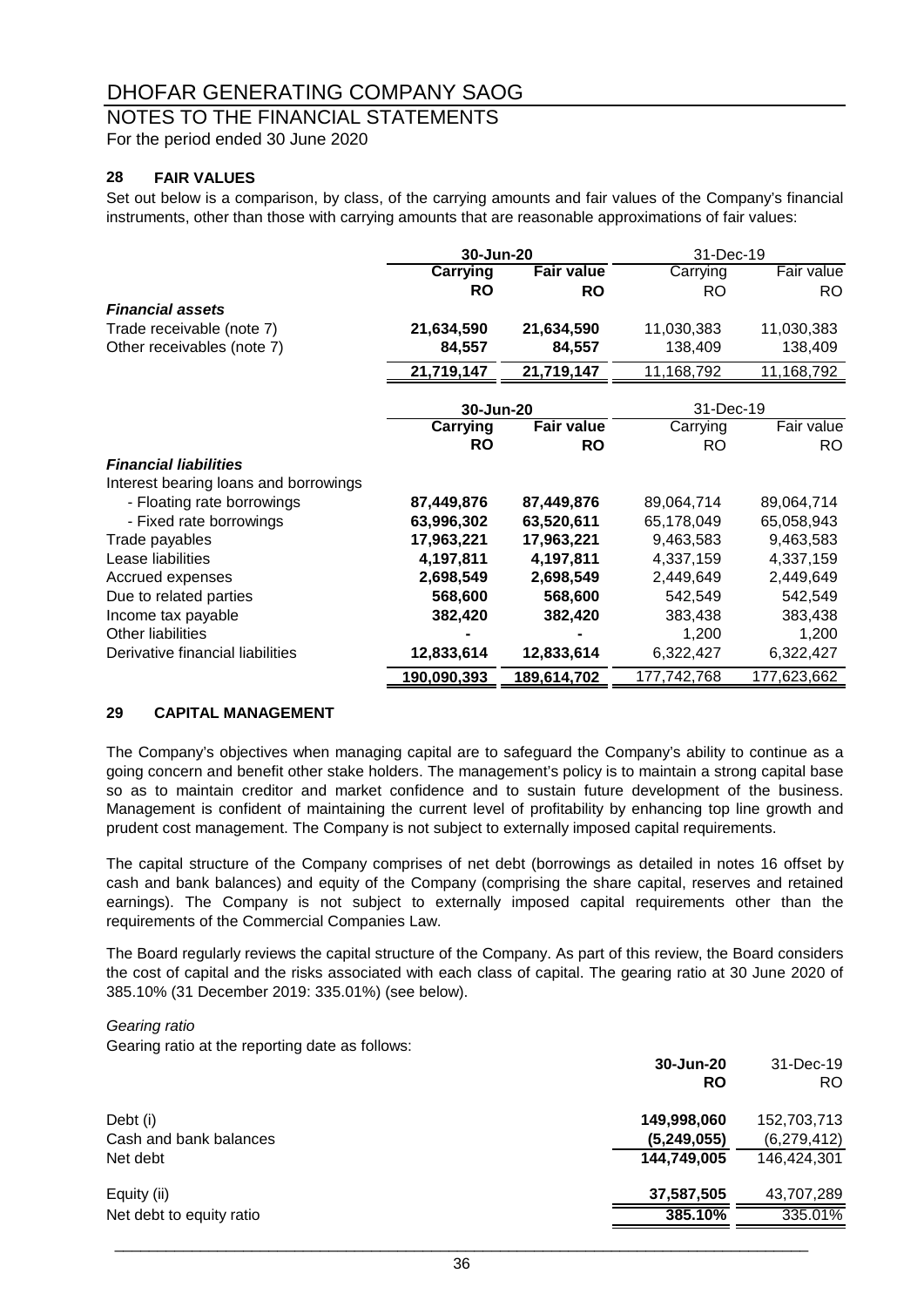### NOTES TO THE FINANCIAL STATEMENTS

For the period ended 30 June 2020

#### **29 CAPITAL MANAGEMENT (continued)**

(i) Debt is defined as long- and short-term borrowings (excluding derivatives) as described in note 16.

(ii) Equity includes all capital and reserves of the Company that are managed as capital.

#### **30 COMMITMENTS AND CONTINGENCIES**

At 30 June 2020, the Company had contingent liabilities in respect of Debt Service Reserve Account ('DSRA') letter of credit amounting to RO 2,609,818 and USD 9,082,298 (31 December 2019 : RO 2,693,164 and USD 8,728,972) in accordance with the requirement of the Common Terms Agreement ('CTA') given in the normal course of business on which no material liabilities are expected to arise.

#### **Sponsors' Fuel Reserve Account (FRA) Commitment**

Under the Common Terms Agreement (CTA) the project's sponsors are required to provide the Fuel Reserve Account (FRA) commitment to the offshore trustee. The FRA commitment can be provided in the form of cash, letter of credit (LC) or letter of guarantee (LG) . At 30 June 2020, Mitsui & Co., Ltd and ACWA Power provided their support through letter of guarantee and letter of credit respectively, whereas DIDIC deposited the cash of OMR 311,930 (31 December 2019 : OMR 311,930) in FRA bank account to comply with the CTA requirements. FRA bank balance and FRA support can only be utilized with lenders' and sponsors' consent, therefore DGC do not have any control on these amounts and the amount received from DIDIC is held in a fiduciary capacity and not accounted in these financial statements.

#### **31 CAPITAL COMMITMENT**

The Company has capital commitment of RO 4,664 as of 30 June 2020 (31 December 2019: RO 24,494) with contractors for construction and other activities.

#### **32 NET ASSETS PER SHARE**

Net assets per share is calculated by dividing the net assets attributable to the ordinary shareholders of the Company by the ordinary shares outstanding at the reporting date.

|                                 | 30-Jun-20   | 31-Dec-19   |
|---------------------------------|-------------|-------------|
|                                 | <b>RO</b>   | RO.         |
| Net assets – shareholder funds  | 37.587.505  | 43.707.289  |
| Total number of ordinary shares | 222,240,000 | 222,240,000 |
|                                 | 0.169       | 0.197       |

#### **33 SEGMENT REPORTING**

An operating segment is a component of an entity that engages in business activities from which it may earn revenues and incur expenses including revenues and expenses relating to transactions with other components of the same entity; whose operating results are regularly reviewed by the entity's chief operating decision maker to make decisions about resources to be allocated to the segment and assess its performance; and for which discrete financial information is available.

Information regarding the Company's operating segments is set out below in accordance with IFRS 8 - Operating segments. IFRS 8 requires operating segments to be identified on the basis of internal reports about components of the Company that are regularly reviewed by the chief operating decision maker in order to allocate resources to the segment and to assess its performance.

The Company operates in one business segment that of generation of power. All relevant information relating to this primary segment is disclosed in the statement of financial position, statement of comprehensive income and notes to the financial statements.

No geographical analysis has been disclosed as 100% of the Company's revenue is from one customer based in Oman. \_\_\_\_\_\_\_\_\_\_\_\_\_\_\_\_\_\_\_\_\_\_\_\_\_\_\_\_\_\_\_\_\_\_\_\_\_\_\_\_\_\_\_\_\_\_\_\_\_\_\_\_\_\_\_\_\_\_\_\_\_\_\_\_\_\_\_\_\_\_\_\_\_\_\_\_\_\_\_\_\_